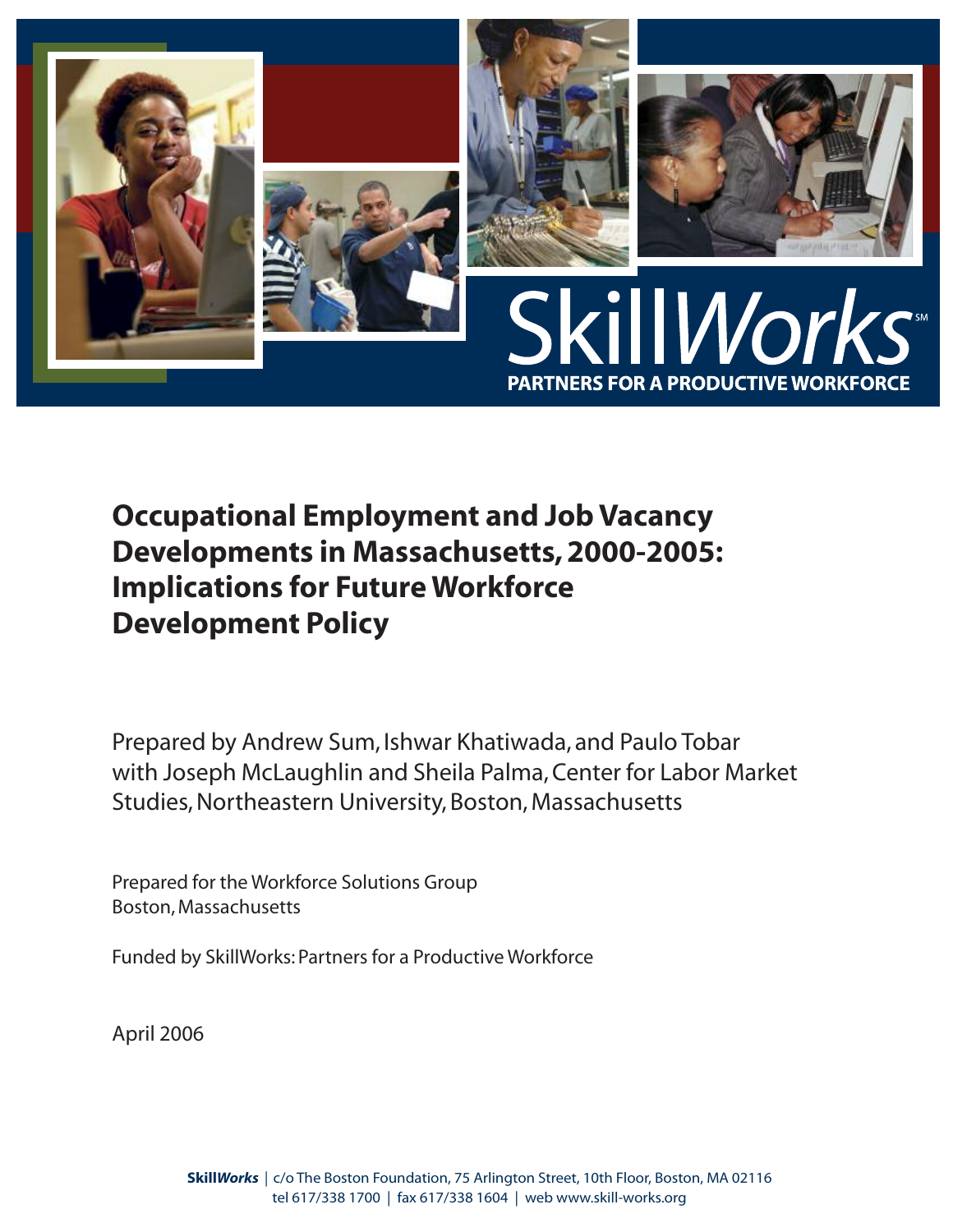# *Table of Contents*

| Employment, Unemployment, and Job Vacancy Concepts, Measures and Data Sources. 3                                                                 |
|--------------------------------------------------------------------------------------------------------------------------------------------------|
|                                                                                                                                                  |
| Job Vacancy Developments in Major Occupational Groups in Massachusetts  10                                                                       |
| Job Vacancies and Vacancy Rates by Major Occupational Group and by                                                                               |
| Geographic Variations in Job Vacancy Rates for Selected Major Occupational                                                                       |
| Identifying Occupational Shortages and Surpluses; the Combined Use of Data<br>on Job Vacancies and the Unemployed by Major Occupational Group in |
| Establishing Criteria for the Selection of Shortage Occupations for Future Training  28                                                          |
| Summary of Key Findings and Their Implications for Future Workforce                                                                              |
| Appendix A: The Selection of Target Occupations for Training Consideration                                                                       |
| Appendix B: Methodologies for Estimating the Annual Earnings Level and                                                                           |
|                                                                                                                                                  |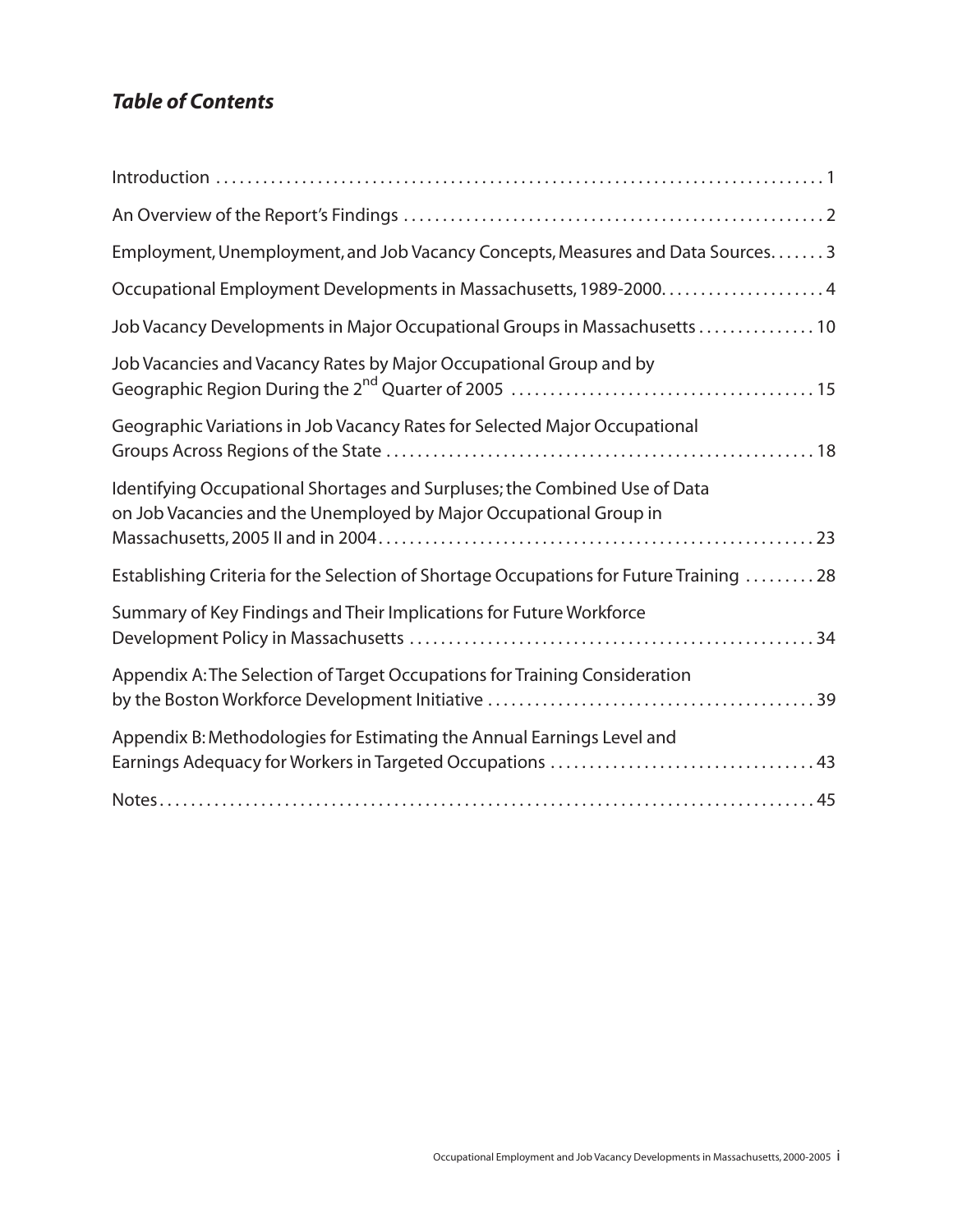## *Introduction*

Workforce development policymaking and program planning at the state and local level by a wide variety of economic actors, both private and public, is dependent upon the availability of timely and statistically reliable labor market and occupational information.<sup>1</sup> Knowledge of current trends in the level, industrial and occupational composition, and geographic distribution of employment and available job opportunities in the state is needed to guide a variety of employment and training activities at the state and local level.<sup>2</sup> Efforts to place jobseekers in One Stop Career Centers, other labor exchange offices, and training/education institutions require information on available job openings, the firms with available vacancies, their occupational characteristics, hiring requirements, pay levels/employee benefits, and geographic locations.The planning and design of job training programs should be based on knowledge of recent and anticipated employment developments by industry and occupation, the numbers of available job openings by industry and occupation, the geographic locations of the firms with these job openings, and the hiring requirements/wages of these job openings.

Public policies to promote labor market efficiency by more effectively matching job vacancies with the number of unemployed and underemployed/malemployed persons are dependent on information on the industrial and occupational characteristics of both job openings and available job seekers.<sup>3</sup> Such information would help identify labor shortages and surpluses in industries and occupations and provide guidance to labor exchange and job training agencies in their efforts to place applicants in jobs and assist dislocated workers in finding new employment.Knowledge of the current and potential earnings of workers in such jobs would also help guide efforts to enable workers to achieve various levels of earnings adequacy.

Until recently (2003), workforce development planners and labor market analysts in Massachusetts and many other states across the country were handicapped in their efforts to rigorously identify labor shortages and surpluses due to an absence of comprehensive and statistically representative job vacancy data by industry or occupation.<sup>4</sup> Since the fall of 2002, however, the Massachusetts Department of Workforce Development through the Division of Unemployment Assistance has undertaken a statewide, semi-annual job vacancy survey that provides estimates of the number of job vacancies in the state as a whole, major industrial sectors, selected industries, major occupational groups, some individual occupations, and for seven geographic regions of the state.The job vacancy data by occupation can be combined with data on employment by occupation to generate estimates of job vacancy rates.The job vacancy estimates can be used together with data on employment developments and earnings of workers by occupation to identify occupations at the state and regional level that meet selected job openings and earnings criteria. These occupations, thus, can serve as targets for future job training and intensive job placement efforts.This research paper is designed to provide a comprehensive analysis of employment and job vacancy developments in Massachusetts by occupational category in recent years both at the state level and in selected substate areas and to assess the implications of these findings for future workforce development planning and policymaking in the Commonwealth.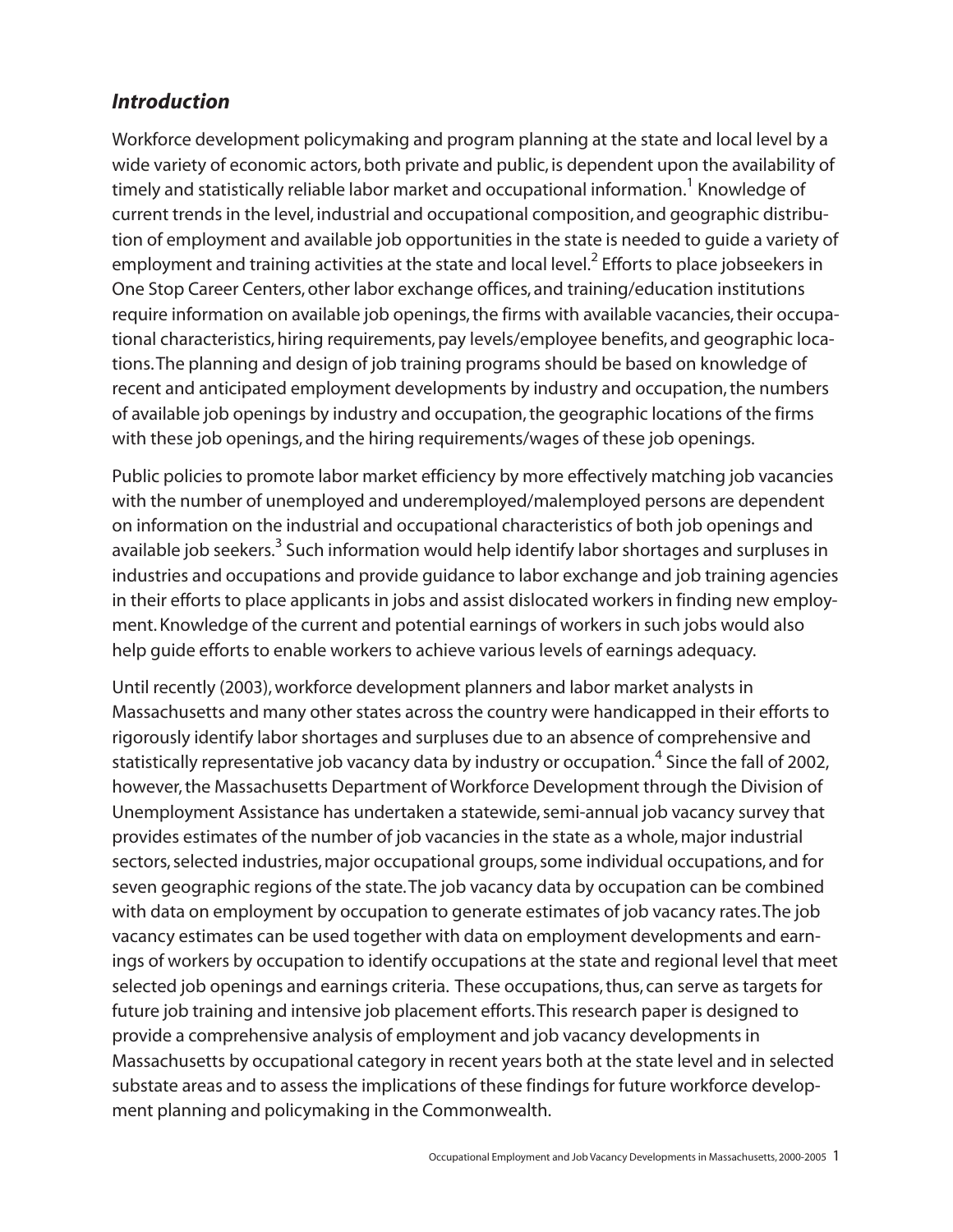# *An Overview of the Report's Findings*

The analysis of occupational employment and job vacancy developments in Massachusetts will begin with a review of the key concepts, measures, and data sources underlying the estimates of employment, unemployment, and job vacancies by occupation.The employment and vacancy data are generated by a variety of household and establishment surveys undertaken by the U.S. Census Bureau and the Division of Unemployment Assistance in Massachusetts as well as an establishment-based job vacancy survey that has been conducted by the Massachusetts Department of Workforce Development since the fall of 2002.<sup>5</sup> These discussions of concepts, measures, and data sources will be followed by an analysis of historical and more recent trends in occupational employment in Massachusetts during the 1990s and over the 2000-2005 period. Key findings for Massachusetts will be compared to those for the U.S. with respect to employment growth rates by occupation and the changing occupational composition of employment. Employment trends in Massachusetts over the past five years have diverged markedly in many respects from those over the past decade, and the state's job growth performance has lagged considerably behind that of the nation since 2000.

The occupational employment analysis will be supplemented with a detailed examination of findings from the state job vacancy surveys with respect to the numbers and rates of job vacancies by major occupational area from the second quarter of 2003 through the second quarter of 2005. Estimates of job vacancies by occupational group also will be compared to the estimated number of unemployed persons by occupational group for selected time periods to identify the degree of shortage and surplus in these occupational groups.The analysis of vacancy rates will be provided for the state as a whole and for seven geographic regions across the state. Comparisons of job vacancy rates in occupational categories across these seven geographic regions also will be made to highlight geographical diversity in the pattern of job vacancy rates. An analysis of job vacancies and vacancy rates in selected individual occupations also will be provided.

Data on the wages being offered to workers in given occupations and their earnings potential in such occupations are important for evaluating their suitability for training investments. A variety of hourly wage and annual earnings data will be presented for a subset of occupations characterized by above average vacancy rates in recent months.<sup>6</sup> The wage and earnings data will be used to identify selected occupations with a favorable number of job vacancies that could help workers obtain annual earnings above selected adequacy thresholds, including multiples of the federal government's poverty lines and the Self-Sufficiency Income Standards of the Women's Educational and Industrial Union for families of a given size and age composition in the Commonwealth.<sup>7</sup> The final section of the report will provide a brief summary of key findings, discuss their implications for the design, administration, and operation of future workforce development programs in the Commonwealth, and identify a series of desired future research and program evaluation activities.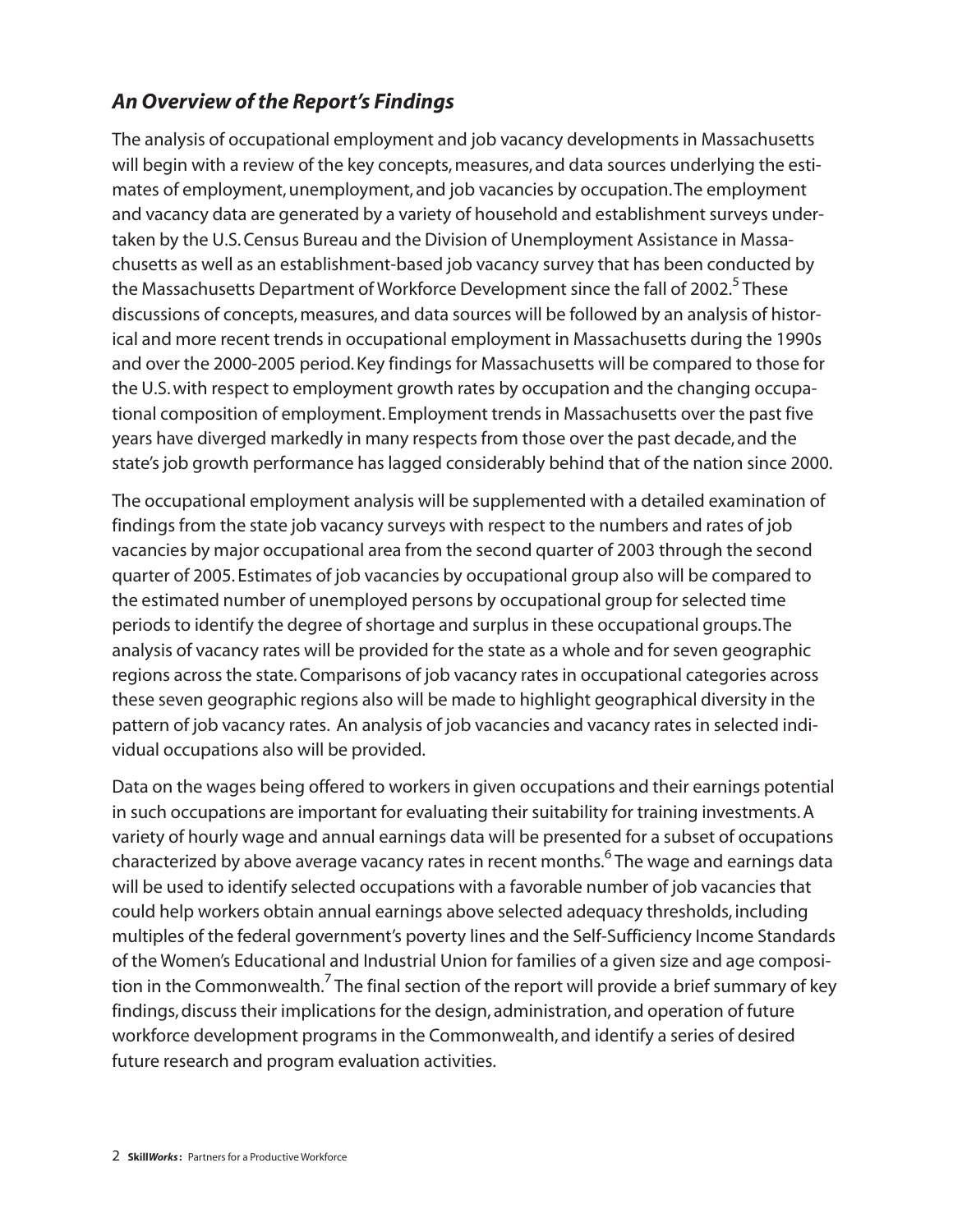# *Employment, Unemployment, and Job Vacancy Concepts, Measures and Data Sources*

The empirical analyses appearing in this report track occupational employment developments, job vacancies by occupation, and unemployment developments by occupation across the state and selected substate areas over the past five years, 2000-2005. $8$  Some longer-term historical analyses of occupational employment trends in the state also are provided, including employment growth by major occupational area from 1989 through 2000.The bulk of the occupational employment estimates for Massachusetts are based on the findings of the monthly Current Population Surveys (CPS), a national household survey that is conducted by the U.S. Census Bureau for the U.S. Bureau of Labor Statistics.<sup>9</sup>

The CPS employment estimates are the most comprehensive of all existing employment surveys.They include wage and salary workers in both the private and public sectors, the selfemployed, independent contractors, those with a job but not at work due to vacations, sick leave, and weather-related conditions, and persons working without pay in a family owned business for 15 or more hours per week.The CPS survey is also the source of our data on unemployment levels by occupation over the past few years.The unemployment data represent those individuals who were not working for pay or profit in the reference week of the survey, had actively looked for a job in the past four weeks, and were available to take a job in the reference week of the survey.<sup>10</sup> The unemployed, thus, represent an effective available supply of labor in a given occupation that can be compared to the stock of available job vacancies in the same occupational group to identify the degree of shortage or surplus in that occupational group at a given point in time.

The job vacancy measures appearing in this report are based on semi-annual surveys by the Massachusetts Division of Unemployment Assistance of private employers and government agencies throughout the state of Massachusetts.<sup>11</sup> Job vacancies represent currently available job openings in the firm for which the employer is making an active effort to recruit applicants from outside the firm. Positions for consultants, independent contractors, and other nonemployee positions are excluded from the count of job vacancies.<sup>12</sup> The Massachusetts Job Vacancy Survey also collects information on the industries of the firms in which these vacancies exist, their geographic locations across the state, the occupational titles of the vacancies, their education and experience requirements, their full-time/part-time nature, their temporary/permanent nature, and their hourly/weekly wages.<sup>13</sup> The job vacancy survey data by occupation can be used to estimate the number of job vacancies in a given occupational category and the job vacancy rate. The job vacancy rate is calculated by taking the ratio of the number of job vacancies in a given occupation to the level of employed persons in that occupation (V/E). Estimates of job vacancy levels and rates by major occupational group are available for the state as a whole and for seven geographic areas representing regional economic development districts.<sup>14</sup> Statewide vacancy data also are available for a number of individual occupations.The data on the statewide number of job vacancies in an occupational category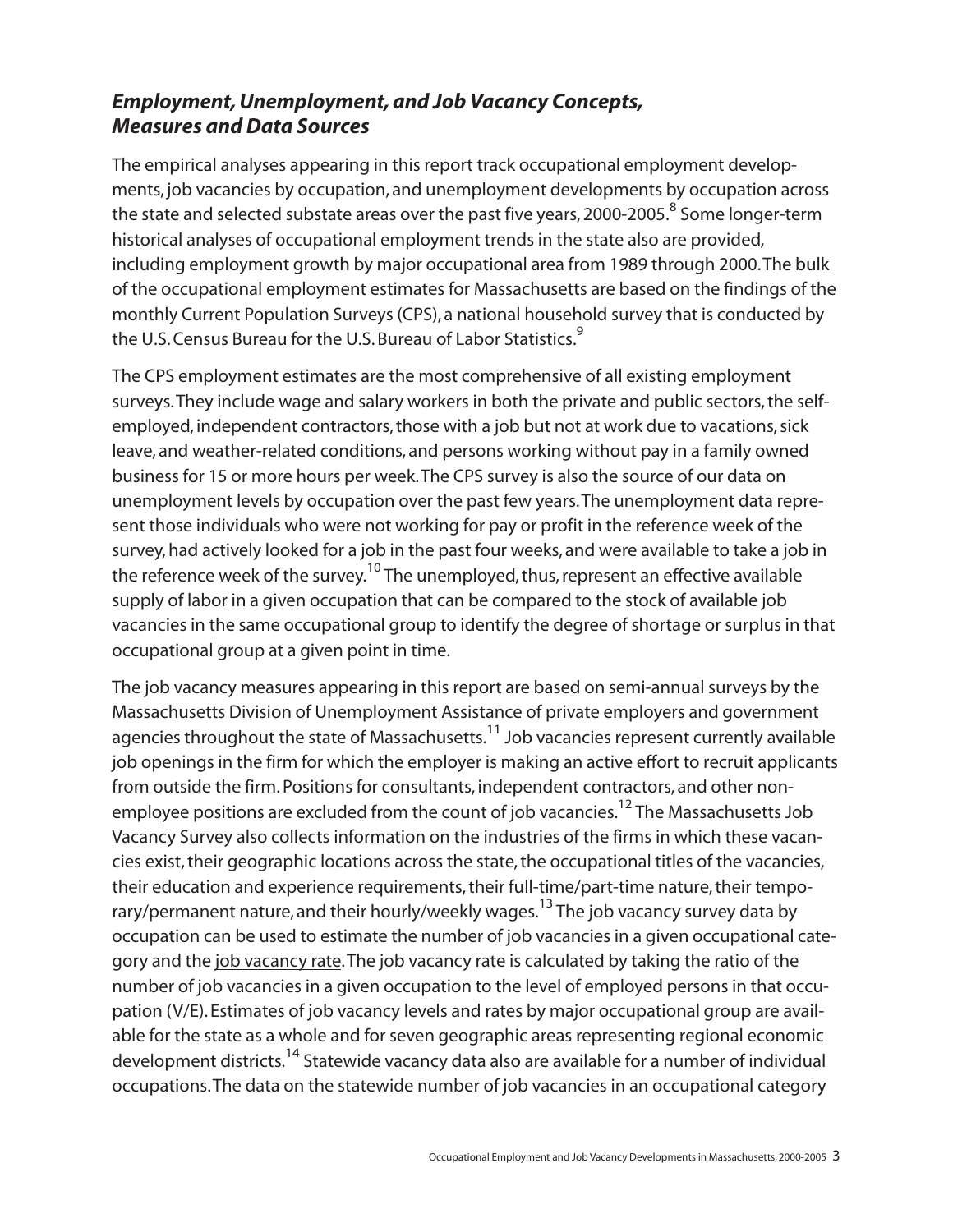also can be compared to the number of unemployed persons.The ratio of U/V can be used to represent the relative degree of shortage or surplus in a given occupational group. Shortage occupations often are the targets of job training and job placement initiatives.

## *Occupational Employment Developments in Massachusetts, 1989-2000*

During the 1980's, the Massachusetts economy experienced a strong economic boom that generated a substantial number of new jobs through 1988 and raised the real annual earnings of workers and the real incomes of families at a rate well above the national average.<sup>15</sup> The state economic boom unfortunately came to an abrupt end in early 1989, and the state and regional economies entered a severe downturn that would last through 1992. From 1992 through 2000, the state's employers added more than 500,000 jobs to their formal payrolls, with very strong job growth in business services, professional services, and the construction industries.<sup>16</sup> Manufacturing payroll employment, however, never came close to recovering its levels that prevailed at the end of the 1980's boom.These important shifts in the industrial composition of employment had major impacts on the growth and decline of employment by major occupational group over the 1980's, with strong increases in the demand for workers in many professional, managerial, and service-related occupations. Blue collar craft and production workers in manufacturing, however, experienced declines in demand for their labor over the decade, reducing their employment opportunities and real earnings.

Between 1989 and 2000, the estimated number of employed persons (16+) in Massachusetts rose from 3.053 million to 3.238 million, a gain of 185,000 or slightly more than six percent (Table 1).<sup>17</sup> The occupations of the jobs held by employed Massachusetts residents were classified into eleven major categories using the 1990 Census occupational classification system.<sup>18</sup> The operators/ fabricators/ laborers category was disaggregated into the following three subgroups in order to capture important differences in the growth of employment among these three subgroups:

- Machine operators, assemblers, fabricators
- Transportation and material moving (truck drivers, vans, taxicabs, trains, buses, etc.)
- Handlers, equipment cleaners, laborers.

Rates of job growth/decline varied considerably across these 11 major occupational groups in Massachusetts over the 1989-2000 period. Seven of these occupational groups experienced some job growth with very high levels and rates of job growth in management-related and professional occupations. In contrast, employment levels declined in four occupational groups, including sales, clerical workers, blue collar production, and transportation and moving occupations.19 Management/ management support and professional workers were characterized by the highest levels and rates of growth over the decade (Table 1 and Chart 1). The number of employed residents holding management-related occupations rose by 115,000 or 25% while the number of professional workers increased by 104,000 or 20% over the same time period. Overall, employment in these two generally high skilled occupational groups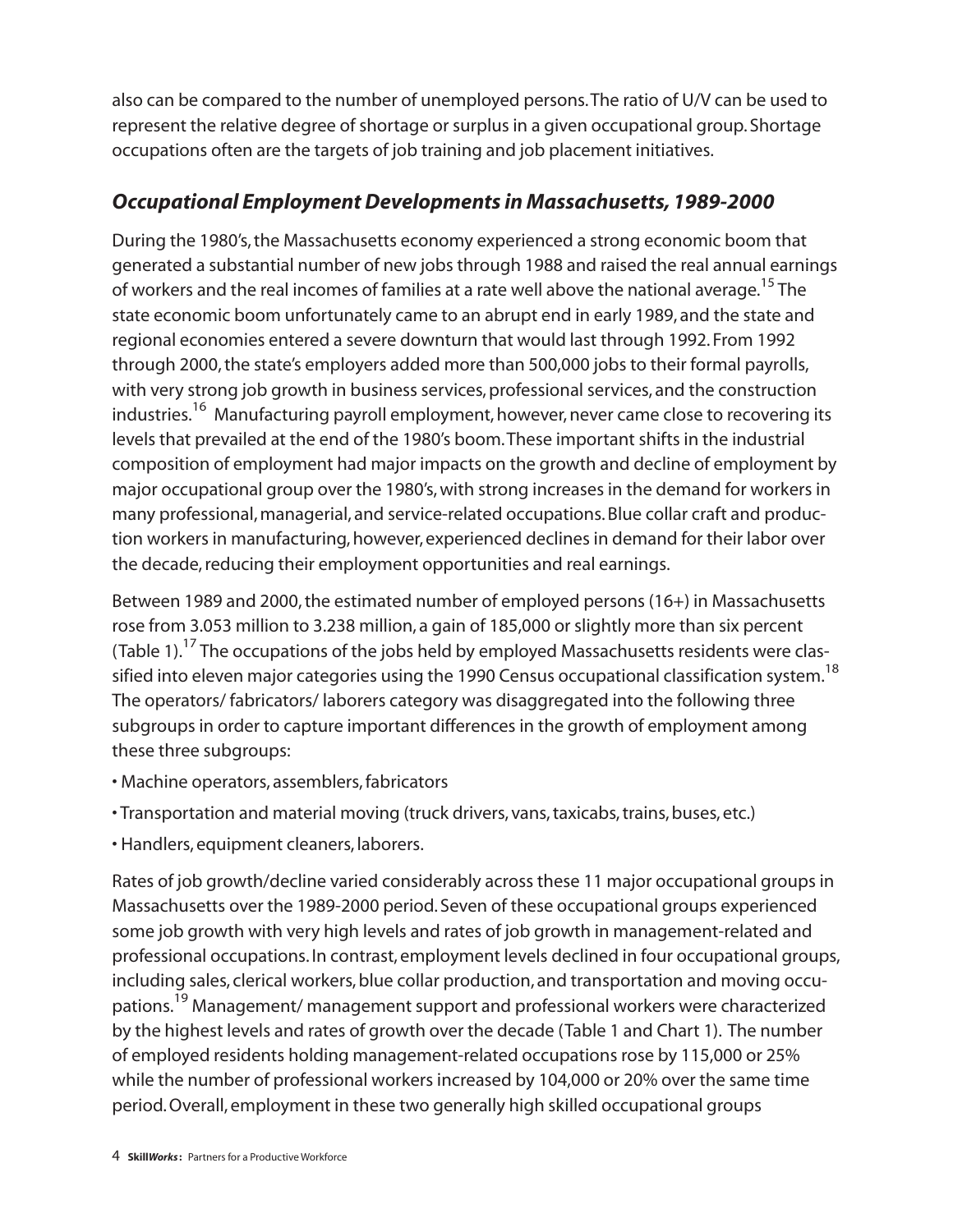combined rose by nearly 220,000 over the decade, accounting for all of the net increase in employment and nearly three-fourths of the gross gain in employment.<sup>20</sup> Employment in service-related occupations (+15%) and in handler/ cleaner/ laborer positions (+12%) also experienced double digit growth over the decade.The latter two sets of occupations contain a disproportionate share of workers with relatively low annual earnings. Thus, the high rates of job growth at the upper end of the earnings distribution combined with the above average growth at the bottom of the earnings distribution widened inequality in the Massachusetts earnings distribution over the decade of the 1990s.<sup>21</sup> The declines in many skilled and semiskilled blue collar jobs in manufacturing industries depressed the real annual earnings of males with no post-secondary schooling and increased their difficulties in securing jobs with adequate annual earnings.

|                                            | (A)   | (B)   | (C)<br><b>Absolute</b> | (D)<br>$\%$ |
|--------------------------------------------|-------|-------|------------------------|-------------|
| <b>Occupational Group</b>                  | 1989  | 2000  | Change                 | Change      |
| Professional specialty                     | 528   | 632   | $+104$                 | $+20%$      |
| Executives, managers, admin.               | 451   | 566   | $+115$                 | $+25%$      |
| Technicians and support                    | 110   | 114   | $+4$                   | $+4%$       |
| Sales occupations                          | 375   | 346   | $-29$                  | $-8%$       |
| Administrative support including clerical  | 514   | 452   | $-62$                  | $-12%$      |
| Service                                    | 375   | 430   | $+55$                  | $+15%$      |
| Farm, forestry, fishing                    | 35    | 38    | $+3$                   | $+8%$       |
| Precision production, craft, and repair    | 312   | 320   | $+8$                   | $+3%$       |
| Operators, fabricators, laborers           | 353   | 341   | $-12$                  | $-3%$       |
| Machine operators, assemblers, fabricators | 172   | 156   | $-16$                  | $-9%$       |
| Transportation and material moving         | 95    | 89    | $-6$                   | $-6\%$      |
| Handlers, equipment cleaners, laborers     | 86    | 96    | $+10$                  | $+12%$      |
| All occupations                            | 3,053 | 3,238 | $+185$                 | $+6.1%$     |
|                                            |       |       |                        |             |

**Table 1: Changes in the Number of Employed Residents (16 and older) in Massachusetts by Major Occupational Group, 1989-2000** (Annual Averages in 1000s)

Source: (i) U.S. Bureau of Labor Statistics, 1989 Geographic Profile of Employment and Unemployment, 1990; (ii) 2000 CPS Public Use Files, with new 2000 Census population weights, tabulations by CLMS.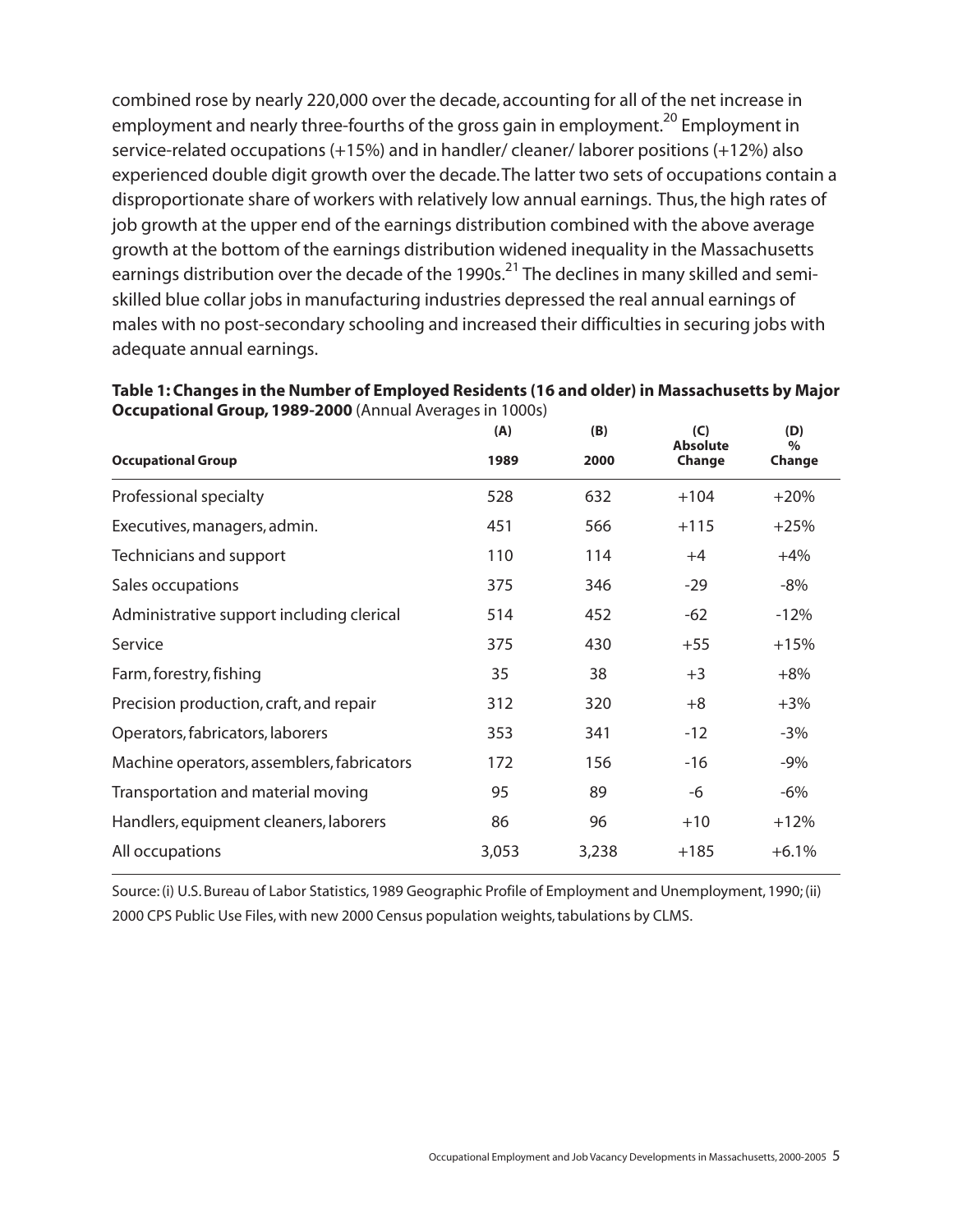## **Chart 1: Ranking of Occupational Groups With Employment Increases Between 1989 and 2000 by Size of Employment Increase in 1000's**



The labor market boom in Massachusetts came to an abrupt end in the first quarter of calendar year 2001. Payroll employment in the state fell steadily and steeply over the next three years. Between the first quarters of 2001 and 2004, the number of wage and salary jobs (seasonally adjusted) as measured by the payroll survey declined from 3.370 million to 3.174 million, a drop of 196,000 jobs over this three year period, far exceeding the rate of job decline in the U.S. Payroll Job growth in Massachusetts was not renewed until early 2004. By the last quarter of 2005, the state's employers had added approximately 30,000 net new workers to their payrolls, but total wage and salary employment in the final quarter of calendar year 2005 still remained nearly 168,000 below its peak level in 2001 I.<sup>22</sup> Several industrial sectors, including education and health services, leisure and hospitality, and construction, added jobs from 2001 I to 2005 IV, while nearly all other sectors shed jobs, including manufacturing, financial activities, professional and business services, information services, and trade/ transportation/ utilities. Since the jobs recovery began in the first quarter of 2004, seven of the eleven major industrial sectors have added jobs although the bulk of the job growth has been in professional and business services industries (+18,000) and education and health services (+12,000).

The industrial patterns of job growth and decline over the past five years have dramatically impacted the occupational distribution of employment across the state. Between 2000 and 2005, the total number of employed residents in the state according to findings of the CPS household surveys is estimated to have declined by 34,300 or 1.1% (Table 2).<sup>23</sup> Several occupational groups, including health care practitioner and technician, health care support, education and training, life/ physical/ social science, building and grounds maintenance, and transportation, experienced strong employment growth over this five year period (Chart 2). Employment in the two health occupation clusters increased by more than 72,000 or over 30 percent while education and training occupations expanded by just under 25 percent and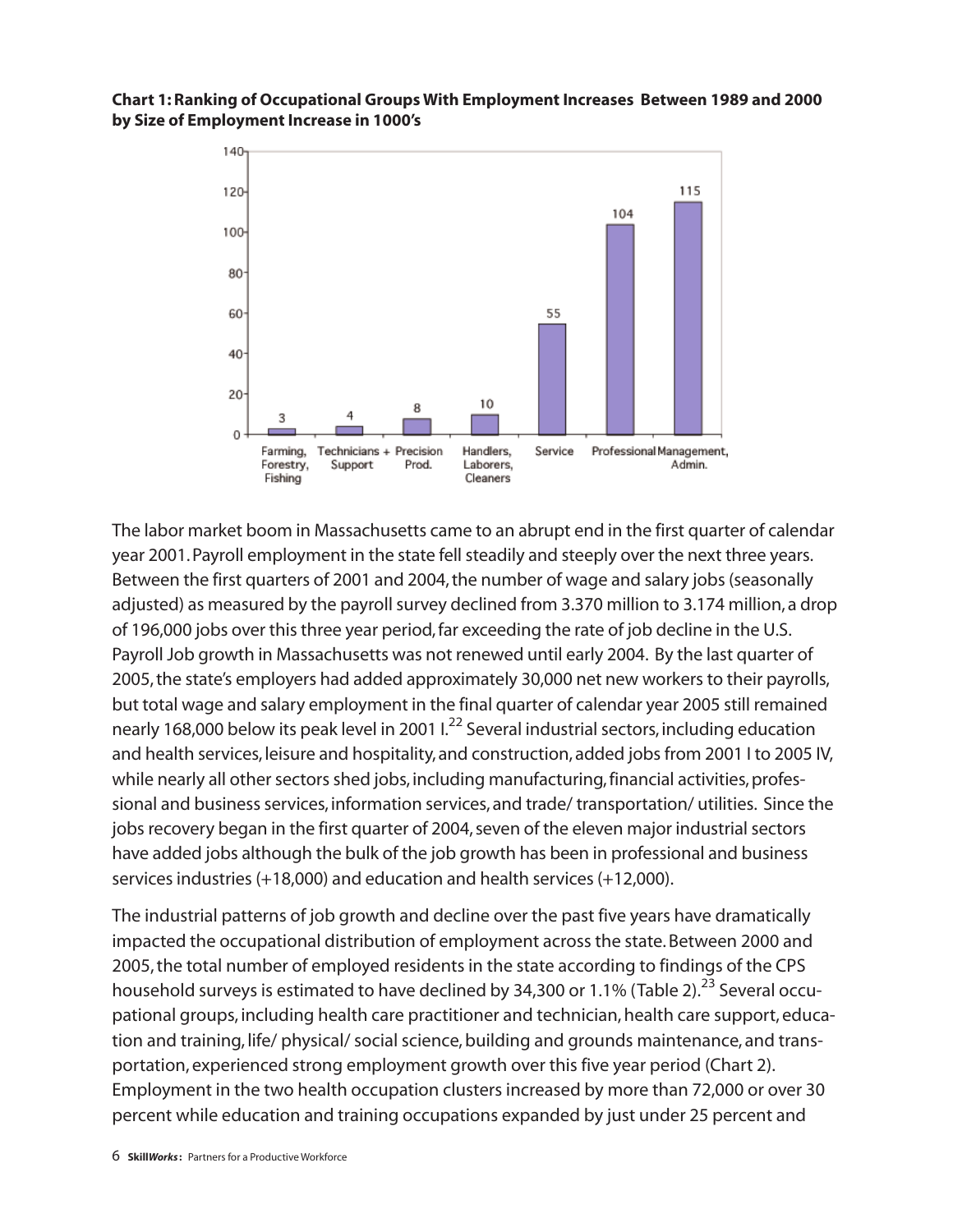building and grounds maintenance/ cleaning workers increased by nearly 14%. On the other end of the growth spectrum, there were double digit declines in business and financial occupations (-28%), computer and mathematical science (-20%), architecture and engineering (- 12%) and production occupations (-40%). Construction craft employment in Massachusetts increased by nearly 9 percent over this five year period, reflecting the growth in construction industry employment.

| <b>Occupational Group</b>                                     | (A)<br>2000 | (B)<br>2005 | (C)<br><b>Absolute</b><br>Change | (D)<br>% Change |
|---------------------------------------------------------------|-------------|-------------|----------------------------------|-----------------|
| Management occupations                                        | 371,948     | 362,757     | $-9,191$                         | $-2.5$          |
| Business and financial operations occupations                 | 171,246     | 122,664     | $-48,582$                        | $-28.4$         |
| Computer and mathematical science occupations                 | 116,880     | 92,861      | $-24,018$                        | $-20.5$         |
| Architecture and engineering occupations                      | 88,777      | 77,951      | $-10,827$                        | $-12.2$         |
| Life, physical, and social science occupations                | 56,241      | 63,912      | 7,671                            | 13.6            |
| Community and social service occupations                      | 55,054      | 59,228      | 4,174                            | 7.6             |
| Legal occupations                                             | 47,500      | 48,434      | 934                              | 2.0             |
| Education, training, and library occupations                  | 172,044     | 214,629     | 42,586                           | 24.8            |
| Arts, design, entertainment, sports, and media<br>occupations | 74,032      | 70,920      | $-3,112$                         | $-4.2$          |
| Healthcare practitioner and technical occupations             | 162,446     | 214,024     | 51,577                           | 31.8            |
| Healthcare support occupations                                | 64,666      | 85,498      | 20,832                           | 32.2            |
| Protective service occupations                                | 58,261      | 59,674      | 1,413                            | 2.4             |
| Food preparation and serving related occupations              | 173,025     | 167,540     | $-5,485$                         | $-3.2$          |
| Building and grounds cleaning and maintenance<br>occupations  | 101,716     | 115,754     | 14,039                           | 13.8            |
| Personal care and service occupations                         | 77,303      | 83,772      | 6,469                            | 8.4             |
| Sales and related occupations                                 | 324,074     | 349,378     | 25,304                           | 7.8             |
| Office and administrative support occupations                 | 478,095     | 441,767     | $-36,328$                        | $-7.6$          |
| Farming, fishing, and forestry occupations                    | 6,069       | 8,386       | 2,317                            | 38.2            |
| Construction and extraction occupations                       | 162,424     | 176,650     | 14,226                           | 8.8             |
| Installation, maintenance, and repair occupations             | 98,396      | 96,490      | $-1,906$                         | $-1.9$          |
| Production occupations                                        | 243,880     | 133,891     | $-109,989$                       | $-45.1$         |
| Transportation and material moving occupations                | 134,050     | 157,620     | 23,570                           | 17.6            |
| Total                                                         | 3,238,127   | 3,203,800   | $-34,327$                        | $-1.1$          |

| Table 2: Trends in Employment of Massachusetts Residents 16 and Older by Major Occupational |
|---------------------------------------------------------------------------------------------|
| Group, 2000 to 2005 (Annual Averages)                                                       |

Source: 2000 and 2005 Monthly CPS surveys, public use files, tabulations by CLMS, Northeastern University.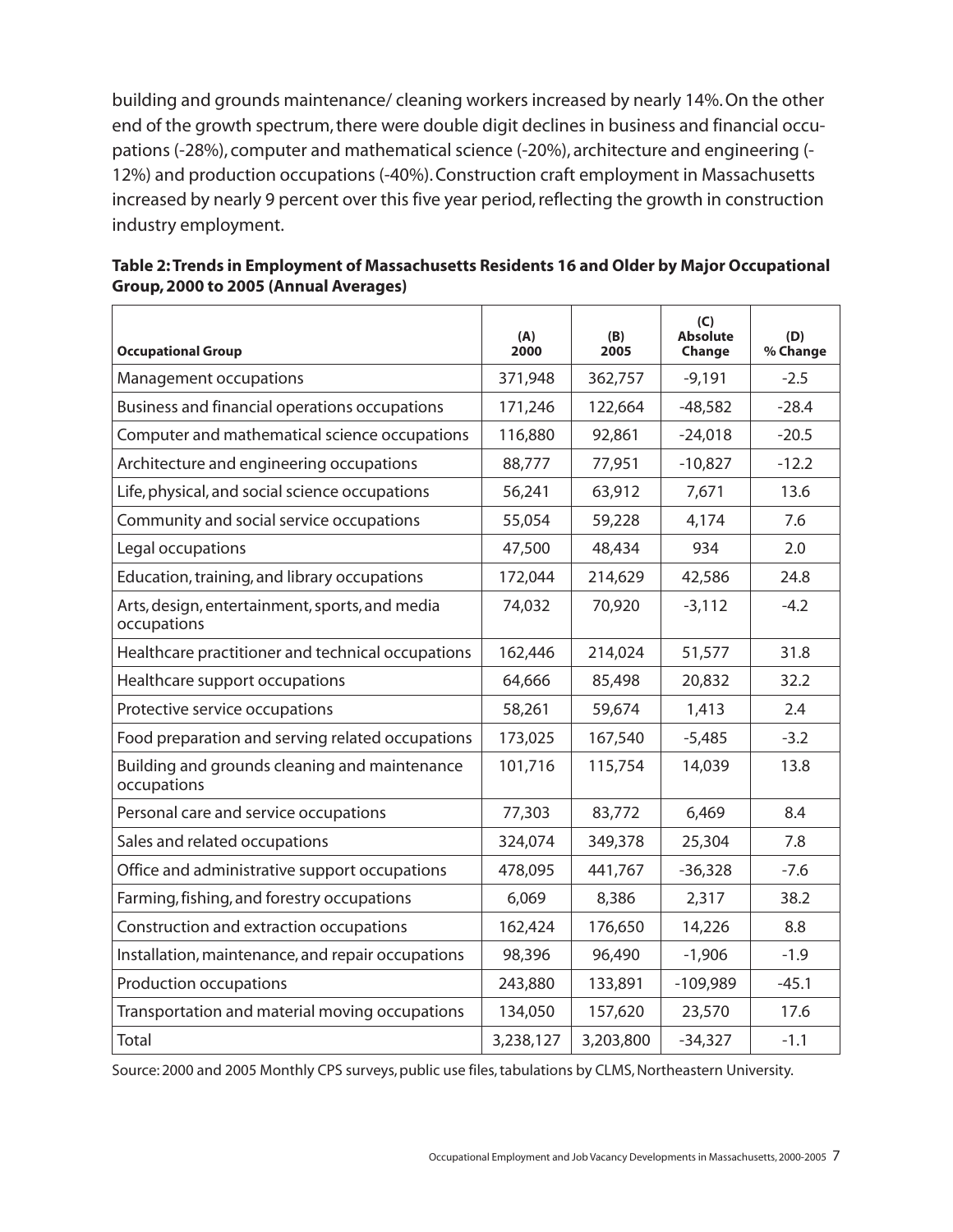## **Table 3: Trends in Employment of U.S. Residents 16 and Older by Major Occupational Group, 2000 to 2005** (Annual Averages)

| <b>Occupational Group</b>                                     | (A)<br>2000 | (B)<br>2005             | (C)<br><b>Absolute</b><br>Change | (D)<br>% Change |
|---------------------------------------------------------------|-------------|-------------------------|----------------------------------|-----------------|
| Management occupations                                        | 14,347,877  | 14,707,061              | 359,184                          | 2.5             |
| Business and financial operations occupations                 | 5,277,108   | 5,770,534               | 493,426                          | 9.4             |
| Computer and mathematical science occupations                 | 3,318,069   | 3,244,979               | $-73,090$                        | $-2.2$          |
| Architecture and engineering occupations                      | 2,989,832   | 2,793,951               | $-195,881$                       | $-6.6$          |
| Life, physical, and social science occupations                | 1,253,064   | 1,407,685               | 154,621                          | 12.3            |
| Community and social service occupations                      | 1,925,281   | 2,142,437               | 217,156                          | 11.3            |
| Legal occupations                                             | 1,438,004   | 1,616,031               | 178,027                          | 12.4            |
| Education, training, and library occupations                  | 7,238,574   | 8,129,451               | 890,877                          | 12.3            |
| Arts, design, entertainment, sports, and media<br>occupations | 2,668,181   | 2,742,371               | 74,190                           | 2.8             |
| Healthcare practitioner and technical occupations             | 5,908,830   | 6,758,963               | 850,133                          | 14.4            |
| Healthcare support occupations                                | 2,443,770   | 3,101,308               | 657,538                          | 26.9            |
| Protective service occupations                                | 2,583,075   | 2,900,737               | 317,662                          | 12.3            |
| Food preparation and serving related occupations              | 6,705,681   | 7,427,751               | 722,071                          | 10.8            |
| Building and grounds cleaning and maintenance<br>occupations  | 4,927,855   | 5,265,970               | 338,115                          | 6.9             |
| Personal care and service occupations                         | 4,172,465   | 4,550,989               | 378,524                          | 9.1             |
| Sales and related occupations                                 | 15,764,588  | 16,496,691              | 732,102                          | 4.6             |
| Office and administrative support occupations                 | 20,480,631  | 19,590,993              | $-889,638$                       | $-4.3$          |
| Farming, fishing, and forestry occupations                    | 1,169,805   | 980,878                 | $-188,927$                       | $-16.2$         |
| Construction and extraction occupations                       | 7,619,504   | 9,164,137               | 1,544,633                        | 20.3            |
| Installation, maintenance, and repair occupations             | 4,819,712   | 5,234,712               | 415,000                          | 8.6             |
| Production occupations                                        | 11,466,578  | 9,404,756               | $-2,061,822$                     | $-18.0$         |
| Transportation and material moving occupations                | 8,582,768   | 8,694,745               | 111,977                          | 1.3             |
| Total                                                         |             | 137,101,254 142,127,129 | 5,025,876                        | 3.7             |

Source: 2000 and 2005 Monthly CPS surveys, public use files, tabulations by CLMS, Northeastern University.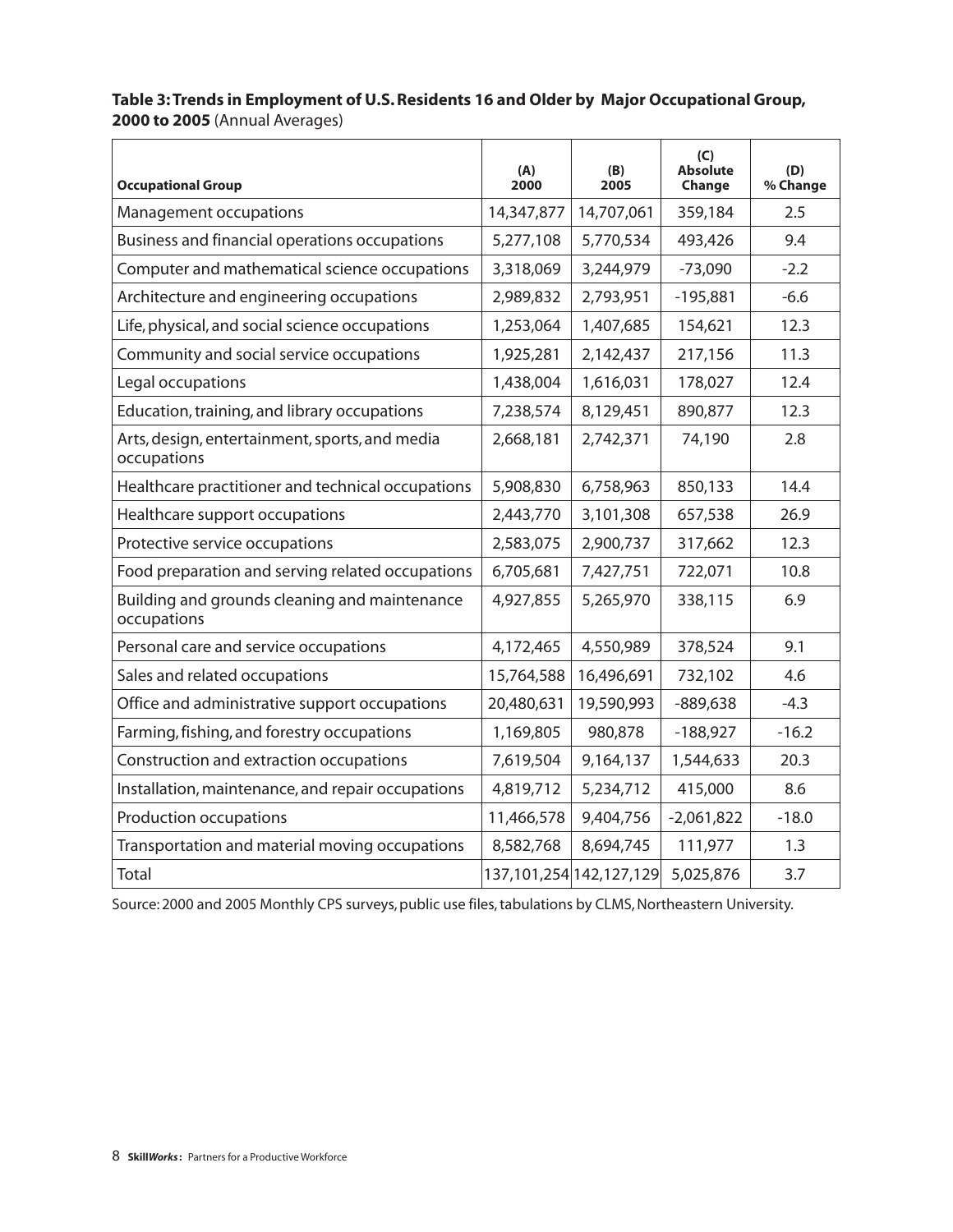

**Chart 2: Employment Growth Rates of Selected Occupational Groups in Massachusetts, 2000- 2005 (in%)**

An identical analysis of occupational employment developments over the 2000-2005 period was undertaken for the U.S. labor market (Table 3). In contrast to the decline in employment in our state, the total number of employed persons in the U.S. in 2005 was more than 5 million or 3.7% above the number of employed in calendar year 2000. A careful comparison of the findings on the magnitudes and patterns of growth and decline in employment by major occupational group in the state and the nation over the past five years reveals a number of interesting findings (Tables 4 and 5).The jobs held by all employed persons in the U.S. and Massachusetts were assigned to one of 22 occupational groups based on the 2000 SOC classification system. Of these 22 occupational groups, employment in the U.S. increased in 16 occupational groups between 2000 and 2005 versus 13 occupational groups in the state. Among these 13 growth occupations in Massachusetts, employment increased by 215,112 or 2.55% of the increase in employment in growing occupations in the U.S.The state's percentage share of U.S. job growth in these growing occupations was slightly above the 2.36% share of all jobs in the U.S. held by Massachusetts residents in 2000. The state's poor job generating performance between 2000 and 2005 was due to the higher number of occupational groups in which employment declined (8 in Massachusetts vs. 5 for the U.S.) and the very high share of job losses in these occupations accounted for by Massachusetts workers (7.3%) (Table 5).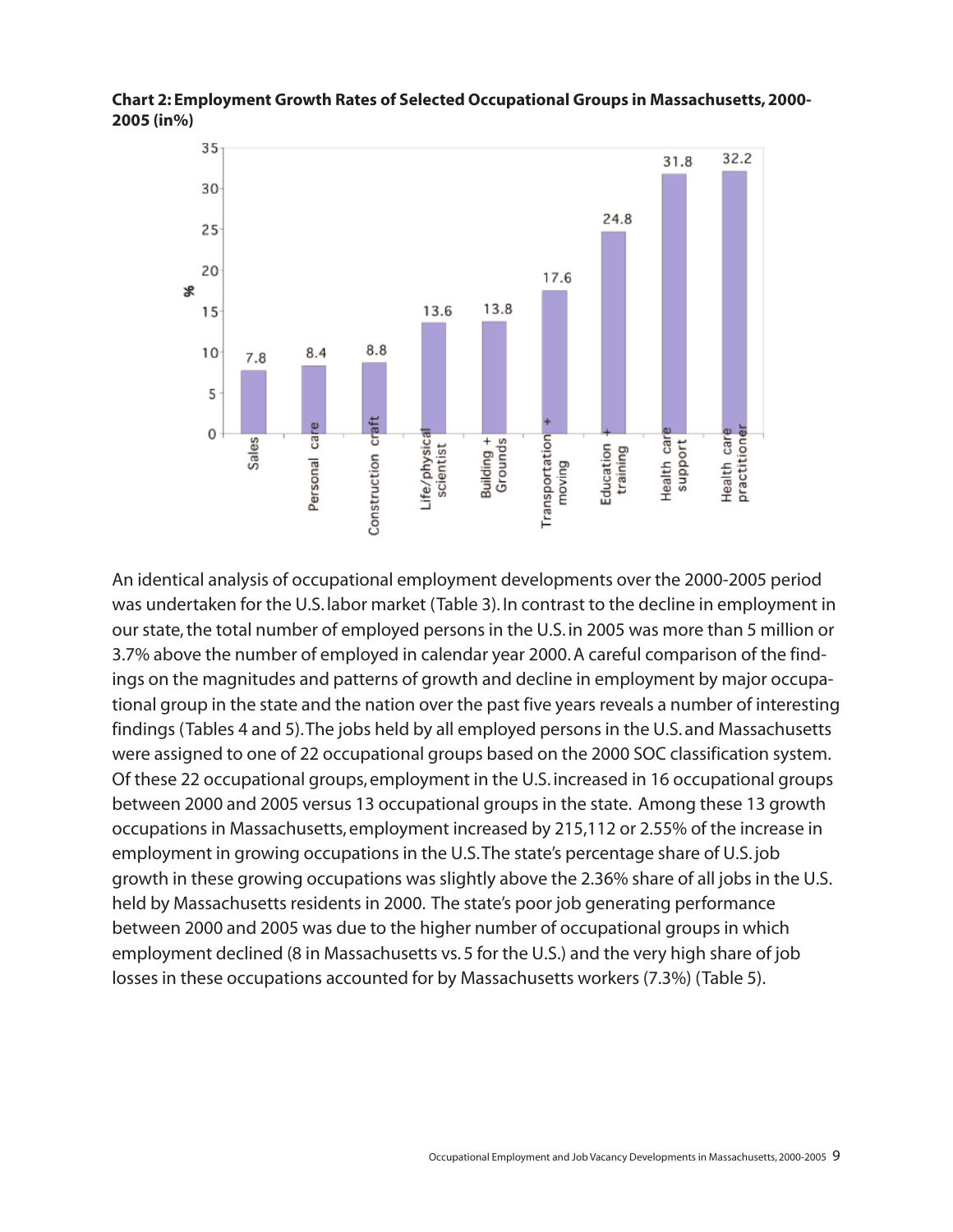| Geographic Area                    | (A)<br># of Growth<br><b>Occupations</b> | (B)<br>Increase in<br><b>Employment</b> | (C)<br># of Declining<br><b>Occupations</b> | (D)<br><b>Decrease in</b><br><b>Employment</b> |
|------------------------------------|------------------------------------------|-----------------------------------------|---------------------------------------------|------------------------------------------------|
| MA                                 | 13                                       | 215,112                                 |                                             | $-249,349$                                     |
| U.S.                               | 16                                       | 8,435,234                               |                                             | $-3,409,358$                                   |
| MA Share of U.S. Employment Change |                                          | 2.55%                                   |                                             | 7.31%                                          |

## **Table 4: Comparisons of Massachusetts and U.S. Job Generating Performance Between 2000 and 2005 in 21 Major Occupational Groups**

Source: 2000 and 2005 CPS surveys, public use files, tabulations by CLMS.

#### **Table 5: Listing of Key Occupational Groups in which Massachusetts Employment Grew Faster or Declined More Rapidly than the U.S., 2000-2005**

| <b>Growth Occupations</b>             | <b>MA Share of National Job Growth</b>  |
|---------------------------------------|-----------------------------------------|
| Healthcare practitioner and technical | 6.1                                     |
| Life, physical, social science        | 5.0                                     |
| Education, training, and library      | 4.8                                     |
| Building grounds, cleaning            | 4.1                                     |
|                                       |                                         |
| <b>Declining Occupations</b>          | <b>MA Share of National Job Decline</b> |
| Computer mathematical science         | 33.0                                    |
| Architecture and engineering          | 5.5                                     |
| Office and administrative support     | 4.8                                     |

Among the growth occupations, there were four groups in which Massachusetts obtained an above average share of new national employment.They were health care practitioner, life/ physical/ social scientists, education/ training, and building and grounds/cleaning occupations (Table 5). $^{24}$  On the other end of the spectrum, computer and mathematical science, architecture and engineering, production, and office/clerical occupations in Massachusetts accounted for a disproportionately high share of all job losses in these occupations nationwide between 2000 and 2005.<sup>25</sup> In addition, Massachusetts is estimated to have experienced job losses in management and business/financial occupations while employment nationwide in these two occupational groups rose by more than 852,000 over this five year period.

# *Job Vacancy Developments in Major Occupational Groups in Massachusetts*

As noted earlier, the Massachusetts Division of Unemployment Assistance through its semiannual survey of job vacancies across the state provides estimates of job vacancy levels and job vacancy rates for the state as a whole, seven geographic regions, major industries, and major occupational groups<sup>26</sup>. The job vacancy survey yielded a higher number and rate of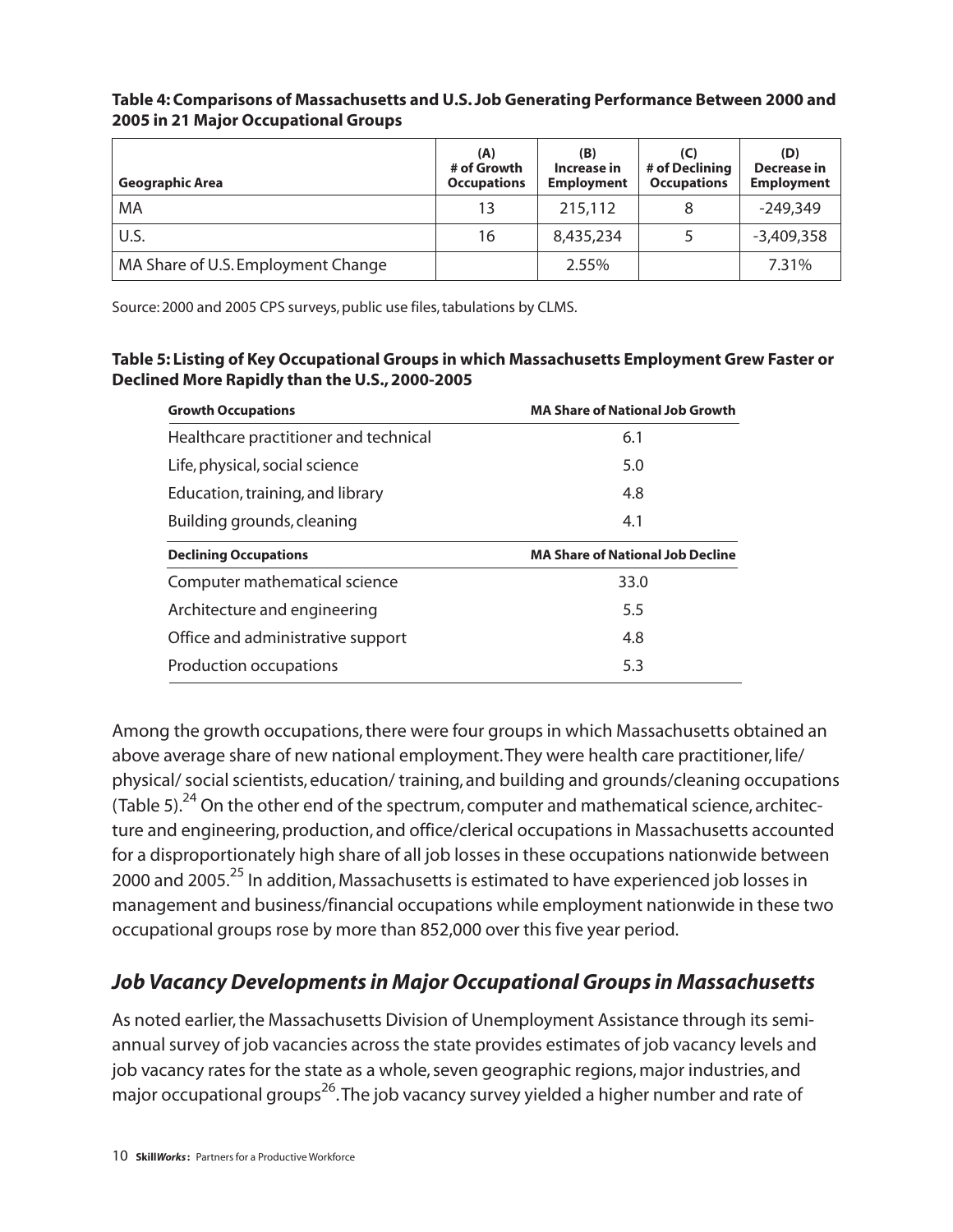vacancies in the second quarter of 2005 than in prior years.Total job vacancies in the second quarter of 2005 were estimated to be over 72,800 versus 59,891 in the second quarter of 2004 and 58,654 vacancies in the second quarter of 2003 (Chart 6).The job vacancy rate for the state as a whole rose from 2.0% in the second quarter of 2004 to 2.6% in the second quarter of 2005. Job vacancy rates rose in all seven geographic regions of the state over this time period.



**Chart 3: Trends in the Total Number of Job Vacancies in Massachusetts during 2003 II, 2004 II, and 2005 II** 

**Table 6:Number and Rate of Job Vacancies in the State by Geographic Region, 2nd Quarter 2004 and 2nd Quarter 2005**

|                       |                                   | 2nd Quarter 2004        | 2nd Quarter 2005                  |                         |                                                                                         |  |
|-----------------------|-----------------------------------|-------------------------|-----------------------------------|-------------------------|-----------------------------------------------------------------------------------------|--|
| <b>Region</b>         | Number of Job<br><b>Vacancies</b> | <b>Job Vacancy Rate</b> | Number of Job<br><b>Vacancies</b> | <b>Job Vacancy Rate</b> | Change in Job<br><b>Vacancy Rate</b><br>2004 II - 2005 II<br>(in Percentage)<br>Points) |  |
| <b>Massachusetts</b>  | 59,891                            | 2.0                     | 72,813                            | 2.6                     | 0.6                                                                                     |  |
| <b>Berkshire</b>      | 1,819                             | 3.1                     | 2,048                             | 3.7                     | 0.6                                                                                     |  |
| Cape & Islands        | 3,523                             | 2.9                     | 3,448                             | 3.3                     | 0.4                                                                                     |  |
| Central               | 4,959                             | 2.0                     | 5,720                             | 2.4                     | 0.4                                                                                     |  |
| <b>Greater Boston</b> | 29,908                            | 2.0                     | 36,408                            | 2.5                     | 0.5                                                                                     |  |
| <b>Northeast</b>      | 7,740                             | 1.9                     | 9,206                             | 2.4                     | 0.5                                                                                     |  |
| Pioneer Valley        | 5,316                             | 2.0                     | 6,396                             | 2.4                     | 0.4                                                                                     |  |
| Southeast             | 6,626                             | 1.8                     | 9,587                             | 2.7                     | 0.9                                                                                     |  |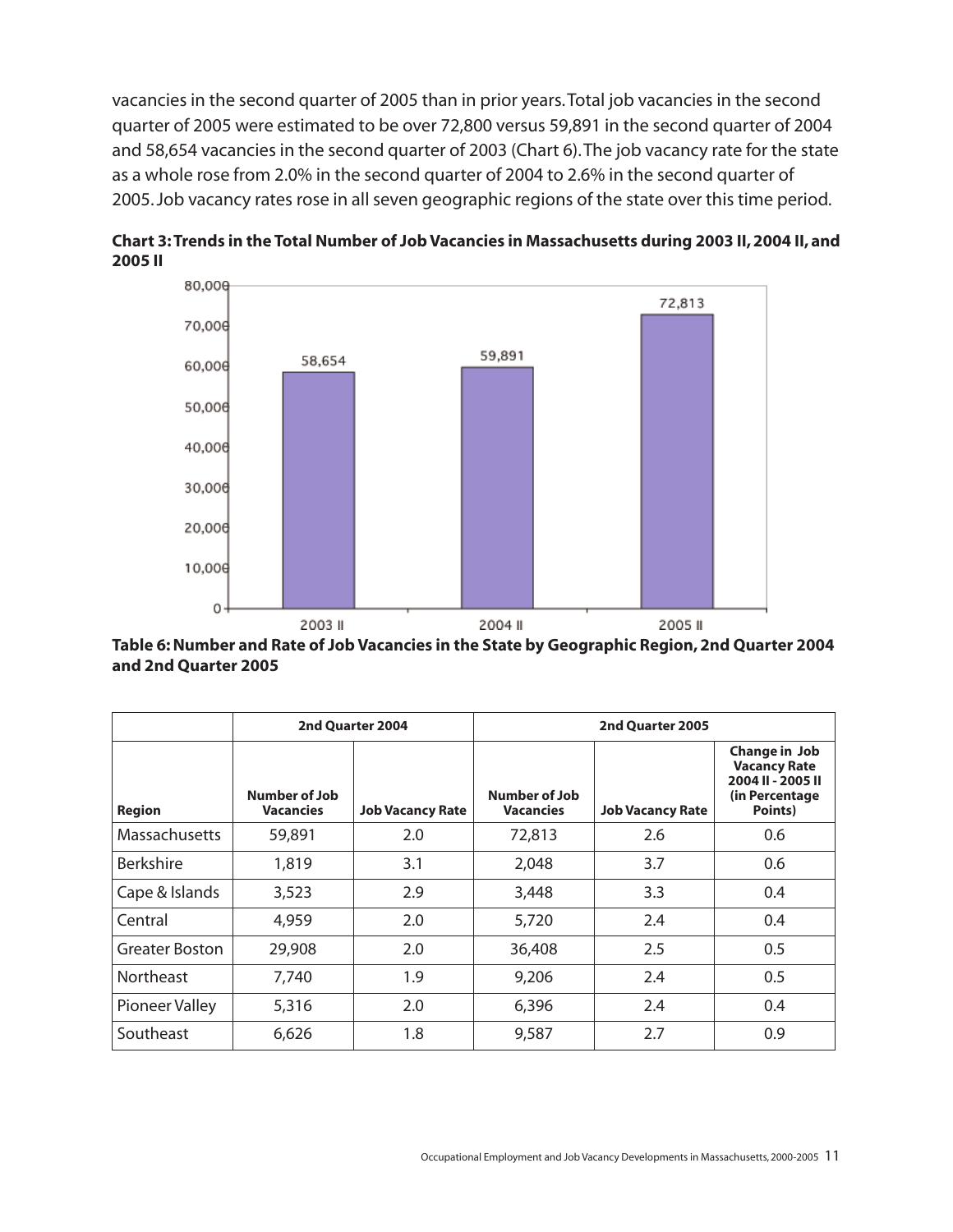The job vacancy survey also collects information on the occupational characteristics of the job openings.The vacancy data are estimated for a variety of individual occupations and for 21 to 22 major occupational groups. Job vacancy rate estimates are now available for 21 major occupational groups for the state during the second quarters of 2003, 2004 and 2005 (Table 7). The job vacancy rates presented in Table 7 were calculated by the Division of Unemployment Assistance by dividing the number of job vacancies in a specific occupational group by the estimated number of wage and salary jobs in that occupational group during the same time period as estimated by the Occupational Employment Statistics Program (OES).

Over the 2003 II to 2005 II period, the overall job vacancy rate of the state increased from 2.1% to 2.6% (Table 7) as a result of an increase in the estimated number of vacancies in most occupations.<sup>27</sup> Over this two year period, vacancy rates increased in 15 out of the 21 occupational groups for whom vacancy data were available. Six major occupational groups experienced a decline in their estimated vacancy rates over this two year period.The size of these declines ranged from lows of -.2 percentage points among installation, maintenance and repair workers and health support occupations to a more substantial decline of 1.1 percentage points in the protective service occupations.The other 15 occupational groups were characterized by rising job vacancy rates, with the size of these increases ranging from .1 percentage points in food preparation and serving related occupations, office and administrative support, and arts, design, entertainment, sports and media occupations to highs of 1.6 percentage points in computer related and mathematical occupations and 1.4 percentage points in architecture and engineering.The increased job growth in the professional and technical services industries were beginning to boost employment opportunities in a number of scientific and computer related fields that had been hard hit by job declines from 2000 through early 2004.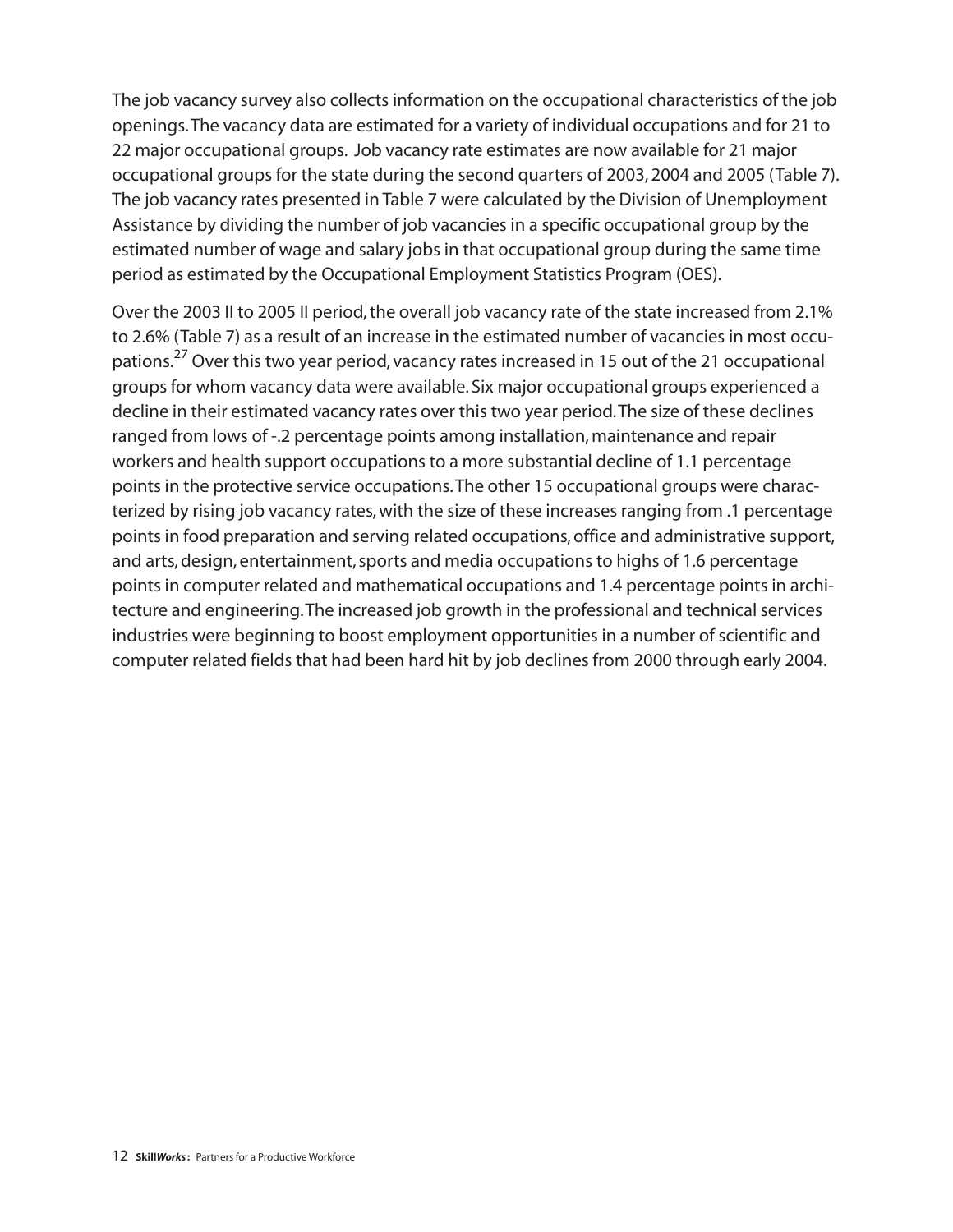| <b>Occupational Group</b>                             | (A)<br>2003 II | (B)<br>2004 II | (C)<br>2005II | (D)<br>Change<br>2003-2005 |
|-------------------------------------------------------|----------------|----------------|---------------|----------------------------|
| Total, all occupations                                | 2.1            | 2.0            | 2.6           | 0.5                        |
| <b>Computer and Mathematical</b>                      | 1.3            | 2.5            | 2.9           | 1.6                        |
| Architecture and Engineering                          | 1.5            | 2.0            | 2.9           | 1.4                        |
| Education, Library, and Training                      | 0.5            | 1.5            | 1.8           | 1.3                        |
| <b>Business and Financial Operations</b>              | 1.2            | 1.8            | 2.4           | 1.2                        |
| Life, Physical and Social sciences                    | 2.9            | 2.5            | 4.1           | 1.2                        |
| <b>Management Occupations</b>                         | 1.1            | 1.3            | 2.2           | 1.1                        |
| Sales and Related                                     | 1.6            | 1.8            | 2.6           | 1.0                        |
| <b>Healthcare Practitioners and Technicians</b>       | 3.8            | 3.7            | 4.8           | 1.0                        |
| <b>Building and Grounds Cleaning and Maintenance</b>  | 0.7            | 1.0            | 1.5           | 0.8                        |
| <b>Community and Social Service</b>                   | 3.0            | 2.5            | 3.5           | 0.5                        |
| Legal                                                 | 0.9            | 2.1            | 1.2           | 0.3                        |
| Production                                            | 1.2            | 1.2            | 1.4           | 0.2                        |
| Arts, Design, Entertainment, Sports and Media         | 1.5            | 1.7            | 1.6           | 0.1                        |
| Office and Administrative Support                     | 1.4            | 1.3            | 1.5           | 0.1                        |
| Food Preparation and Serving Related                  | 2.6            | 2.2            | 2.7           | 0.1                        |
| Installation, Maintenance, and Repair Workers         | 1.5            | 1.6            | 1.3           | $-0.2$                     |
| <b>Health Support</b>                                 | 3.5            | 4.0            | 3.3           | $-0.2$                     |
| <b>Transportation and Material Moving Occupations</b> | 2.5            | 2.0            | 2.1           | $-0.4$                     |
| Construction and extraction                           | 2.5            | 1.9            | 2.0           | $-0.5$                     |
| <b>Personal Care and Service</b>                      | 3.8            | 3.3            | 3.3           | $-0.5$                     |
| <b>Protective Service</b>                             | 3.6            | 1.0            | 2.5           | $-1.1$                     |

**Table 7: Job Vacancy Rates in Major Occupational Groups of Massachusetts, 2003 II, 2004 II, and 2005 II** (in %)

Job vacancy rates in Massachusetts continued to vary quite considerably across major occupational groups during the second quarter of 2005. (Table 7 and Chart 4).These job vacancy rates ranged from lows of 1.2 to .1.3 percent in the legal and installation/maintenance/ and repair occupations to highs of 4.8 percent in health care practitioner and technician occupation (doctors, registered nurses, health technicians, therapists) and 4.1 percent in life, physical and social science occupations. Healthcare related occupations ranked among the top occupations in the vacancy rate distribution in each of the three time periods observed in Table 1. Occupations in the healthcare practitioner and technician fields were characterized by the highest job vacancy rate in the 2nd quarter of 2005 and they ranked first or second in the two previous years.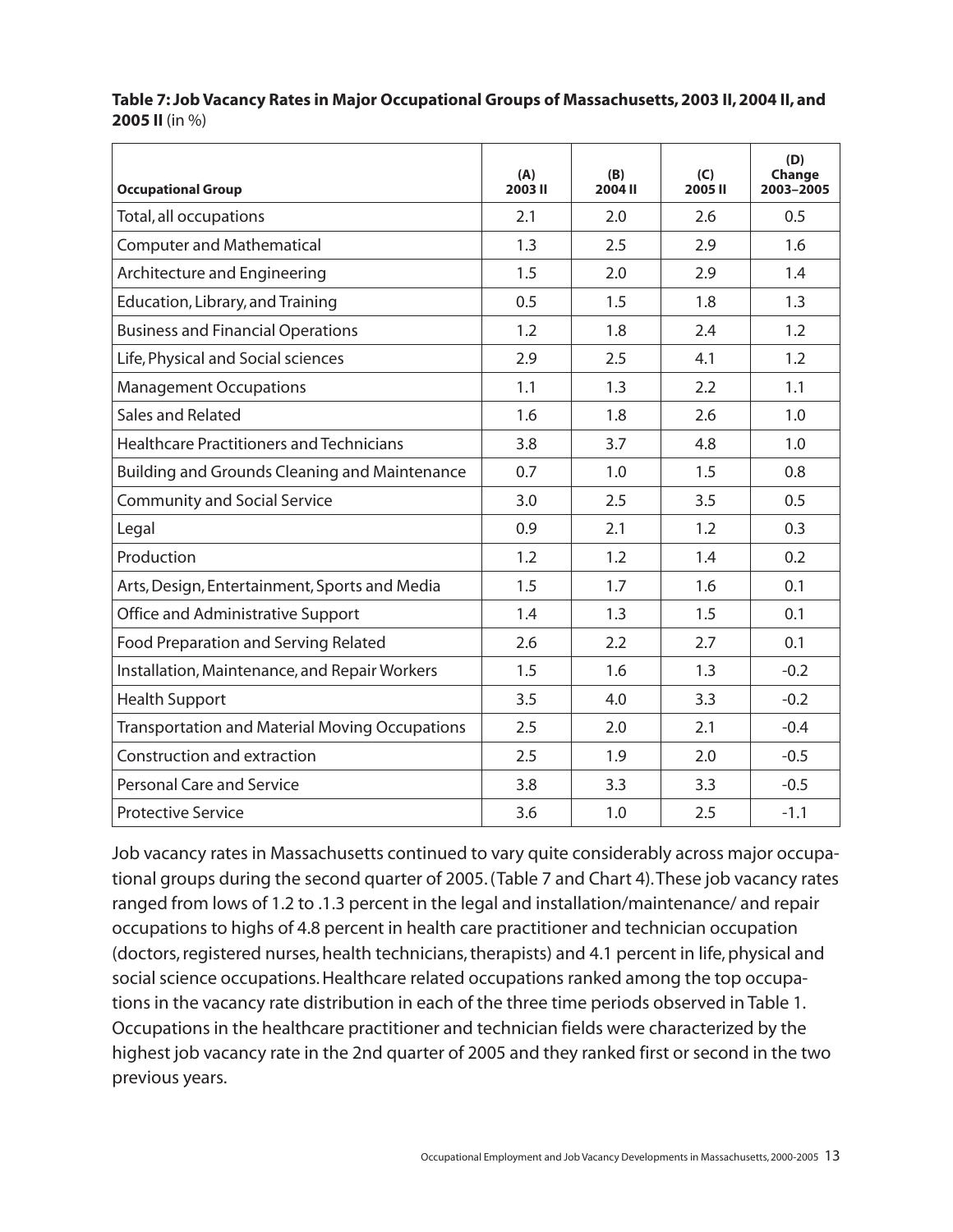



The job vacancy surveys of the Massachusetts Division of Unemployment Assistance also collect data on the part-time, full-time nature of the available job openings Overall 32 percent of job vacancies were categorized as part time in 2005 II, however, in the personal care service occupations a substantial majority of job vacancies were part time (79%). Other occupational groups with a relatively high share of job vacancies in the part-time category were the food preparation and serving related occupations (68%), building & grounds, cleaning and maintenance (52%), healthcare support (51%), protective service (46%), and healthcare practitioner and technical (44%). Although a relatively high share of job vacancies in some of the health related occupations were part-time, the majority of these (98%) were permanent positions, while 52% of the vacancies in personal care and service occupations were only temporary or seasonal.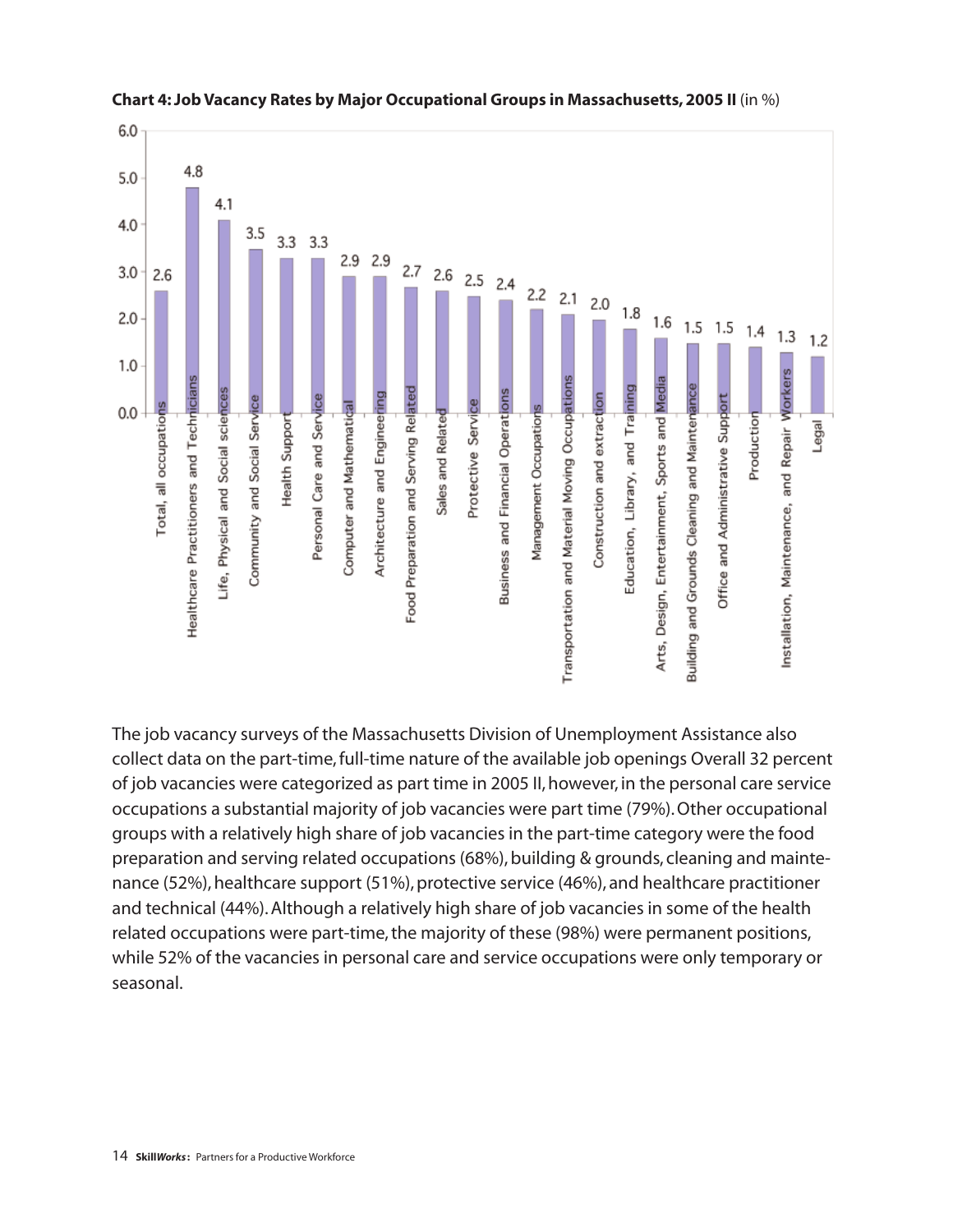## **Table 8: Percent of Job Vacancies that were Part-Time By Major Occupational Sector in Massachusetts, II 2005**

| <b>Occupational Group</b>                    | % Part Time |
|----------------------------------------------|-------------|
| <b>Total Job Vacancies</b>                   | 32.0        |
| <b>Personal Care and Service</b>             | 79.0        |
| Food Preparation and Serving Related         | 68.0        |
| Building & Grounds Cleaning & Maintenance    | 52.0        |
| <b>Healthcare Support</b>                    | 51.0        |
| <b>Protective Service</b>                    | 46.0        |
| <b>Healthcare Practitioner and Technical</b> | 44.0        |
| <b>Community and Social Service</b>          | 36.0        |
| Sales Related                                | 36.0        |
| Office and Administrative Support            | 34.0        |
| <b>Transportation and Material Moving</b>    | 34.0        |
| Arts, Design, Entertainment, Sports, & Media | 27.0        |
| <b>Education, Training and Library</b>       | 26.0        |
| Production                                   | 10.0        |
| Life, Physical, and Social Science           | 6.0         |
| <b>Computer and Mathematical</b>             | 4.0         |
| Legal                                        | 3.0         |
| Management                                   | 2.0         |
| <b>Business and Financial Operations</b>     | 1.0         |
| <b>Construction and Extraction</b>           | 1.0         |
| Installation, Maintenance, and Repair        | 1.0         |
| Architecture and Engineering                 | 0.0         |
|                                              |             |

# *Job Vacancies and Vacancy Rates by Major Occupational Group and by Geographic Region During the 2nd Quarter of 2005*

The Massachusetts job vacancy survey also provides data on the estimated number of job vacancies and job vacancy rates in major occupations across seven geographic regions categorized along the lines of economic development districts.The geographic specific occupational vacancy data allow us to identify which occupations are experiencing above average vacancy rates in only a few specific regions or whether a high vacancy rate in an occupation statewide also prevails across the different regions of the state. In most of the regions, there were three occupational groups that accounted for the largest absolute number of job vacancies.They were health care practitioner and technical, food preparation and serving, and sales related occupations.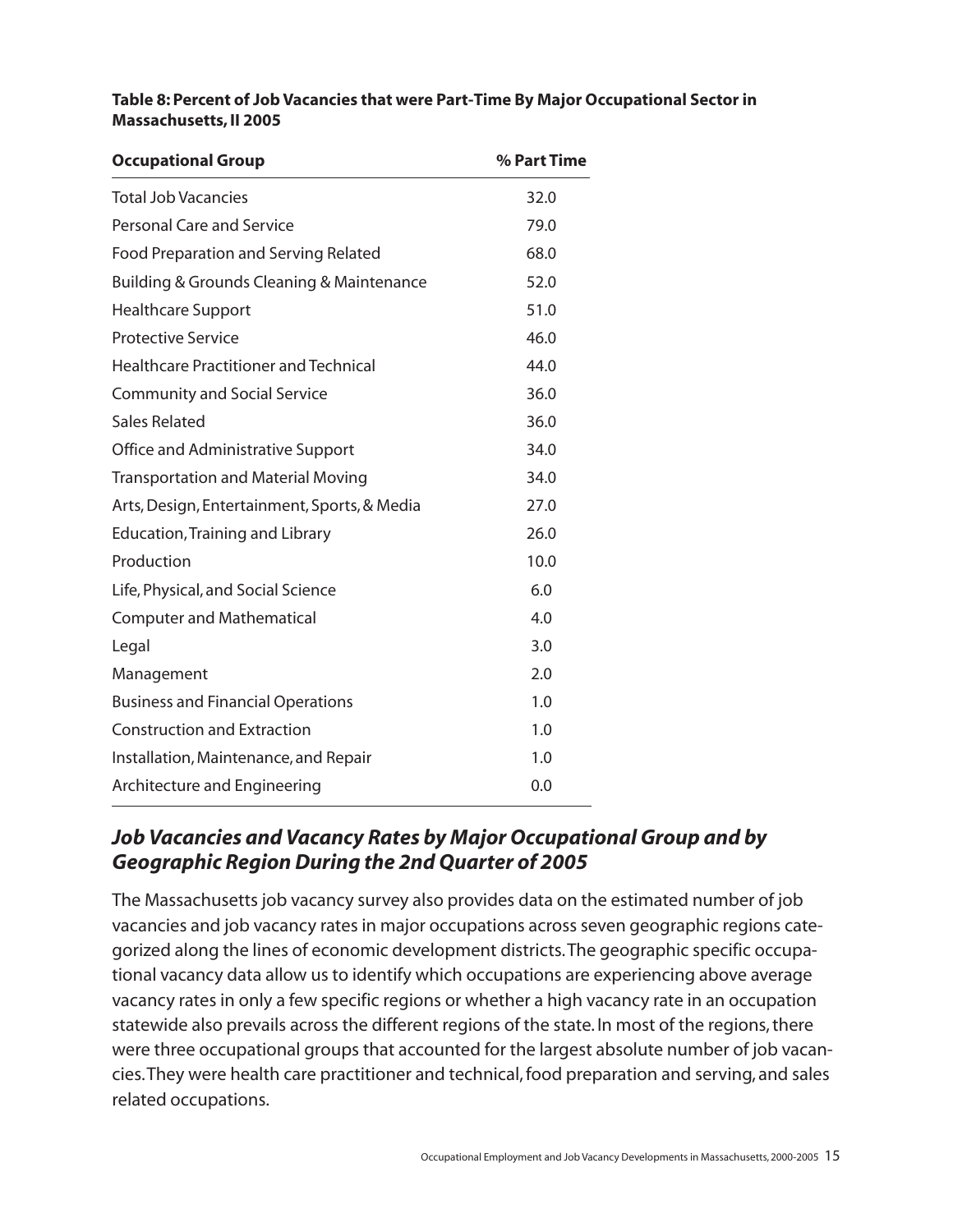A summary of the main findings of our geographic analysis is presented below with more detailed data for each region displayed in Table 9.

The Berkshire region was characterized by the highest job vacancy rate in the state.The overall vacancy rate for this region in the second quarter of 2005 was 3.7%, more than a full percentage point above the job vacancy rate for the state as a whole (2.6%).The four major occupational groups with the highest job vacancy rates in this region were community and social services (9.6%), computer and mathematical related (7.8%), transportation and material moving (6.8%), and healthcare practitioner and technical occupations (5.2%). A few other occupational groups, including personal care and service and healthcare support, also had relatively high job vacancy rates at 4.9 percent and 4.7 percent, respectively.The occupational group with the highest number of job vacancies in the Berkshire region was the office and administrative support occupations with a total of 307 vacancies in the second quarter of 2005, followed by 236 vacancies in the food preparation and serving occupations, and 204 vacancies in transportation and material moving occupations.

In the Cape and the Islands, the region with the second highest job vacancy rate (3.3%), the highest job vacancy rates were found in life, physical, and social science occupations (6.1%), building and grounds cleaning (6.0%), food preparation and serving related (5.1%), and healthcare practitioner and technical (5.0%). Sales and related occupations and food preparation and serving related occupations had the highest number of vacancies in this region, at 708 and 692 respectively, accounting for 41% of the total number of vacancies in this region. Many of these jobs were in the tourist-related industries of the Cape Cod and islands.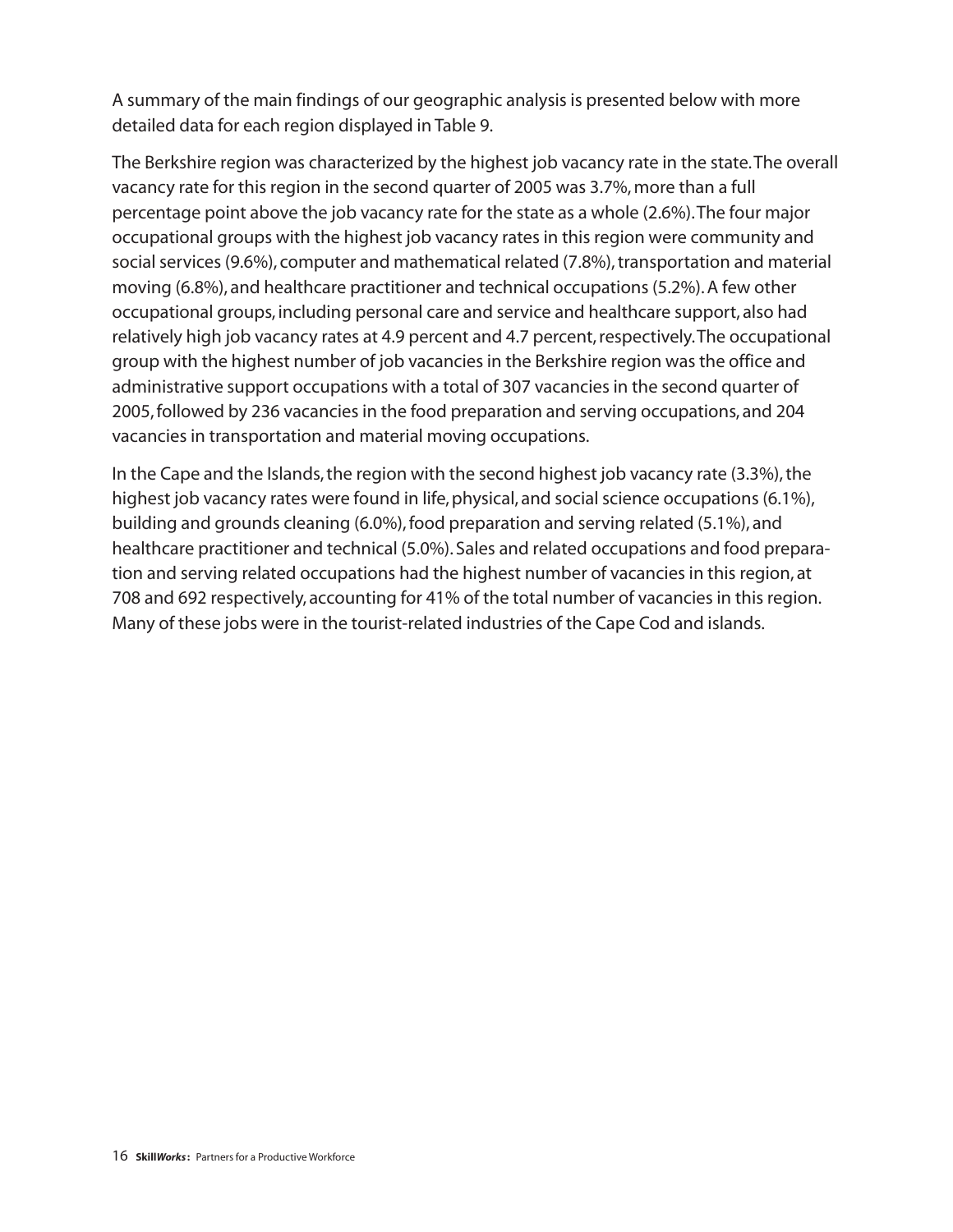| <b>Major Occupational Group</b>                 | (A)<br><b>Berkshire</b> | (B)<br>Cape &<br><b>Islands</b> | (C)<br>Central | (D)<br><b>Greater</b><br><b>Boston</b> | (E)<br><b>Northeast</b> | (F)<br><b>Pioneer</b><br><b>Valley</b> | (G)<br><b>Southeast</b> |
|-------------------------------------------------|-------------------------|---------------------------------|----------------|----------------------------------------|-------------------------|----------------------------------------|-------------------------|
| <b>Total Job Vacancy Rate</b>                   | 3.7                     | 3.3                             | 2.4            | 2.5                                    | 2.4                     | 2.4                                    | 2.6                     |
| Healthcare Practitioner and<br><b>Technical</b> | 5.2                     | 5.0                             | 4.7            | 4.5                                    | 4.4                     | 5.7                                    | 4.8                     |
| Life, Physical, and Social Sciences             | 0.7                     | 6.1                             | 3.3            | 4.9                                    | 2.9                     | 1.3                                    | 4.1                     |
| <b>Community and Social Services</b>            | 9.6                     | 4.3                             | 2.8            | 3.4                                    | 3.5                     | 3.5                                    | 3.5                     |
| <b>Healthcare Support</b>                       | 4.7                     | 3.9                             | 2.0            | 2.7                                    | 3.4                     | 5.2                                    | 3.3                     |
| <b>Personal Care and Service</b>                | 4.9                     | 0.5                             | 2.4            | 1.9                                    | 2.2                     | 2.6                                    | 3.3                     |
| <b>Business and Financial Operations</b>        | 1.6                     | 0.7                             | 3.0            | 2.8                                    | 3.3                     | 4.0                                    | 2.9                     |
| <b>Computer and Mathematical</b>                | 7.8                     | 0.7                             | 3.0            | 2.8                                    | 3.3                     | 4.0                                    | 2.9                     |
| Architecture and Engineering                    | 1.0                     | 0.6                             | 1.1            | 3.2                                    | 2.9                     | 4.5                                    | 2.9                     |
| <b>Food Preparation and Serving</b><br>Related  | 2.5                     | 5.1                             | 2.2            | 2.3                                    | 3.4                     | 2.3                                    | 2.7                     |
| <b>Sales Related</b>                            | 3.2                     | 4.6                             | 3.5            | 1.8                                    | 2.9                     | 3.2                                    | 2.6                     |
| <b>Protective Service</b>                       | 3.0                     | 3.9                             | 1.1            | 1.4                                    | 4.1                     | 1.8                                    | 2.5                     |
| Management                                      | 1.2                     | 1.0                             | 1.5            | 2.8                                    | 1.5                     | 2.1                                    | 2.2                     |
| <b>Transportation and Material</b><br>Moving    | 6.8                     | 2.0                             | 1.2            | 2.7                                    | 1.4                     | 1.2                                    | 2.1                     |
| <b>Construction and Extraction</b>              | 0.3                     | 4.9                             | 0.6            | 2.5                                    | 2.0                     | 0.6                                    | 2.0                     |
| <b>Education, Training and Library</b>          | 3.5                     | 2.1                             | 2.1            | 1.7                                    | 1.5                     | 1.0                                    | 1.8                     |
| Arts, Design, Entertainment,<br>Sports, & Media | 0.7                     | 1.4                             | 1.9            | 1.7                                    | 1.4                     | 1.3                                    | 1.6                     |
| Building & Grounds Cleaning &<br>Maintenance    | 2.4                     | 6.0                             | 2.3            | 1.1                                    | 0.2                     | 3.9                                    | 1.5                     |
| Office and Administrative Support               | 3.1                     | 1.2                             | 2.0            | 1.6                                    | 1.4                     | 1.2                                    | 1.5                     |
| Production                                      | 1.4                     | 2.6                             | 0.8            | 1.4                                    | 1.8                     | 0.6                                    | 1.6                     |
| Installation, Maintenance, and<br>Repair        | 1.3                     | 2.0                             | 4.4            | 0.7                                    | 1.2                     | 1.7                                    | 0.5                     |
| Legal                                           | 1.2                     | 1.5                             | $\ast$         | 1.1                                    | 1.3                     | 1.0                                    | 0.9                     |

## **Table 9: Job Vacancy Rates by Regions and by Major Occupational Group, 2005 II** (in %)

• The Central region, which includes Worcester County, was one of the three regions with a vacancy rate of 2.4%, slightly below the statewide average. However, there were three occupational groups in this region with high vacancy rates.They were healthcare practitioner (4.7%), sales and related (3.5%) and life, physical and social sciences (3.3%). The greatest number of job vacancies were found in the sales and related occupations (931), office and administrative support (902), healthcare practitioner and technical occupations (812), and food preparation and service (504).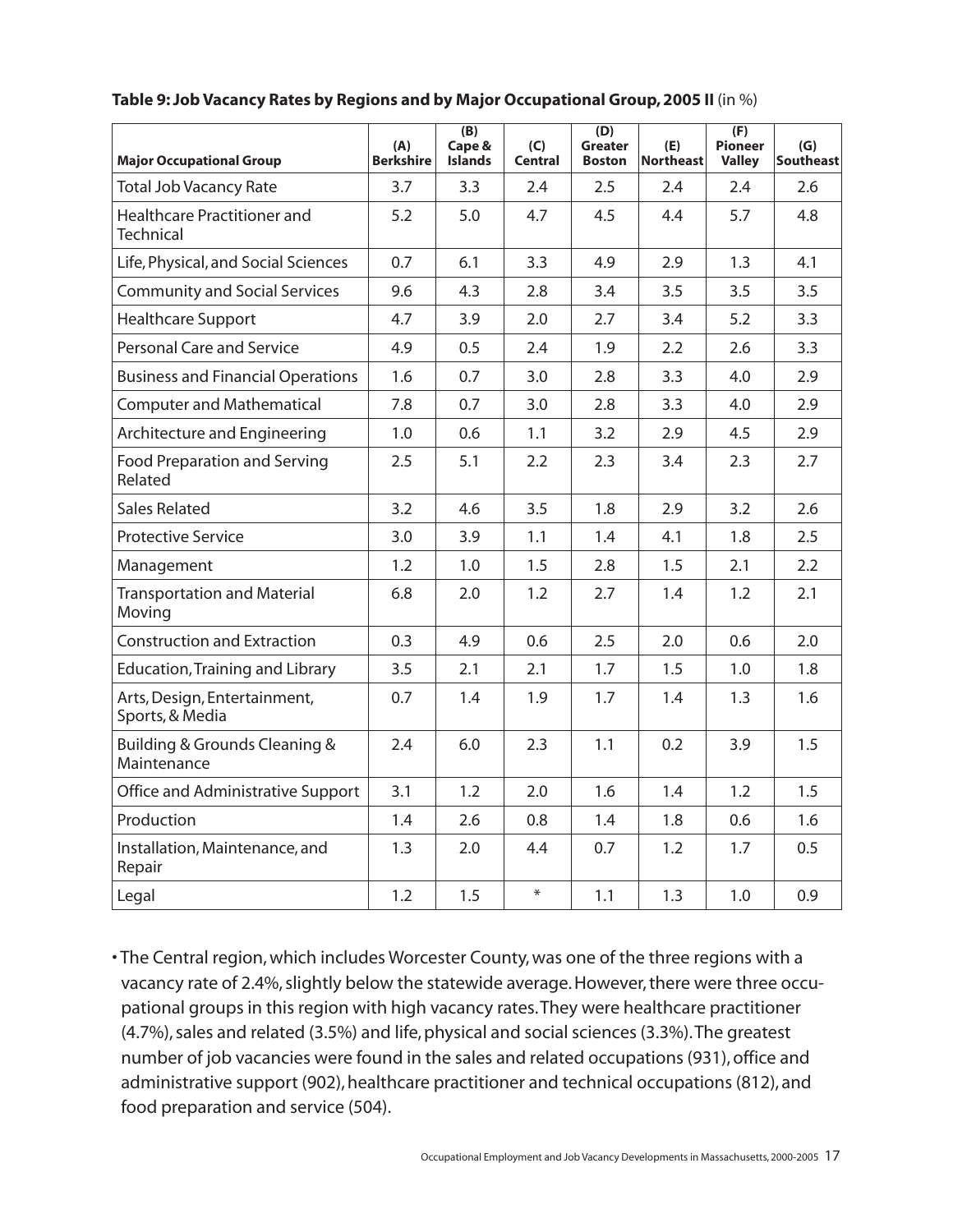- In the Greater Boston region, the occupational groups with the highest job vacancy rates were life, physical, and social sciences (4.9%), healthcare practitioner and technical (4.5%), community and social services (3.4%), and architecture and engineering (3.2%).The greatest numbers of job vacancies were found in office and administrative support occupations (4,680) and healthcare practitioner and technical occupations (4,446). Other occupational groups with a high number of vacancies were management (3,463), sales and related (2,758), food preparation and serving (2,723), business and financial operations (2,363), and computer and mathematical occupations (2,160). A growing number of the job vacancies in the Greater Boston region were in professional, business and management related occupations which predominantly are filled by workers with bachelor and higher degrees.
- The highest job vacancy rates in the Northeast region were found in healthcare practitioner and technical (4.4%), protective service occupation (4.1%), community and social service (3.5%), healthcare support (3.4%), and food preparation and serving occupations (3.4%).The largest numbers of job vacancies were found in sales and related occupations (1,190), food preparation and serving (1,145), office and administrative support (1,031), and healthcare practitioner and technical (957).
- Within the Pioneer Valley region, the occupational groups with the highest job vacancy rates were healthcare practitioner and technical (5.7%), healthcare support (5.2%), architecture and engineering (4.5%), and business and financial operations (4.0%).The healthcare practitioner and technical occupations had 989 job vacancies, followed by sales and related occupations with 937 job openings.There were 591 job vacancies in the office and administrative support occupations.
- In the Southeast region, the occupational groups with the highest job vacancy rates were healthcare practitioner and technical (4.8%), life, physical and social sciences (4.1%), community and social services (3.5%), and healthcare support occupations (3.3%).The largest numbers of vacancies in this region were in the sales and related occupations with 1,692 vacancies and personal care and healthcare practitioner and technical with 1,200 vacancies in each of these two occupational categories.

# *Geographic Variations in Job Vacancy Rates for Selected Major Occupational Groups Across Regions of the State*

The above analyses of job vacancy rates for major occupational groups across geographic regions of the state in 2005 have revealed a fairly considerable degree of variability in job vacancy rates for occupational groups across these regions during the second quarter of 2005. For some occupational groups, especially the health-related, food preparation and serving, and community/social service occupations, the vacancy rates across regions tended to vary across a fairly narrow range. For example, among the health care practitioner and technical occupations, vacancy rates in the second quarter of 2005 ranged from a low of 4.4% in the Northeast region to a high of 5.7% in the Pioneer Valley, a fairly uniform set of high vacancy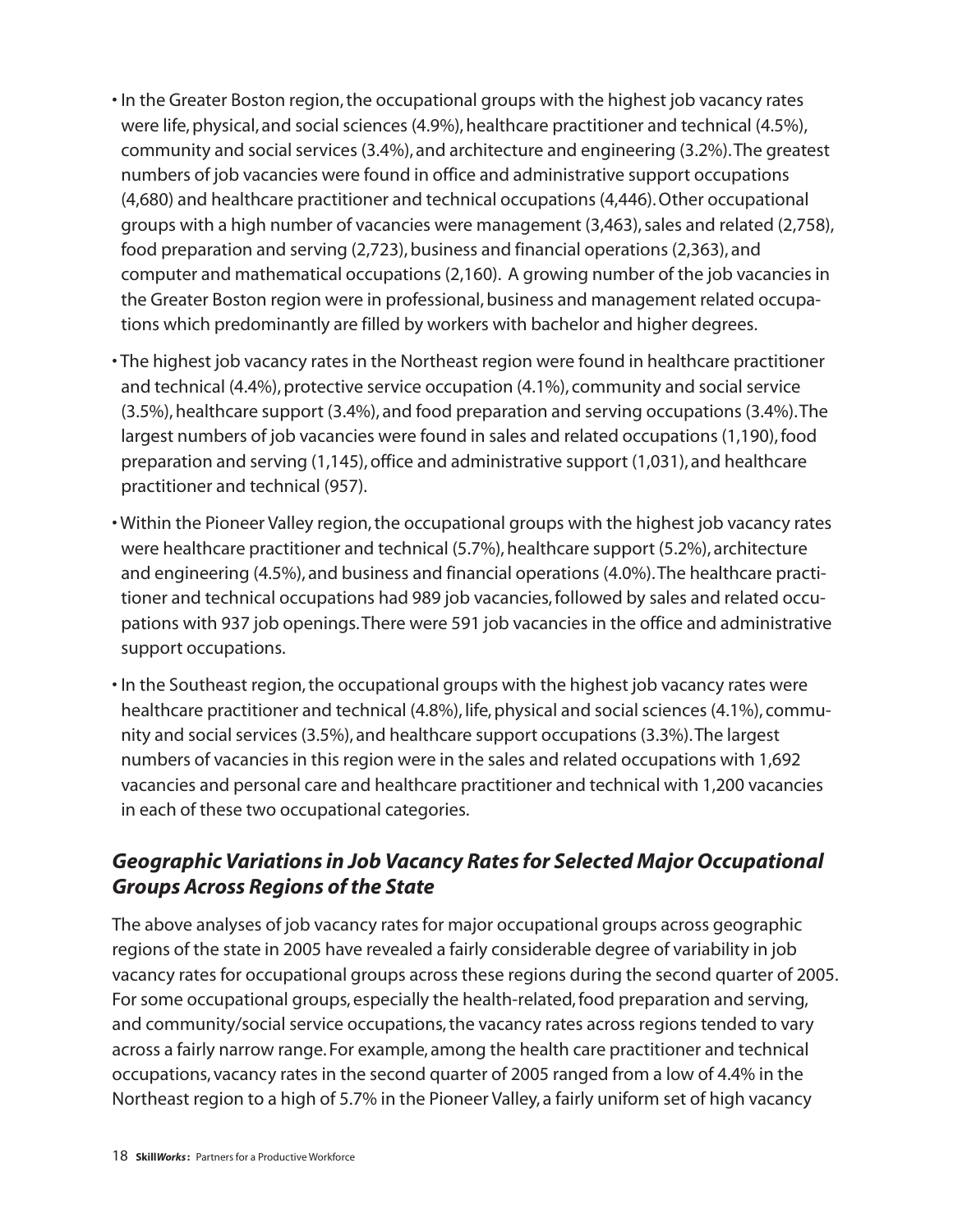rates for such occupations (Chart 5). Among healthcare support occupations, the vacancy rate was below average in the Central region (2.0%) but reached 3.3% or higher in five of the other six regions (Chart 6). Among community and social service occupations, job vacancy rates were above average in all seven regions. In six of these seven regions, the vacancy rates for such workers ranged from 2.8 to 4.4 percent.The Berkshire region was an outlier with a near 10 percent vacancy rate for workers in this occupational group (Chart 7).





**Chart 6: Job Vacancy Rates in the Healthcare Support Occupations in Massachusetts by Geographic Region,2005 II Quarter**

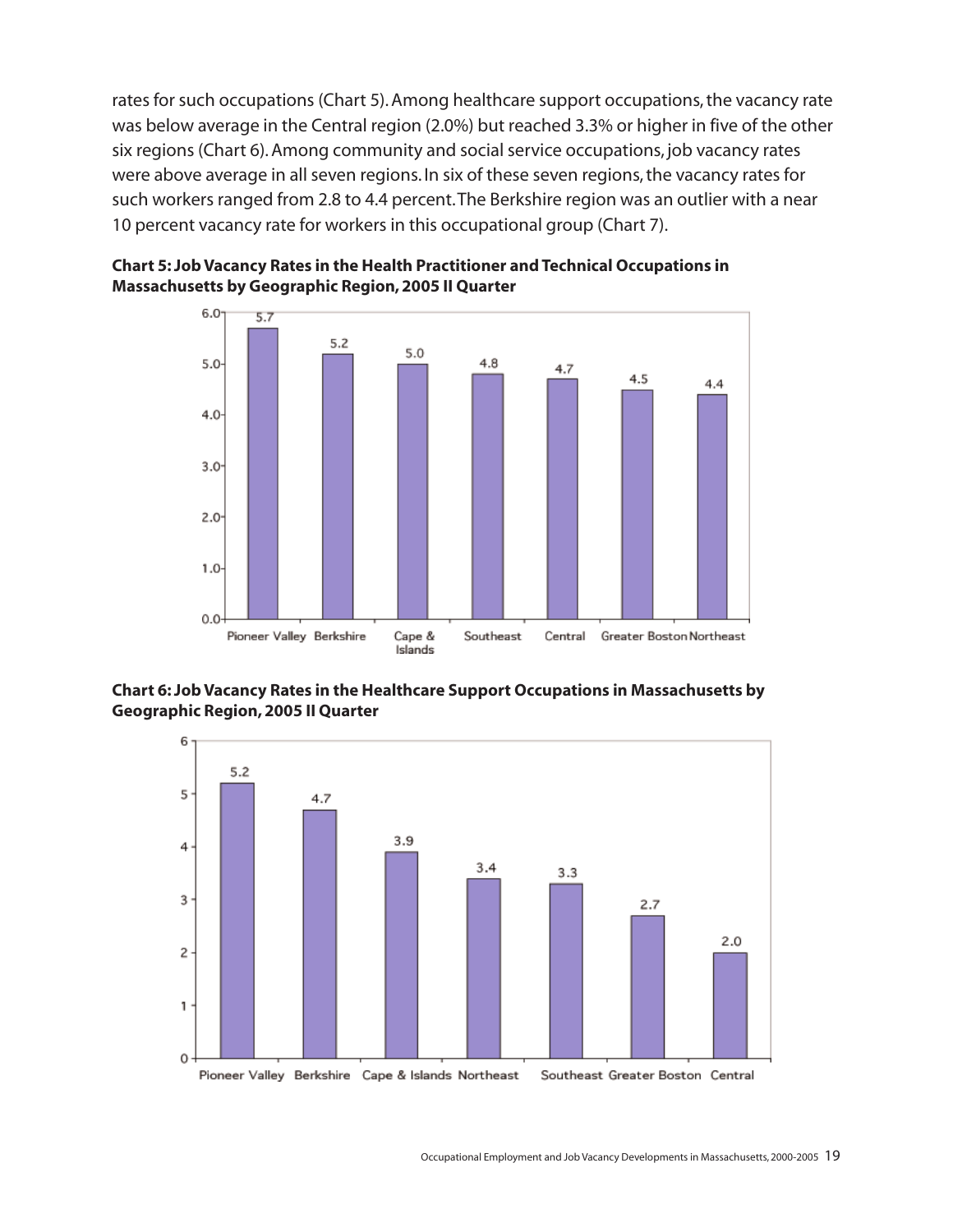## **Chart 7: Job Vacancy Rates in the Community and Social Service Occupations in Massachusetts by Geographic Region, 2005 II Quarter**



Among a number of the professional and craft occupational groups, vacancy rates varied much more widely across geographic regions. For example, among the engineering and architecture occupations, vacancy rates were above average in the Pioneer Valley (4.5%) and Greater Boston regions (3.2%), but were very low in the Central (1.1%), Berkshire (1.0%) and Cape & the Islands regions (0.6%) (Chart 8). Both surpluses and shortages in this occupational group appeared to exist simultaneously across regions. In the life/physical, and social science occupations, vacancy rates were well above average in the Cape & Islands, Greater Boston, and Southeast regions, but were very low in the Pioneer Valley and Berkshires (Chart 9).<sup>28</sup> Finally, in the construction trades, job vacancy rates were under 1 percent in three regions (the Berkshires, Central, and Pioneer Valley) but were 2.5% in the Greater Boston region and nearly 5% on Cape Cod (Chart 10). Within the construction trades, there were high vacancy rates in some occupations (carpenters, plumbers + pipe-fitters) but were quite low in other occupations.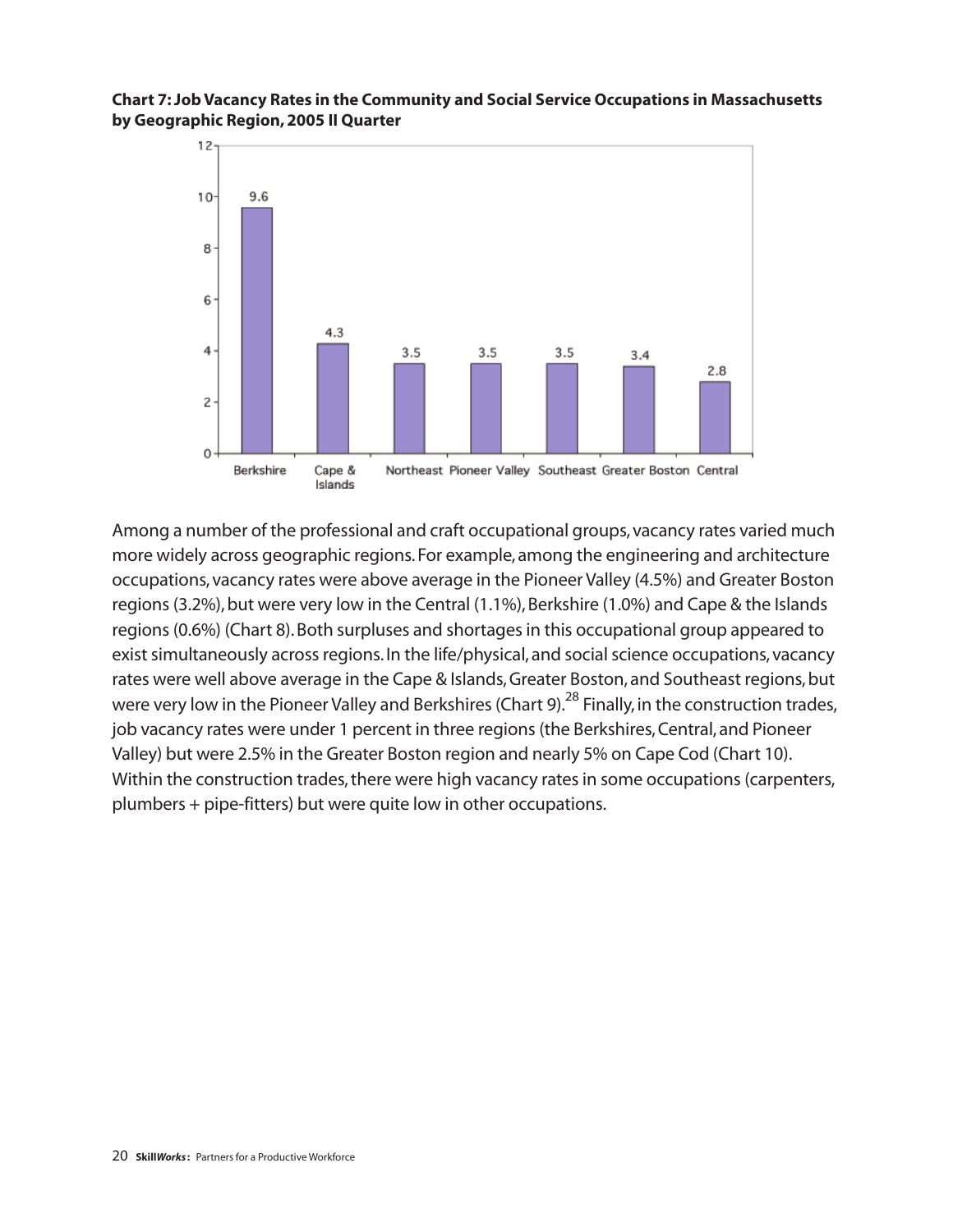

**Chart 8: Job Vacancy Rates in the Architecture and Engineering Occupations in Massachusetts by Geographic Region, 2005 II Quarter**

**Chart 9: Job Vacancy Rates in the Life, Physical, and Social Science Occupations in Massachusetts by Geographic Region, 2005 II Quarter**

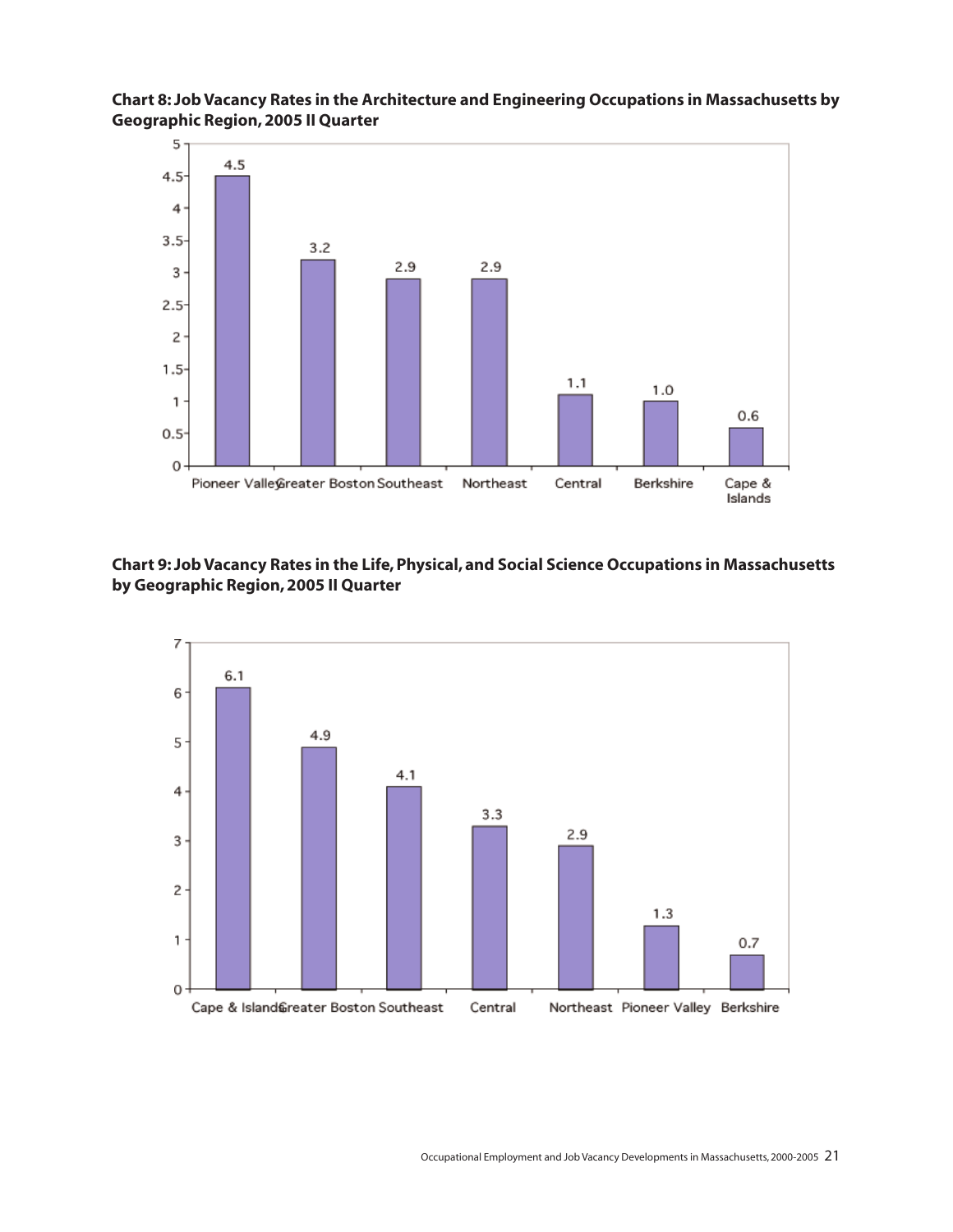

## **Chart 10: Job Vacancy Rates in the Construction and Extraction Occupations in Massachusetts by Geographic Region, 2005 II Quarter**

The nature and degree of occupational shortages, thus, varied in some cases quite widely across geographic areas.The selection of occupational areas for job training should, thus, be expected to vary across the state. Local workforce investment boards should, however, share information on best practices in recruiting and training workers for employment in selected shortage occupational areas across the state.What types of training and education techniques and approaches (on-the-job, classroom, apprenticeship) seem to be most successful in preparing workers for entry into particular types of occupations? Having trainees obtain and retain employment in occupations that utilize the skills received in the training program is essential for long term success. Former trainees who hold jobs that do not utilize the skills obtained in training receive no positive long term economic benefit from such training.<sup>29</sup>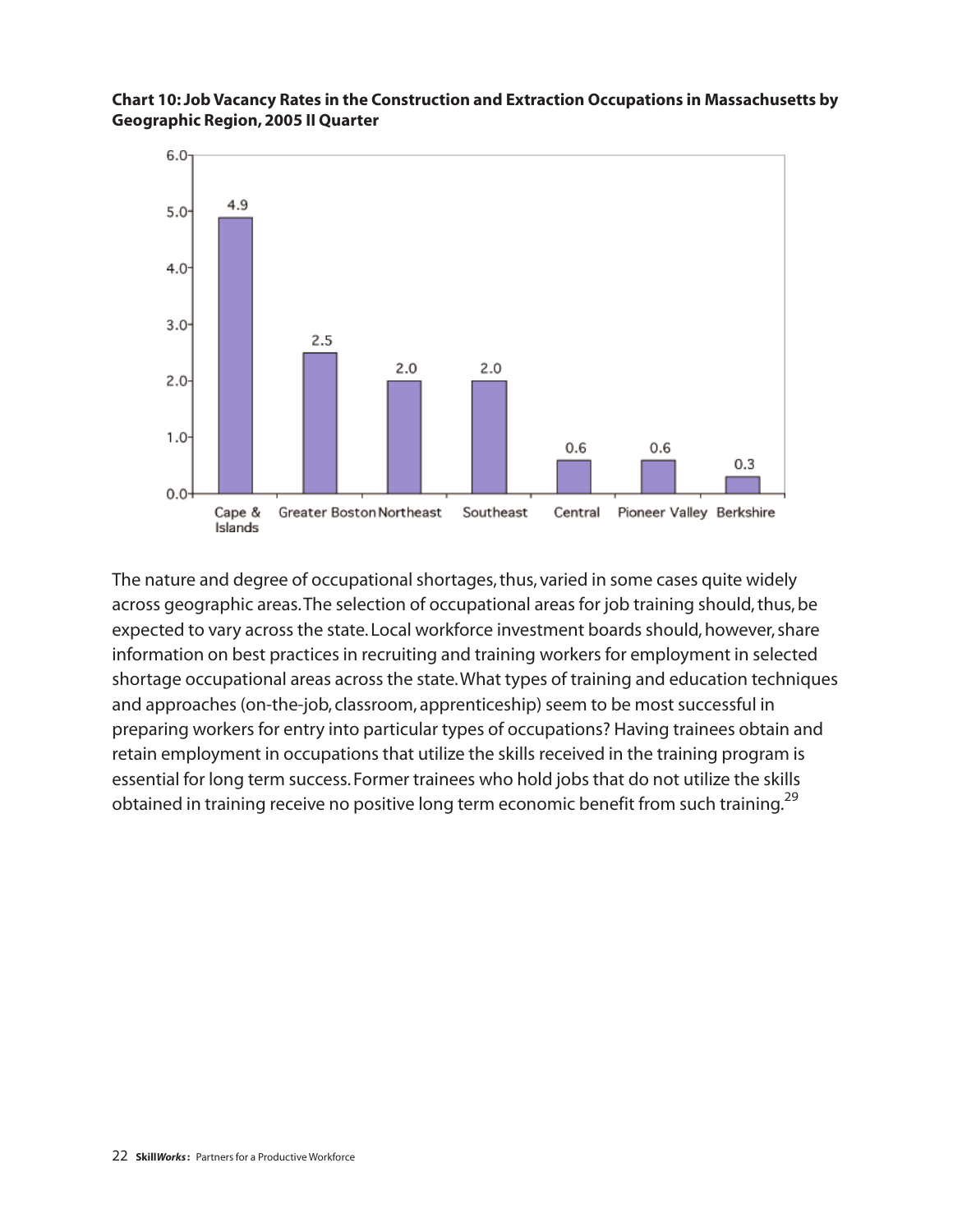# *Identifying Occupational Shortages and Surpluses; the Combined Use of Data on Job Vacancies and the Unemployed by Major Occupational Group in Massachusetts, 2005 II and in 2004*

Among the many uses of job vacancy data at the state and local level is that of identifying occupational shortages and surpluses.<sup>30</sup> Labor economists and other labor market analysts have identified a variety of models and criteria for identifying occupational shortages in national, state, and local markets. One method for identifying occupational shortages involves comparisons of the number of available job openings with the number of unemployed at a given point in time.The effective demand for workers at a given wage is equal to the number of workers currently employed in the occupation plus the number of vacancies.<sup>31</sup> Let us call the effective demand  $LD = E + V$  where E equals the number of workers currently employed and V equals the number of job openings.The effective available supply of workers at a given wage is equal to the number who are currently employed plus those unemployed.<sup>32</sup> Let us call effective supply  $Ls = E + U$  where U equals the number of unemployed workers in a given occupation. If labor demand exceeds labor supply, then E+V > E+U, hence,V>U; i.e., the number of job openings exceeds the number of unemployed, indicating a shortage. On the other hand, if labor supply exceeds labor demand, then E+U > E+V, i.e., the number of unemployed exceeds the number of job vacancies.The relative magnitude of a labor shortage can be gauged by the ratio of V to U while the relative size of a labor surplus can be represented by the ratio of U to V.

The estimates of job vacancies by major occupational category for the second quarter of 2005 were combined with data on the estimated number of unemployed by major occupational group during the first six months of calendar year 2005 to generate values of the ratios of the unemployed to job vacancies in each of these occupational groups.The (CPS) monthly household surveys for the January – June period of 2005 were used to generate these estimates of the unemployed by major occupational group.There was one occupational group, community and social service workers, for which the CPS survey estimates suggest there was no unemployed persons in the state.<sup>33</sup> For this occupational group, the U/V ratio was zero.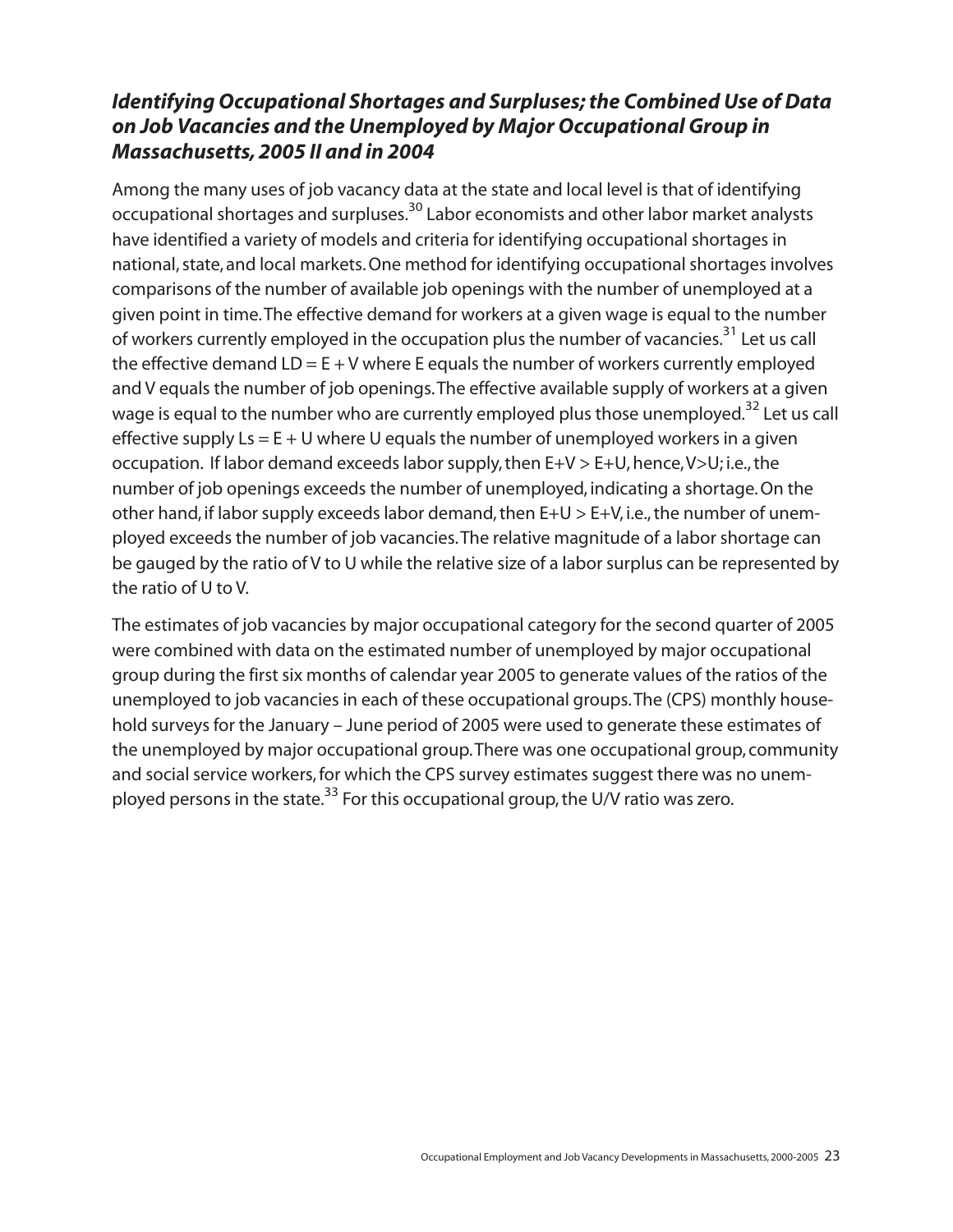| <b>Occupational Group</b>                                     | (A)<br>Average<br><b>Unemployment</b><br>of First 6 Months<br>of 2005 | (B)<br><b>Vacancies 2nd</b><br><b>Quarter 2005</b> | (C)<br><b>U/V Ratio</b> |
|---------------------------------------------------------------|-----------------------------------------------------------------------|----------------------------------------------------|-------------------------|
| Total                                                         | 165,610                                                               | 72,813                                             | 2.27                    |
| Farming, fishing, and forestry occupations                    | 1,615                                                                 | 128                                                | 12.62                   |
| Construction and extraction occupations                       | 25,907                                                                | 2,353                                              | 11.01                   |
| Building and grounds cleaning, and maintenance<br>occupations | 17,085                                                                | 1,624                                              | 10.52                   |
| Legal occupations                                             | 1,639                                                                 | 298                                                | 5.50                    |
| Arts, design, entertainment, sports, and media<br>occupations | 2,904                                                                 | 686                                                | 4.23                    |
| Transportation and material moving occupations                | 15,268                                                                | 3,621                                              | 4.22                    |
| Production occupations                                        | 10,824                                                                | 2,655                                              | 4.08                    |
| Office and administrative support occupations                 | 26,121                                                                | 8,260                                              | 3.16                    |
| Life, physical, and social science occupations                | 3,747                                                                 | 1,647                                              | 2.28                    |
| Management occupations                                        | 9,858                                                                 | 4,758                                              | 2.07                    |
| Sales and related occupations                                 | 14,650                                                                | 8,419                                              | 1.74                    |
| Personal care and service occupations                         | 4,153                                                                 | 2,417                                              | 1.72                    |
| Business and financial operations occupations                 | 5,368                                                                 | 3,371                                              | 1.59                    |
| Food preparation and serving related occupations              | 10,489                                                                | 6,878                                              | 1.52                    |
| Education, training, and library occupations                  | 4,216                                                                 | 3,527                                              | 1.20                    |
| Protective service occupations                                | 1,721                                                                 | 1,781                                              | 0.97                    |
| Installation, maintenance, and repair occupations             | 1,133                                                                 | 1,351                                              | 0.84                    |
| Architecture and engineering occupations                      | 1,392                                                                 | 2,096                                              | 0.66                    |
| Computer and mathematical science occupations                 | 1,936                                                                 | 3,056                                              | 0.63                    |
| Healthcare practitioner and technical occupations             | 4,344                                                                 | 8,862                                              | 0.49                    |
| Healthcare support occupations                                | 1,239                                                                 | 3,065                                              | 0.40                    |
| Community and social service occupations                      | $\boldsymbol{0}$                                                      | 1,961                                              | 0.00                    |

Sources: CPS Household Survey, first 6 months of 2005 averages; Massachusetts Job Vacancy Survey, 2nd quarter 2005.

The ratios of the number of unemployed to job vacancies varied quite considerably across the 22 major occupational groups during the second quarter of 2005 (Table 10).The higher the ratio, the greater is the degree of labor surplus.The lower the ratio is below one, the greater the shortage.These ratios ranged from lows of .00 to.97 in seven major occupational groups to highs of 10 or more in three occupational groups. Of the seven occupational groups with more job vacancies than unemployed persons, two were in the health-related field, including health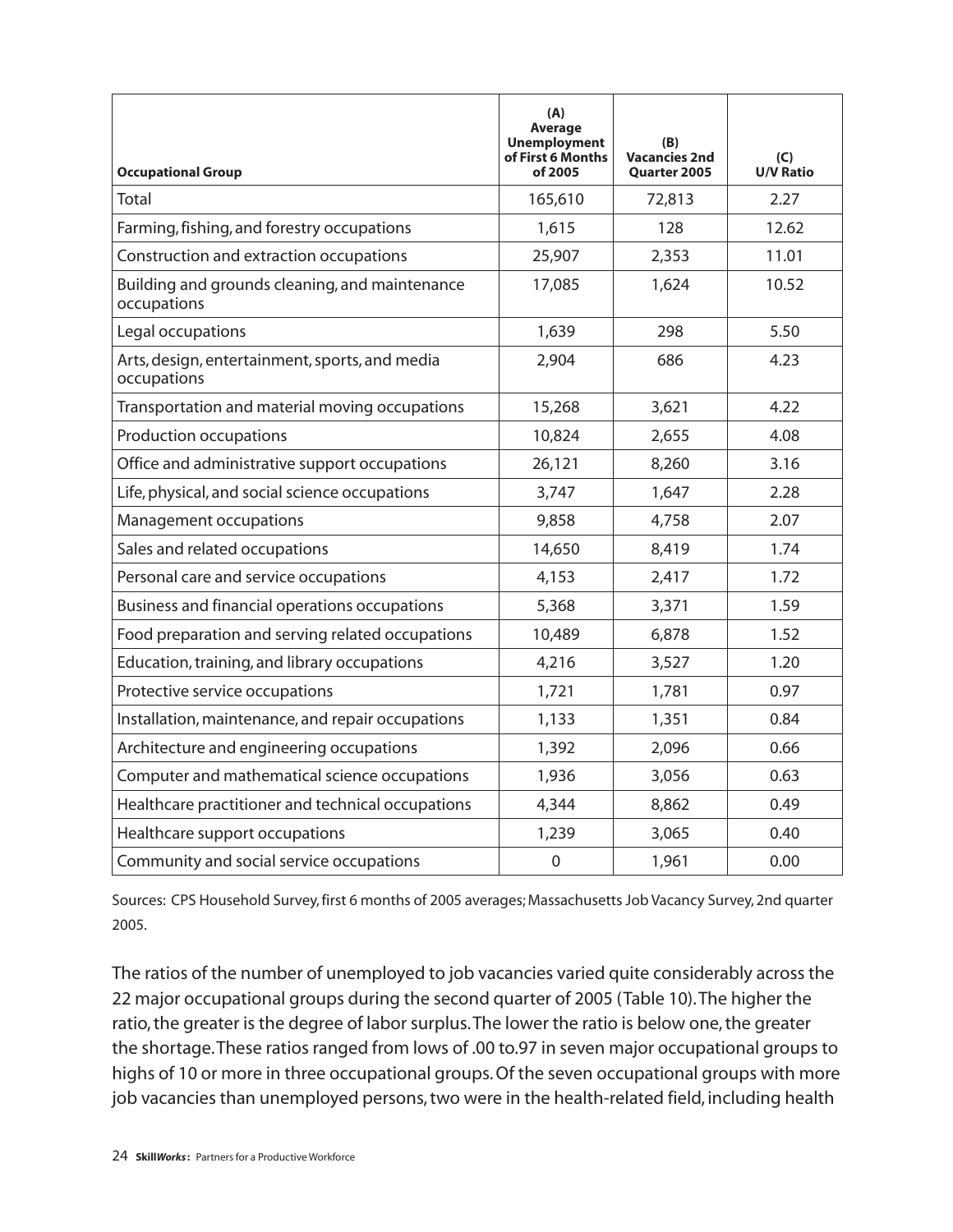care support (nurse aides/orderlies) as well as health care professionals and technicians (registered nurses, LPN's, physical therapists), two were in high technology/ professional occupations (including computer scientists and engineers), and one was in a blue collar craft occupational field (installation and repair occupations).The installation, maintenance, and repair occupations include automotive technicians and auto body repair positions that have been cited as being in shortage in our state in recent years. At the time of the 2005 II survey, there were slightly over 400 job openings for workers in such occupations.The number of occupational groups in which available job vacancies equal or exceed the number of unemployed has been rising in our state in recent years.These occupations are quite diverse in terms of their skill composition and their education/training requirements and will require a diverse array of workforce development strategies to alleviate current and future shortages.

To track changes over time in the degree of shortages and surpluses within major occupational groups, we conducted a similar analysis using job vacancy data for the second and fourth quarters of 2004.The findings from these two surveys were averaged to provide an estimate of the average monthly number of job vacancies in the state during 2004 within 22 occupational groups.The twelve monthly CPS public use files for Massachusetts for 2004 were used to estimate the average monthly number of unemployed persons in each of these occupational groups. Across the entire state, in 2004, there were approximately 2.4 unemployed persons for every available job vacancy (Table 11).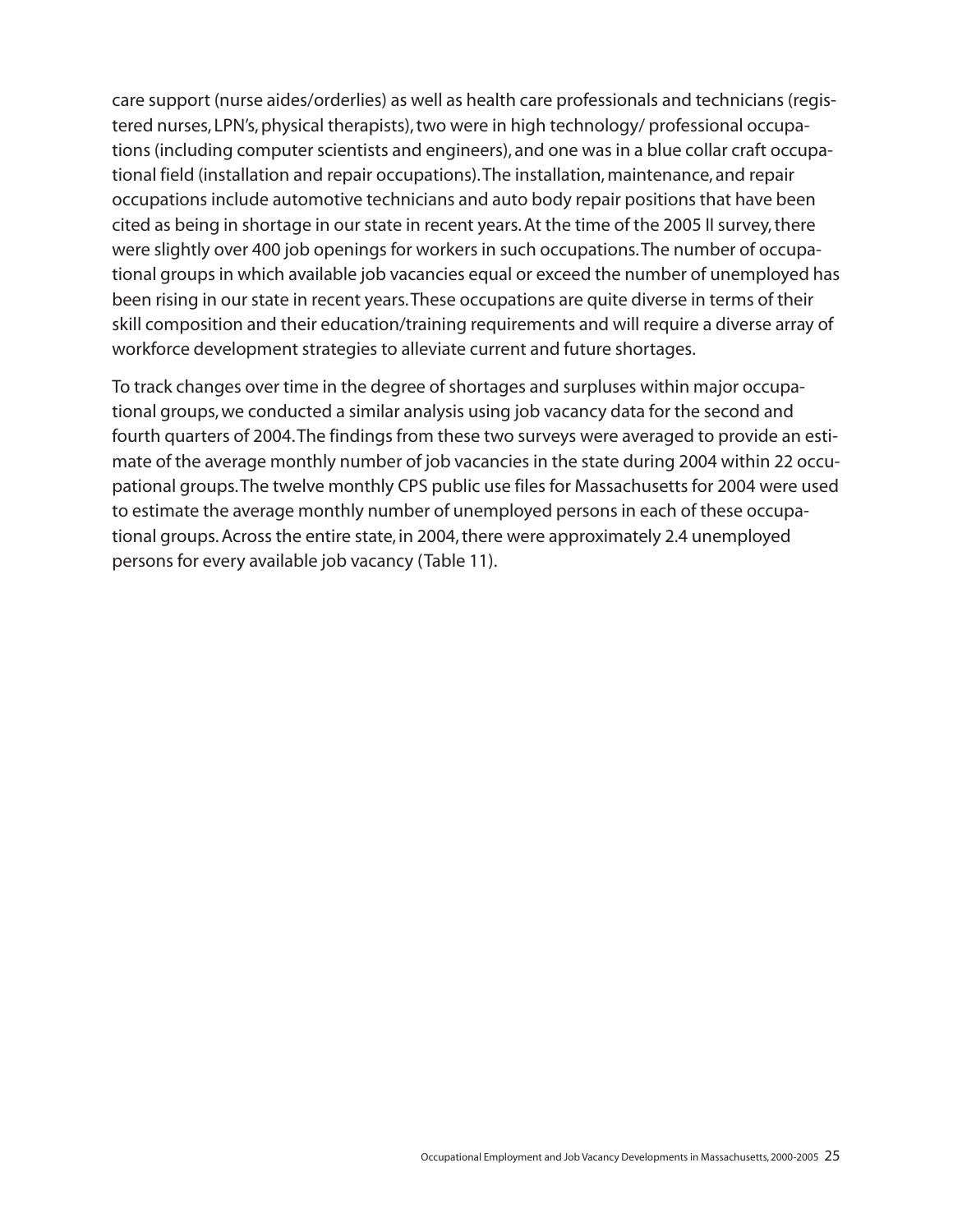|                                              | <b>Job Vacancies</b> |        |                          | <b>Annual</b><br>Average |                  |
|----------------------------------------------|----------------------|--------|--------------------------|--------------------------|------------------|
|                                              | 2nd Q                | 4th Q  | <b>Annual</b><br>Average | <b>Unemploy-</b><br>ment | <b>Ratio U/V</b> |
| Total Job Vacancies                          | 59,891               | 71,934 | 65,913                   | 156,938                  | 2.4              |
| Building & Grounds Cleaning & Maintenance    | 1,073                | 888    | 981                      | 13,250                   | 13.5             |
| Construction and Extraction                  | 2,277                | 2,304  | 2,291                    | 18,379                   | 8.0              |
| Production                                   | 2,484                | 1,888  | 2,186                    | 11,480                   | 5.3              |
| Legal                                        | 597                  | 159    | 378                      | 1,307                    | 3.5              |
| Management                                   | 2,907                | 3,838  | 3,373                    | 10,333                   | 3.1              |
| Office and Administrative Support            | 7,538                | 11,763 | 9,651                    | 26,253                   | 2.7              |
| Farming, Fishing, and Forestry               | 457                  | 76     | 267                      | 696                      | 2.6              |
| <b>Transportation and Material Moving</b>    | 3,465                | 4,361  | 3,913                    | 9,757                    | 2.5              |
| Installation, Maintenance, and Repair        | 1,759                | 1,963  | 1,861                    | 4,054                    | 2.2              |
| <b>Education, Training and Library</b>       | 3,024                | 1,991  | 2,508                    | 5,428                    | 2.2              |
| Personal Care and Service                    | 2,346                | 2,025  | 2,186                    | 4,713                    | 2.2              |
| Life, Physical, and Social Services          | 1,050                | 1,613  | 1,332                    | 2,750                    | 2.1              |
| Sales Related                                | 5,719                | 12,335 | 9,027                    | 18,398                   | 2.0              |
| Arts, Design, Entertainment, Sports, & Media | 708                  | 688    | 698                      | 1,414                    | 2.0              |
| <b>Business and Financial Operations</b>     | 2,414                | 3,135  | 2,775                    | 5,602                    | 2.0              |
| <b>Architecture and Engineering</b>          | 1,467                | 1,615  | 1,541                    | 2,846                    | 1.8              |
| <b>Food Preparation and Serving Related</b>  | 5,646                | 4,753  | 5,200                    | 9,154                    | 1.8              |
| <b>Protective Service</b>                    | 767                  | 1,348  | 1,058                    | 1,407                    | 1.3              |
| <b>Computer and Mathematical</b>             | 2,588                | 2,693  | 2,641                    | 3,237                    | 1.2              |
| <b>Healthcare Support</b>                    | 3,445                | 2,364  | 2,905                    | 2,660                    | 0.92             |
| <b>Community and Social Services</b>         | 1,368                | 2,516  | 1,942                    | 945                      | 0.49             |
| Healthcare Practitioner and Technical        | 6,792                | 7,618  | 7,205                    | 2,877                    | 0.40             |

## **Table 11: Ratios of Unemployment to Job Vacancy Levels in Massachusetts During 2004 by Major Occupational Sector**

The ratios of the unemployed to job vacancies varied quite considerably across the twenty two major occupational groups.These ratios ranged from lows of .40 in healthcare practitioner and technical occupations, .49 in community and social service occupations and .92 in healthcare support occupations to highs of 8.0 and 13.5 in construction and extraction occupations and building & grounds cleaning and maintenance. Production occupations located primarily in the manufacturing sector also were characterized by a substantial degree of labor surplus in 2004, with five unemployed workers for every job vacancy.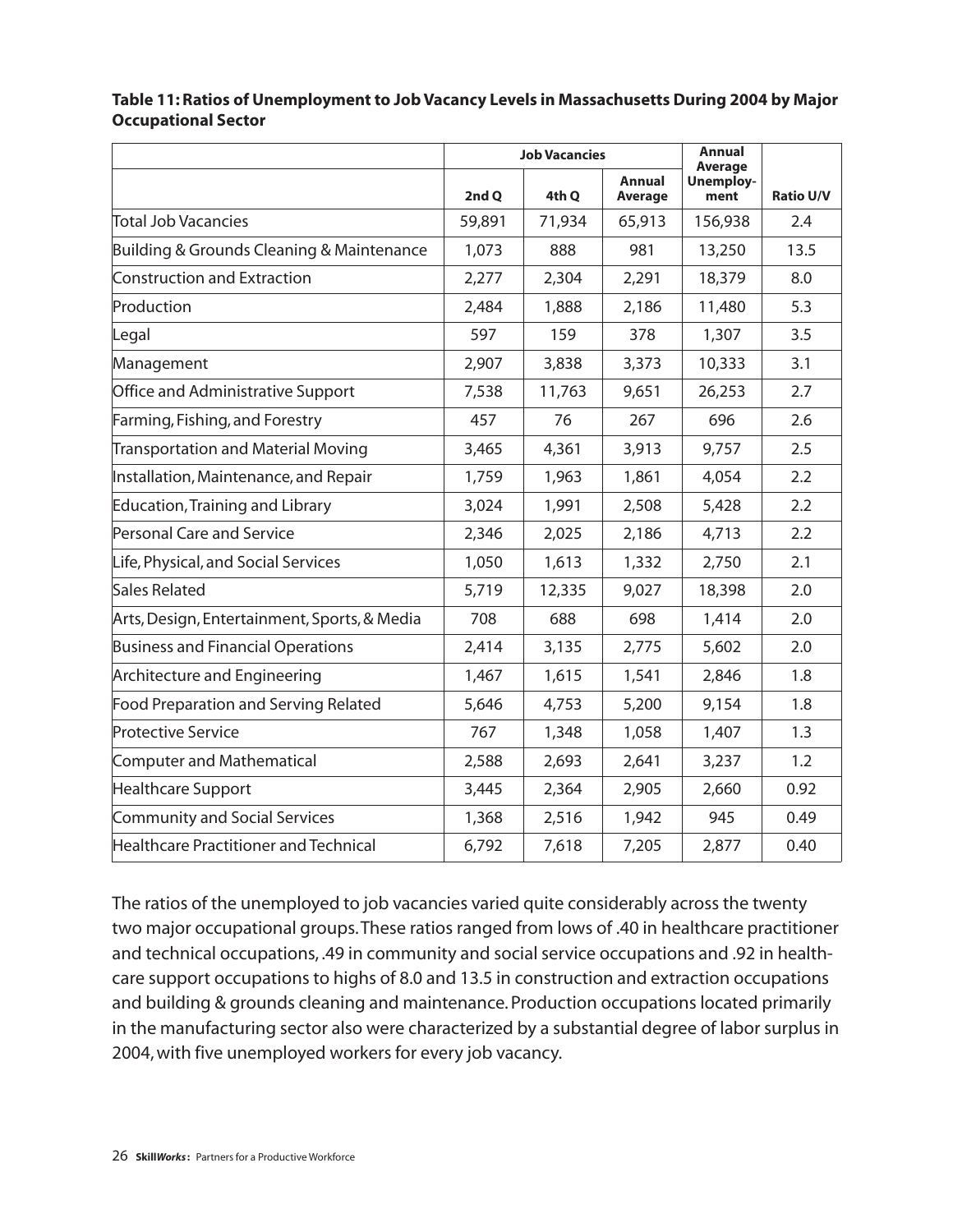The healthcare related occupations and community and social services were the only three occupational groups in the state characterized by more job openings than unemployed persons in 2004.These three occupational groups combined had a total of 12,000 job openings during 2004, accounting for one of every 5 job openings in the state. Most of the employment openings in these three major occupational groups are found in the healthcare sector of the state. Other occupational groups with a large number of job vacancies were the office and administrative support occupations, with 9,651 job vacancies; however, a relatively high share of these jobs appeared to be part-time and/or seasonal, especially in the  $4<sup>th</sup>$  quarter of 2004. Sales related occupations had also a large number of job openings (9,027), but a substantial majority of them also were part-time openings. About 5,200 job openings were in the food preparation and serving related occupations, with a slight majority being part-time opportunities. Many of the part-time job openings in the clerical/administrative support, sales related, and food preparation and serving occupations would be desirable job openings for high school students and young high school dropouts. Employment rates of these two groups of teens have fallen sharply over the past few years with young high school dropouts and low income high school students facing some of the lowest employment rates in the entire country. Only 1 of 7 high school students from poor families were employed on an average month during 2004.

The above findings on job vacancy levels and unemployment levels by major occupational group in Massachusetts during 2004 and 2005 reveal that workers in most blue collar occupational groups, including many construction workers were in substantial surplus in our state in recent years.The number of unemployed workers in these occupational groups substantially exceeded the estimated number of job vacancies indicating the existence of severe structural unemployment problems among most blue collar workers. As will be noted below, there are a few occupational niches in construction craft and repair occupations in which shortages appear to exist but they are the exception rather than the norm.<sup>34</sup> These findings have important implications for the state's workforce development system. Previous national research on dislocated workers has consistently revealed that displaced blue collar workers incur among the highest wage and earnings losses when they do become re-employed.The size of these earnings losses among blue collar workers tend to increase with the length of their job tenure in these occupations.

State workforce development policy, including WIA dislocated worker programs, should aim to recruit and retain more of these dislocated, blue collar workers to boost their re-employment prospects and reduce the size of the earnings losses that they typically experience upon becoming re-employed. For older blue-collar workers, such re-training and intense job development efforts may also succeed in retaining them in the civilian labor force, helping avert early retirement and further reductions in the size of the state's resident civilian labor force. In addition, retirees who where forced into retirement as a consequence of an involuntary loss of their career job express significantly less satisfaction with life in retirement.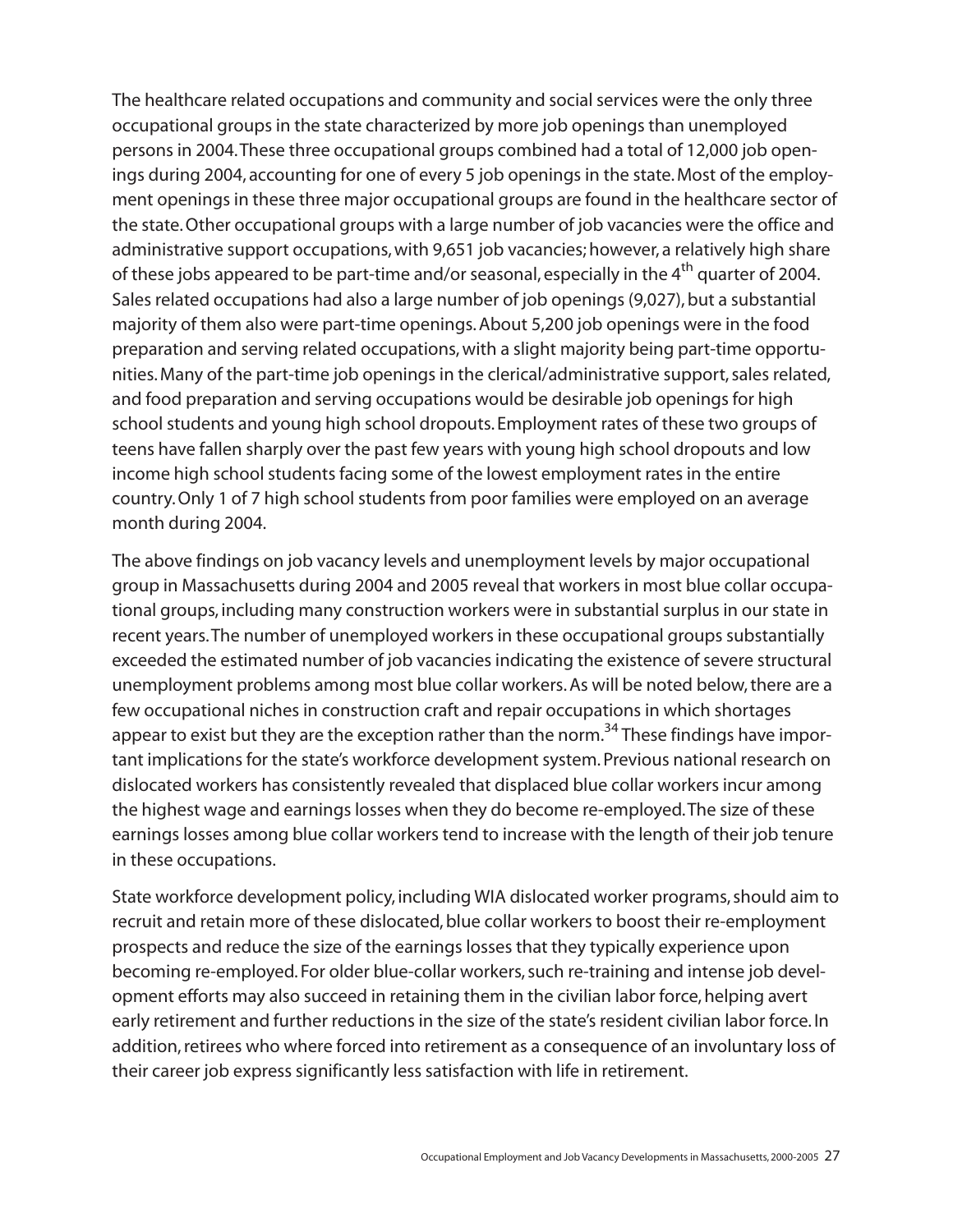# *Establishing Criteria for the Selection of Shortage Occupations for Future Training*

The combined use of job vacancy data for occupations together with employment and unemployment data for the same set of occupations allowed us to calculate job vacancy rates and unemployment rates for occupations. Comparisons of the number of job vacancies in an occupation with the number of unemployed then enabled us to identify the degree of labor shortage or surplus in an occupation.<sup>35</sup> Further analysis of occupations meeting high job vacancy rate or shortage criteria was undertaken to identify the educational characteristics of workers who were employed in these occupations in Massachusetts at the time of the 2000 Census and the annual earnings of workers employed full-time for 40 or more weeks in calendar year 1999. The advisory board for the Workforce Solutions Group had established certain criteria to guide the selection of occupations for training: entry into the occupation typically did not require any formal schooling beyond an Associate's degree and the average full-time, year-round worker in the occupation could expect to obtain annual earnings above selected income adequacy thresholds, including twice the federal government's official poverty line for a family of three and the Family Economic Self-Sufficiency (FESS) income level for a family of three in the state of Massachusetts.<sup>36</sup>

In deriving our list of targeted occupations for training consideration, we conducted the following analyses. First, we reviewed job vacancy data (both levels and rates) for all of the individual occupations that accounted for more than one half of all job vacancies in the state during the second quarter of calendar year 2005.This list of occupations was initially published by the Massachusetts Division of Unemployment Assistance in its report on the findings of the 2<sup>nd</sup> quarter 2005 survey. At the request of the Center for Labor Market Studies, DUA staff supplemented this information with a listing of blue collar occupations that were estimated to have 140 or more job vacancies statewide (See Appendix A for a listing of both sets of occupations).<sup>37</sup> Both of these lists then were examined to identify individual occupations that had a minimum level of job vacancies (at least 400 vacancies for occupations outside of the blue collar ranks and at least 140 vacancies for blue collar positions), a job vacancy rate equal to or greater than the statewide average of 2.6%, and were viewed as unlikely to require more than an Associate's degree to gain entry into the ranks of the employed in this occupation. Some occupations that met the above vacancy criteria but were found to either require little training, provide few full-time job opportunities, or be characterized by relatively low mean wages (under \$10.00 per hour) according to the state OES survey were excluded from consideration.These excluded occupations included cashiers, waiters, counter attendants, dishwashers, and security guards. A total of 21 occupations met our initial screening criteria.The titles of these individual occupations, the major occupational group with which they are associated, and their estimated job vacancy rate in the second quarter of 2005 are displayed in Table 12.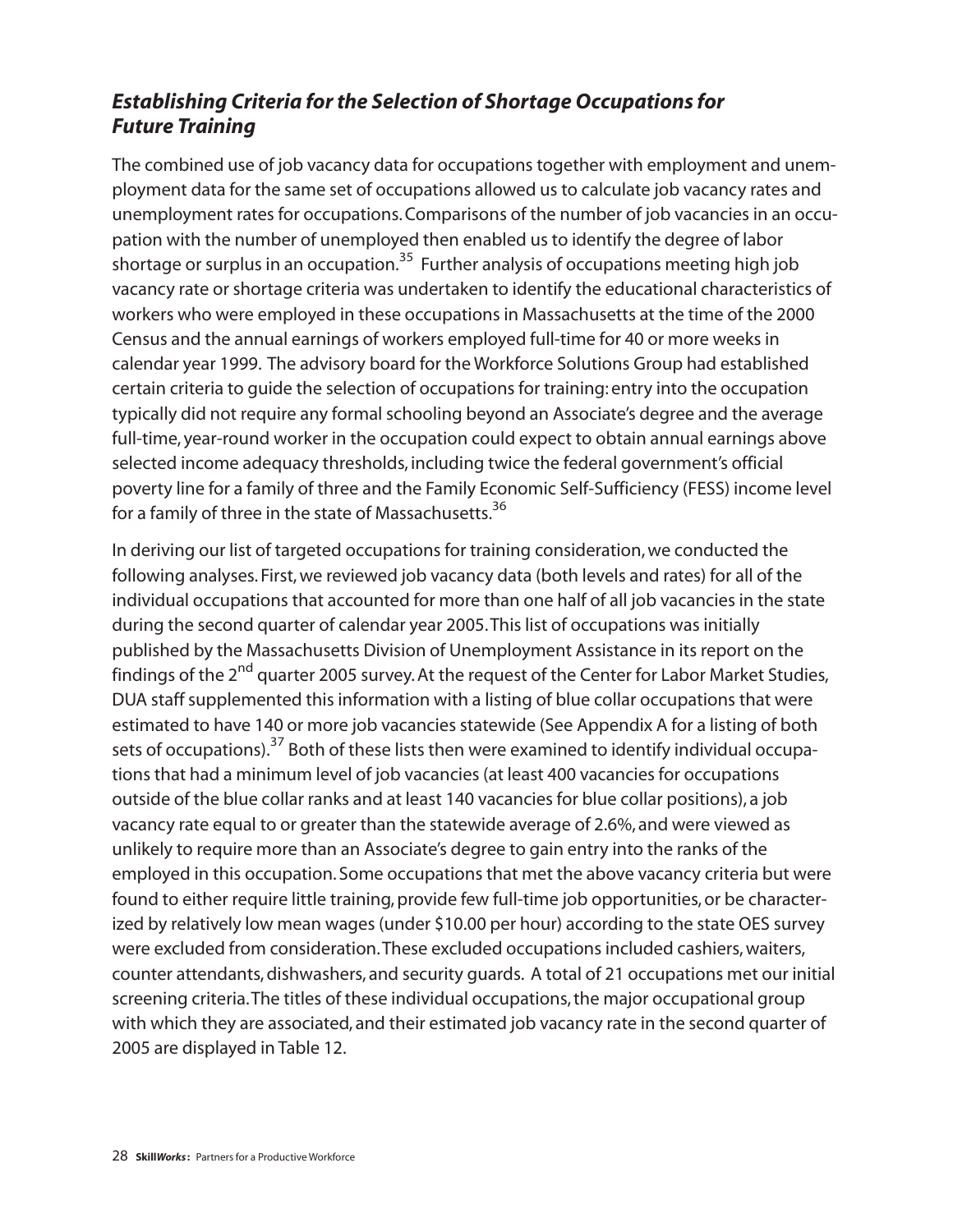## **Table 12: A Listing of the 19 Occupations That Met Our Initial Job Vacancy and Potential Wage Screening Criteria for Training Consideration by Major Occupational Category**

| <b>Occupation</b>                                   | <b>Job Vacancy Rate</b> |  |
|-----------------------------------------------------|-------------------------|--|
| Management                                          |                         |  |
| Medical health service managers                     | 6.8                     |  |
| Life/ physical sciences                             |                         |  |
| <b>Medical scientists</b>                           | 7.0                     |  |
| Health practitioner and technical                   |                         |  |
| Physical therapists                                 | 7.4                     |  |
| Registered nurse                                    | 6.5                     |  |
| Licensed practical nurse                            | 4.0                     |  |
| Health support                                      |                         |  |
| Nurse aides, orderlies                              | 4.2                     |  |
| Clerical/administrative support                     |                         |  |
| Receptionist and information clerks                 | 3.5                     |  |
| Secretaries and admin. assistants                   | 2.6                     |  |
| <b>Bank tellers</b>                                 | 4.8                     |  |
| <b>Medical secretaries</b>                          | 2.5                     |  |
| Social and community service                        |                         |  |
| Social service + community service specialists      | 4.0                     |  |
| Food preparation and serving                        |                         |  |
| Short order cooks                                   | 13.5                    |  |
| Personal care and service                           |                         |  |
| Fitness trainers and aerobics                       | 8.3                     |  |
| Production crafts/ Industrial crafts                |                         |  |
| Carpenters                                          | 4.0                     |  |
| Plumbers/ Pipe fitters                              | 3.7                     |  |
| Tool and die makers                                 | 8.9                     |  |
| Installation, maintenance/repair                    |                         |  |
| Automotive service technicians and auto body repair | 2.6                     |  |
| Heating, air conditioning, and refrigeration        | $3.6*$                  |  |
| Transportation and moving                           |                         |  |
| Bus drivers, urban transit/intercity                | 3.5                     |  |
| Heavy truck drivers                                 | 3.1                     |  |
| <b>Production workers</b>                           |                         |  |
| Welders, cutters, solderers                         | 6.2                     |  |

Note: (\*) The vacancy rate for this occupation was averaged over the 4th quarter of 2004 and 2nd quarter of 2005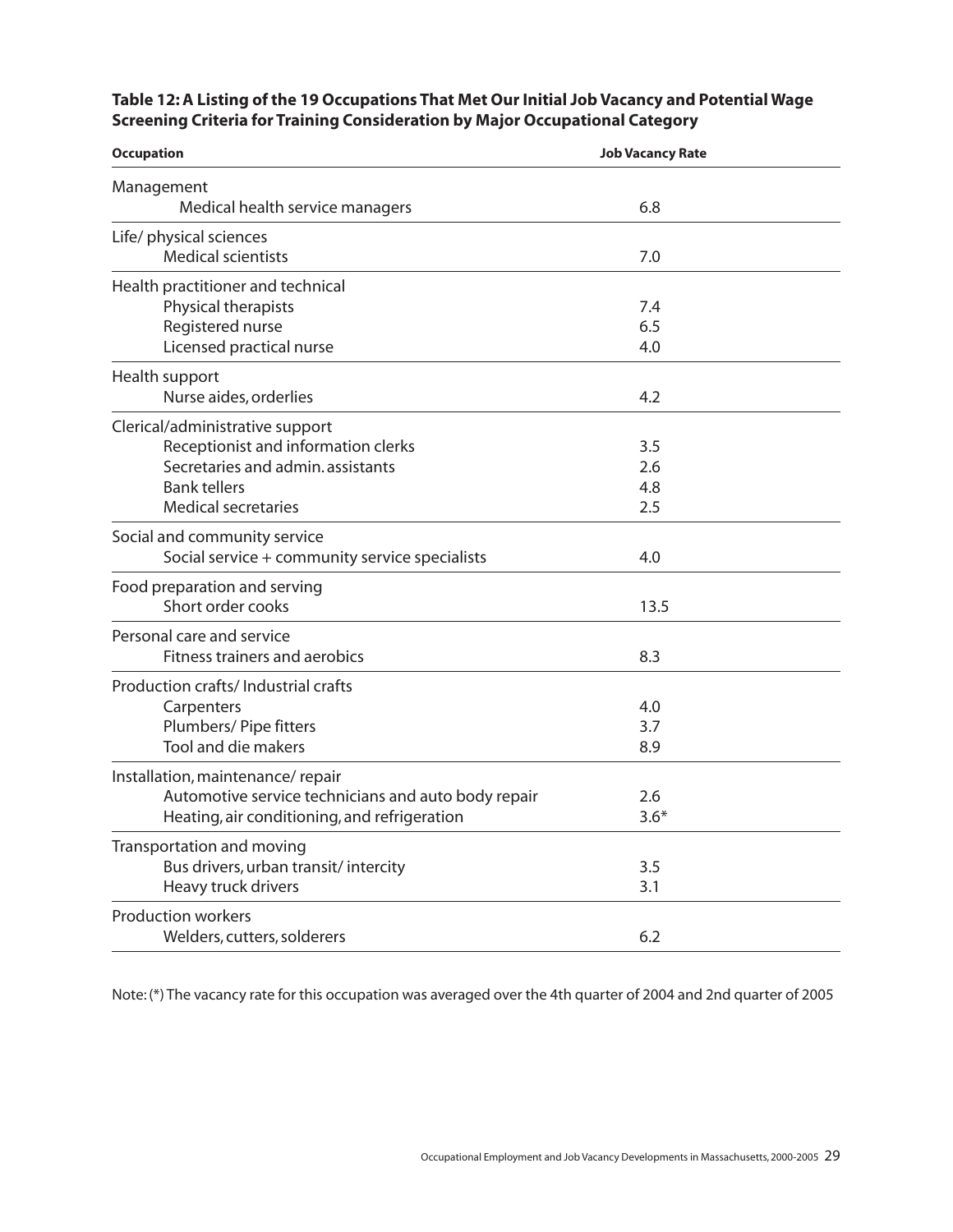One of the criteria that were selected to prioritize occupations for training was that an individual could gain entry into the occupation with no formal schooling beyond the associate's degree. For each of the targetted occupations, we identified the educational characteristics of those persons who were employed in the occupation at the time of the 2000 Census.The educational attainment of each employed person was assigned to one of the following two categories: some high school up to an Associate's degree and a Bachelor's degree or higher. The findings of our analysis are displayed in Table 13.

For all 21 occupations combined, 93 per cent of the employed had completed 14 or fewer years of schooling.The only occupation for which a Bachelor's or higher degree was required for entry was medical scientist. Ninety-six per cent of the employed workers in this occupation in 2000 held a Bachelor's or higher degree. Approximately one -third of the medical health service managers and physical therapists also reported a bachelor's degree as did one-sixth of the registered nurses.<sup>38</sup>

A BS nursing degree, however, is becoming a minimum credential for entry into RN positions in some hospitals and for more specialized nursing positions. For each of the remaining occupations, except community and social service representatives, fewer than 10 per cent of the workers held a Bachelor's degree. A number of the high skilled blue collar occupations, however,do require completion of an apprenticeship program and licensure to become employed as a journeyman.

The second set of criterion to guide selection of occupations for training was related to the annual earnings potential for workers employed in these occupations. In conducting our earnings analysis,we selected only those workers who were employed full-time for 40 or more weeks during the year. Part-time (under 35 hours per week) and part year (under 40 weeks) workers were excluded from the analysis to prevent their lower earnings from distorting the average annual earnings for workers. It should be noted, however, that part-time and part year workers were quite frequent in some of these occupations, including registered nurses, nurse aides, tellers, short order cooks and bus drivers.

Both the mean and median annual earnings of full-time, year-round workers in these occupations were calculated.<sup>39</sup> In nearly all cases, the mean was higher than the median due to skewness on the right hand tail of the distribution, reflecting the high earnings of those at the very top. Median annual earnings ranged from a low of slightly under \$20,000 for short order cooks and \$22,000 to \$23,000 for tellers and receptionists/information clerks to highs of \$45,000 to \$48,000 for medical scientists, physical therapists, registered nurses, and medical health service managers (Table 14).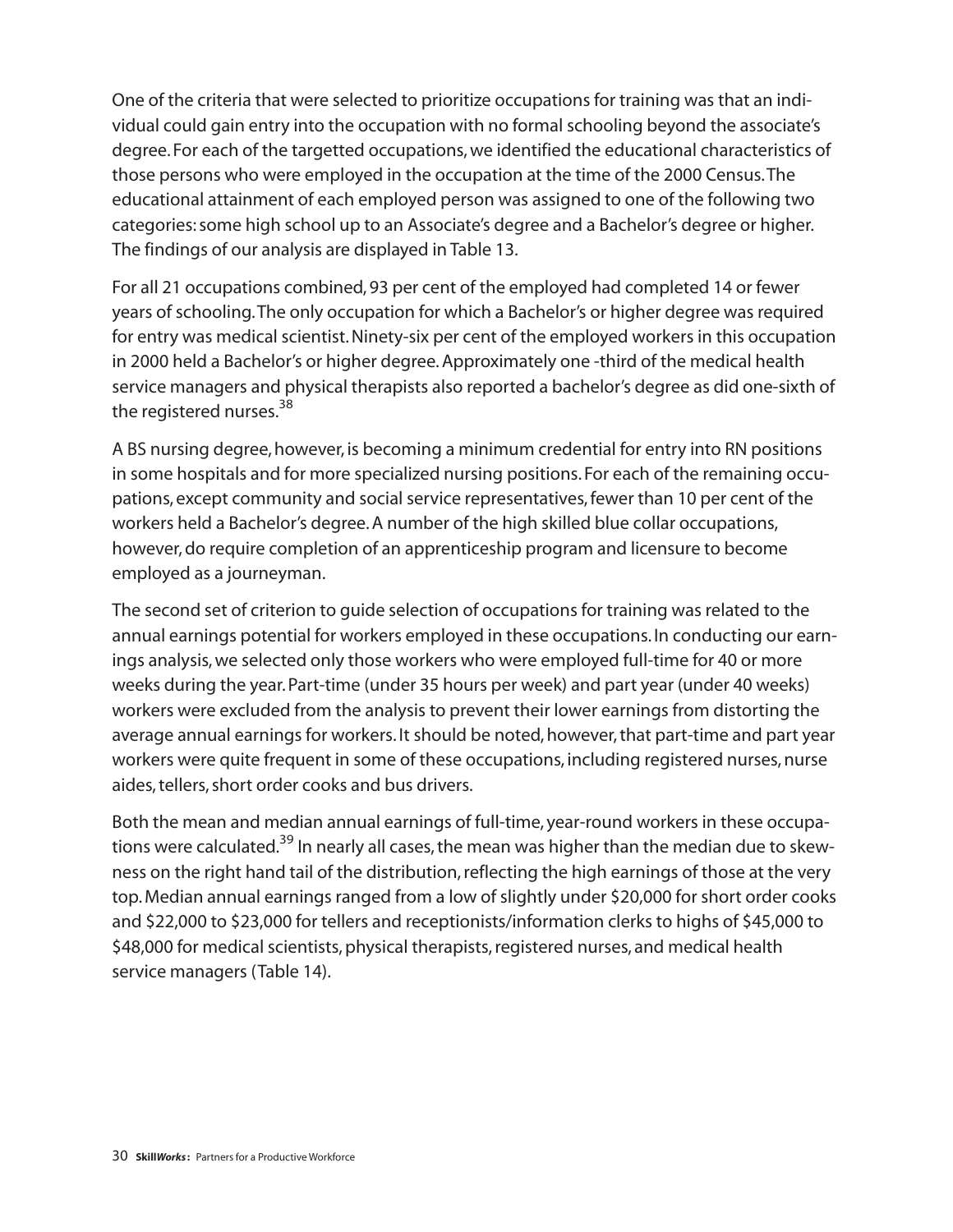#### **Number of Employed % Dist. By Education Occupation Associate's or Less Bachelor's or Higher Degree Total Associate's or Less Bachelor's or Higher Degree** Medical Health Service Managers 8,785 | 4,534 | 13,319 | 66.0 | 34.0 Medical Scientist 272 6,359 6,631 4.1 95.9 Misc. Social Services and Community Service Specialist 6,050 2,034 8,084 74.8 25.2 Registered Nurses 16.0 11,034 | 69,120 | 84.0 | 16.0 Physical Therapist 2004 1,596 1,596 1,596 1,596 1,596 1,596 1,596 1,596 1,596 1,596 1,596 1,596 1,596 1,596 1,596 1,596 1,596 1,596 1,596 1,596 1,596 1,596 1,596 1,596 1,596 1,596 1,596 1,596 1,596 1,596 1,596 1,596 1,596 Licensed Practical and Licensed Vocational Nurses 10,755 759 11,514 93.4 6.6 Nursing Aides, Orderlies, & Attendants 44,772 | 1,466 | 46,238 | 96.8 | 3.2 Cook, Short Order 30,343 215 30,558 99.3 0.7 Recreation and Fitness Workers 5,934 646 6,580 90.2 9.8 Tellers 9,520 193 9,713 98.0 2.0 Receptionist and Information Clerks 25,130 665 25,795 97.4 2.6 Secretaries and Adm. Assistants  $91.915 \mid 2.674 \mid 94.589 \mid 97.2 \mid 2.8$ Carpenters 23,255 399 33,654 98.8 1.2 Pipe Layers, Plumbers, Pipe Fitters and Steam Fitters 11,279 138 11,417 98.8 1.2 Automotive Service Technicians and Mechanics 21,178 198 21,376 99.1 0.9 Heating, air conditioning, and refrigeration mechanics 5,386 80 5,466 98.5 1.5 Machinist 13,583 19 13,602 99.9 0.1 Tool and Die Workers 2,301 51 2,352 97.8 2.2 Welding, Soldering and brazing workers  $\begin{array}{|l|c|c|c|c|c|c|c|} \hline 7,837 & 16 & 7,853 & 99.8 & 0.2 \ \hline \end{array}$ Bus Drivers 12,371 178 12,549 98.6 1.4 Driver/Sales Worker and Truck Drivers  $\begin{array}{|c|c|c|c|c|c|c|c|c|} \hline 54,197 & 463 & 54,660 & 99.2 & 0.8 \ \hline \end{array}$ Total 456,601 33,717 490,318 93.1 6.9

## **Table 13: Distribution of Employed Persons in Massachusetts by Educational AttainmentWithin the Targetted List of Occupations, 2000**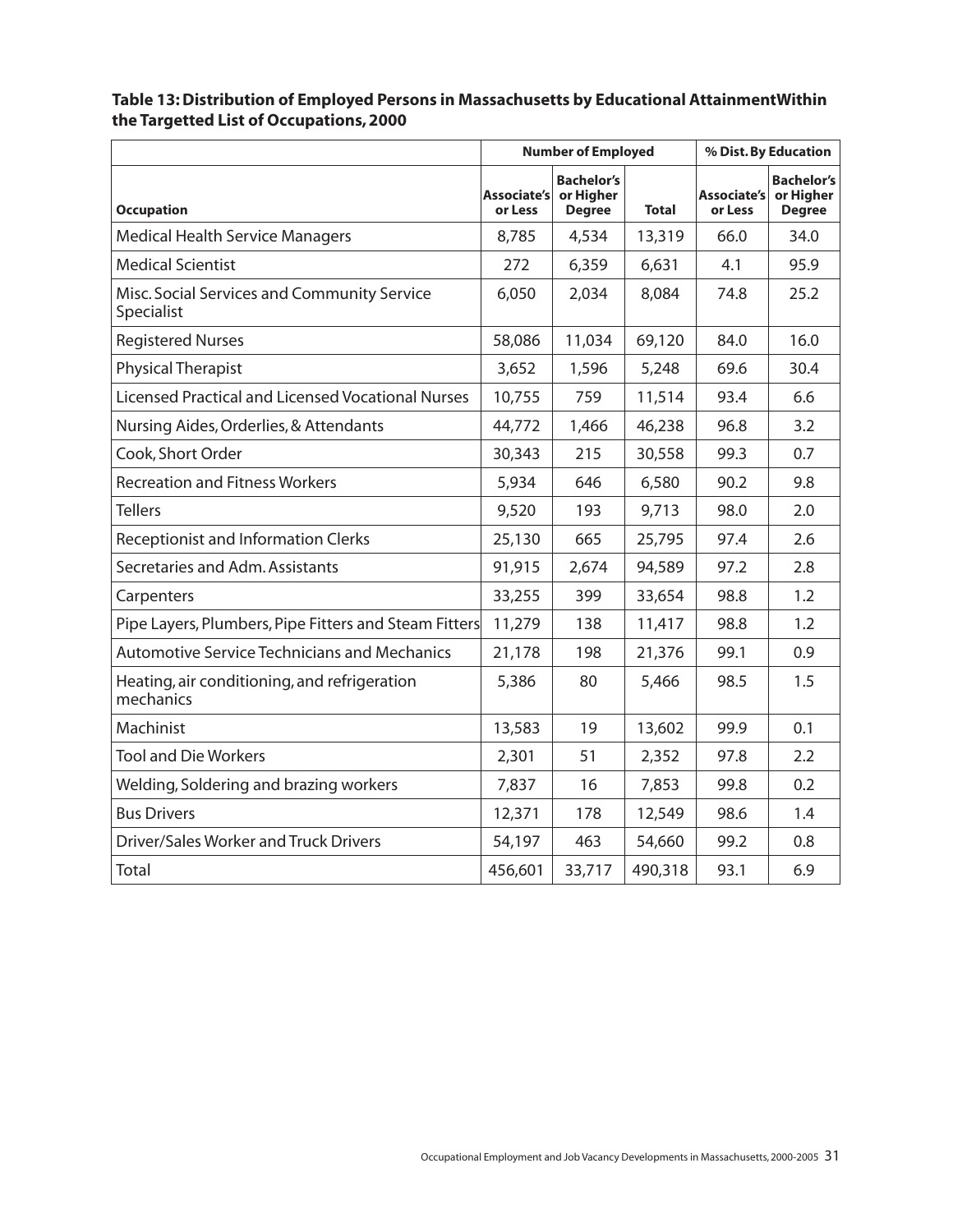#### **Table 14: Mean and Median Annual Earnings of Full-Time,Year-Round Workers in Massachusetts in Selected Occupations, 1999**

| <b>Occupation</b>                                      | (A)<br><b>Mean</b> | (B)<br><b>Median</b> | (C)<br><b>Number</b> |
|--------------------------------------------------------|--------------------|----------------------|----------------------|
| <b>Medical Health Service Managers</b>                 | \$60,884           | \$47,200             | 12,288               |
| <b>Medical Scientist</b>                               | \$59,505           | \$45,000             | 5,937                |
| <b>Registered Nurses</b>                               | \$49,978           | \$48,000             | 40,703               |
| <b>Physical Therapist</b>                              | \$47,558           | \$45,000             | 3,452                |
| Pipe Layers, Plumbers, Pipe Fitters and Steam Fitters  | \$43,561           | \$40,000             | 10,499               |
| <b>Tool and Die Workers</b>                            | \$42,800           | \$39,000             | 2,304                |
| Heating, air conditioning and refrigeration mechanics  | \$42,507           | \$40,000             | 5,220                |
| Misc. Social Services and Community Service Specialist | \$38,725           | \$33,000             | 6,097                |
| <b>Driver/Sales Worker and Truck Drivers</b>           | \$37,404           | \$34,900             | 46,300               |
| Machinist                                              | \$37,114           | \$35,300             | 13,268               |
| Carpenters                                             | \$36,465           | \$32,700             | 28,826               |
| Licensed Practical and Licensed Vocational Nurse       | \$36,447           | \$34,200             | 6,933                |
| <b>Bus Drivers</b>                                     | \$34,658           | \$27,000             | 6,011                |
| <b>Automotive Service Technicians and Mechanics</b>    | \$34,449           | \$32,000             | 19,074               |
| Welding, Soldering and brazing workers                 | \$34,094           | \$30,500             | 7,507                |
| Secretaries and Adm. Assistants                        | \$31,703           | \$30,000             | 68,752               |
| <b>Recreation and Fitness Workers</b>                  | \$30,218           | \$27,000             | 3,250                |
| Nursing Aides, Orderlies, & Attendants                 | \$26,653           | \$23,300             | 29,550               |
| <b>Receptionist and Information Clerks</b>             | \$25,121           | \$23,000             | 13,084               |
| <b>Tellers</b>                                         | \$22,646           | \$22,000             | 5,583                |
| Cook, Short Order                                      | \$20,989           | \$19,500             | 20,479               |
| Total                                                  | \$36,364           | \$31,800             | 355,117              |

Two sets of income adequacy criteria were used to determine the annual earnings adequacy of workers in each occupation. (See appendix B for a more detailed discussion of these adequacy earnings criteria and their construction.).The first criterion was an earnings level that would equal or exceed the poverty income threshold for a family of three persons in the US in 1999. In 1999, the earnings level needed to satisfy this criterion was \$26,580.The percentage share of full-time workers in Massachusetts that had annual earnings above this threshold in 1999 varied widely across the 21 occupations on our targetted list. At the upper end of the distribution,there were eight occupations in which 78% or more of the employed achieved the earnings criterion. In two of these eight occupations, registered nurses and physical therapists, 90% or more had earnings above the low income threshold. At the lower end of the earnings distribution, there were two occupations (bank tellers and short order cooks) in which one-third or fewer of the workers were able to achieve the annual earnings adequacy criteria.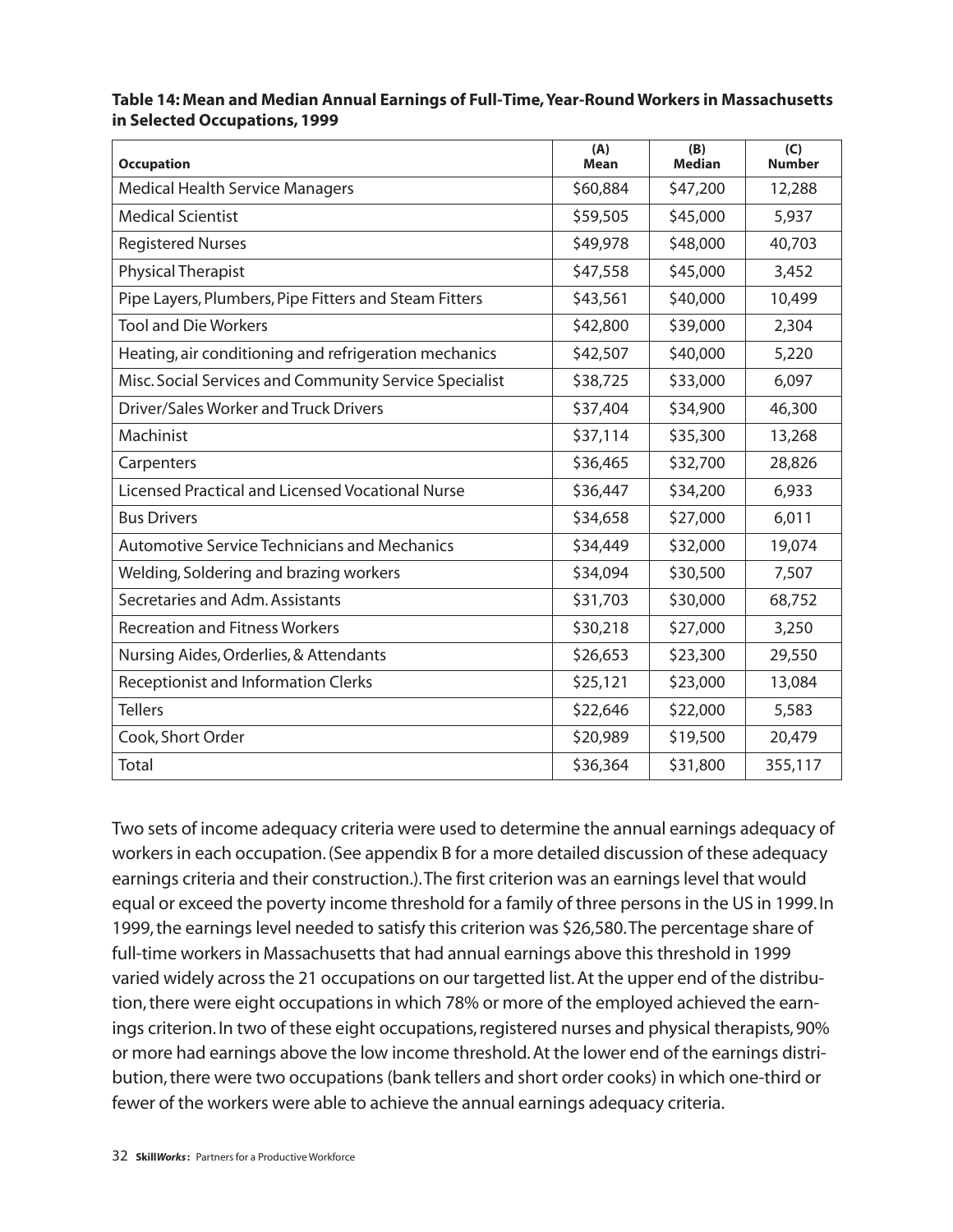Our second, more demanding earnings criterion involved the use of the family income budget data from the Family Economic Self-Sufficiency methodology of the Women's Educational and Industrial Union and Wider Opportunities for Women. (See Appendix B for a more detailed discussion of this methodology and our applications of it to this exercise.) The annual earnings criterion for this adequacy measure was \$36,481. In only seven of the 21 occupations were fifty per cent or more of the workers in 1999 able to achieve an annual earnings level above this threshold.Three of the health-related occupations (registered nurses, physical therapists, and medical health service managers) were at the very top of the list. In seven other occupations, including nurse aide, short order cook, teller, information clerk, fewer than onethird of the workers were able to achieve the more demanding earnings criterion.This factor by itself should not rule them out for future funding consideration. A careful analysis of the private and social returns from investments in such training is needed to determine the economic worthwhileness of such investments.

| <b>Occupation</b>                                      | <b>Percent</b> |
|--------------------------------------------------------|----------------|
| <b>Registered Nurses</b>                               | 91.5%          |
| <b>Physical Therapist</b>                              | 90.8%          |
| <b>Medical Health Service Managers</b>                 | 87.0%          |
| Heating, air conditioning and refrigeration mechanics  | 81.3%          |
| <b>Medical Scientist</b>                               | 80.9%          |
| <b>Tool and Die Workers</b>                            | 79.9%          |
| Licensed Practical and Licensed Vocational Nurses      | 79.2%          |
| Pipe Layers, Plumbers, Pipe Fitters and Steam Fitters  | 78.8%          |
| Machinist                                              | 75.7%          |
| Misc. Social Services and Community Service Specialist | 70.6%          |
| Driver/Sales Worker and Truck Drivers                  | 69.2%          |
| Carpenters                                             | 66.9%          |
| <b>Automotive Service Technicians and Mechanics</b>    | 66.2%          |
| Secretaries and Adm. Assistants                        | 63.6%          |
| Welding, Soldering and brazing workers                 | 62.6%          |
| <b>Recreation and Fitness Workers</b>                  | 52.3%          |
| <b>Bus Drivers</b>                                     | 51.2%          |
| <b>Receptionist and Information Clerks</b>             | 35.0%          |
| Nursing Aides, Orderlies, & Attendants                 | 34.5%          |
| Cook, Short Order                                      | 20.8%          |
| <b>Tellers</b>                                         | 20.4%          |
| Total                                                  | 64.0%          |

**Table 15: Percent of Full-Time Year-Round Workers in Massachusetts in Selected Occupations With Earnings Above 2-Times the Poverty Threshold for a 3-Person Family, 1999**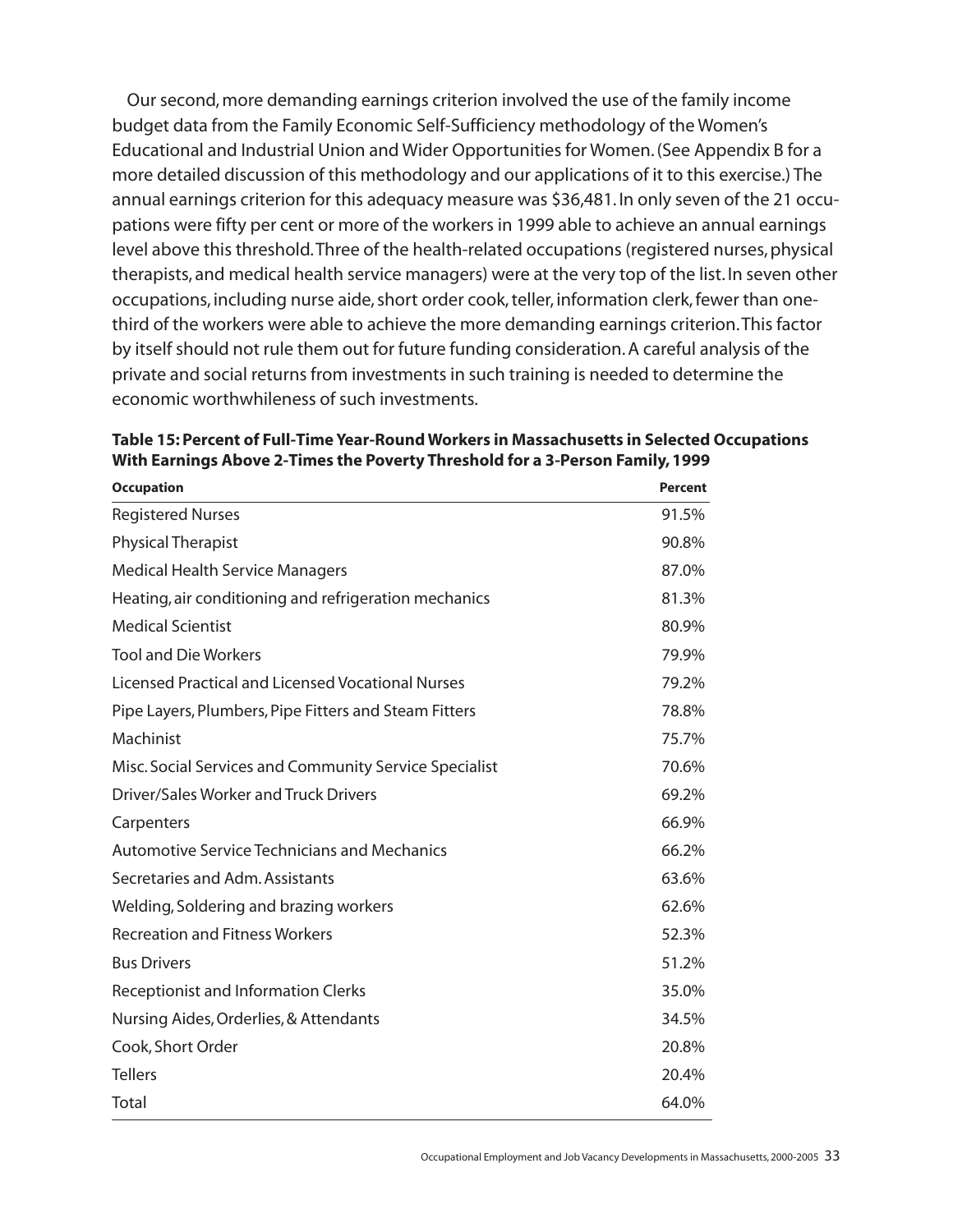| <b>Occupation</b>                                      | <b>Percent</b> |
|--------------------------------------------------------|----------------|
| <b>Registered Nurses</b>                               | 77.1%          |
| <b>Physical Therapist</b>                              | 75.0%          |
| <b>Medical Health Service Managers</b>                 | 69.1%          |
| <b>Medical Scientist</b>                               | 60.1%          |
| Pipe Layers, Plumbers, Pipe Fitters and Steam Fitters  | 60.1%          |
| Heating, air conditioning and refrigeration mechanics  | 59.3%          |
| <b>Tool and Die Workers</b>                            | 51.5%          |
| Machinist                                              | 47.8%          |
| Driver/Sales Worker and Truck Drivers                  | 44.3%          |
| Misc. Social Services and Community Service Specialist | 42.1%          |
| Carpenters                                             | 41.2%          |
| Licensed Prac and Licensed Voc Nurse                   | 38.4%          |
| Welding, Soldering and brazing workers                 | 38.2%          |
| <b>Automotive Service Technicians and Mechanics</b>    | 36.7%          |
| <b>Bus Drivers</b>                                     | 34.6%          |
| <b>Recreation and Fitness Workers</b>                  | 27.5%          |
| Secretaries and Adm. Assistants                        | 26.0%          |
| Nursing Aides, Orderlies, & Attendants                 | 12.4%          |
| <b>Receptionist and Information Clerks</b>             | 9.9%           |
| Cook, Short Order                                      | 7.0%           |
| <b>Tellers</b>                                         | 6.2%           |
| Total                                                  | 38.9%          |

**Table 16: Percent of the Full-Time Year-Round Employed in Massachusetts With Annual Earnings Above the FESS Family Budget For a Married Couple With 1 Child Over 6 Years of Age (\$36,481) Within Selected Occupations, 1999**

## *Summary of Key Findings and Their Implications for Future Workforce Development Policy in Massachusetts*

This research report has provided both a description and an assessment of key trends in occupational employment and job vacancies across Massachusetts over the past five years (2000- 2005) together with selected comparisons of job growth by occupation in earlier time periods. Selected findings on job vacancies by occupational group also were provided for seven regional economic development districts across the state.The educational requirements and earnings potential for occupations with above average vacancy rates also were examined. A summary of key findings of our analysis, an assessment of their implications for future workforce development policy in the Commonwealth, and desired future research and evaluation activities in this area are presented below.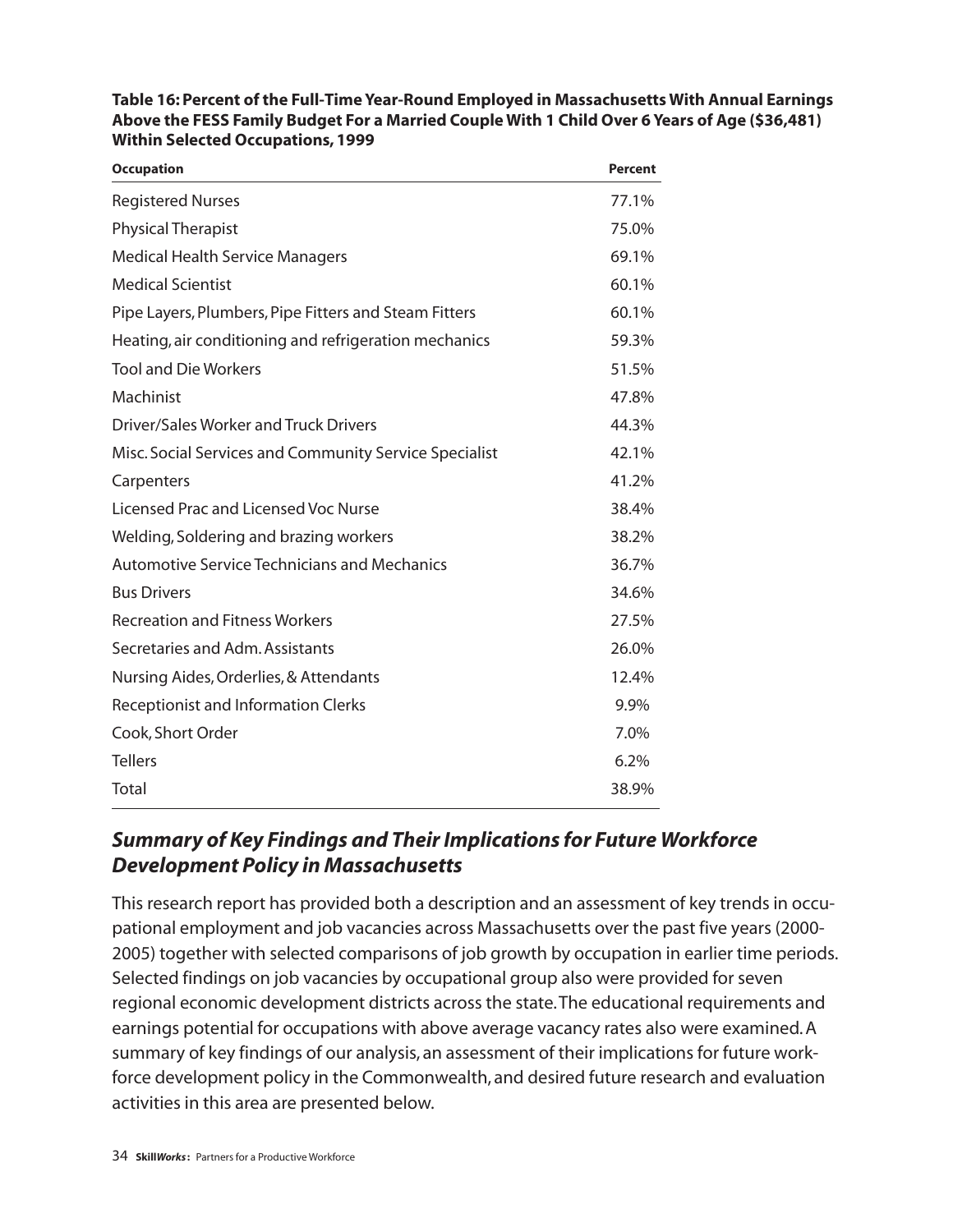(i) Overall employment in the state whether measured by the monthly payroll survey of establishments (private firms and government agencies) or the household survey fell between 2000 and 2005. According to findings of the establishment-based payroll survey, annual average wage and salary employment in 2005 was only 3.195 million, or 127,000 below its level in 2000. Payroll employment in the state fell sharply and substantially between the first quarter of 2001 and the first quarter of 2004 and has risen modestly since then. Substantial changes in the industrial composition of employment in the state since 2000 have had important impacts on the occupational structure of employment over the past five years.The steep declines in manufacturing employment and job losses in key business services and finance/insurance industries sharply reduced job opportunities for blue collar production and operative workers, office and administrative support workers, and for workers in a number of high skilled occupations, including financial operations, computer science occupations, and engineering occupations.

(ii) During the decade of the 1990's, occupational employment growth rates in Massachusetts were highest in executive/ managerial (+25%), professional (+20%), service (+15%), and handler/cleaner/ laborer occupations (+12%). Employment growth in management-related and professional occupations combined was equal to 219,000, accounting for all of the net increase in the total volume of employment. In contrast to these positive job developments, employment declined in lower level sales, clerical, blue collar production, and transportation moving occupations. These substantial shifts in the occupational composition of employment in the state between 1989-2000 drove up the demand for many workers with college degrees, especially Bachelor and higher degrees, and improved the real annual earnings of most of these more highly educated groups.Workers with more limited formal schooling, especially males without high school diplomas, saw their real annual earnings decline over the decade despite record low unemployment rates in Massachusetts labor markets at the end of the decade. Earnings inequality among state workers also increased sharply over the decade as workers in the top decile of the distribution achieved the highest earnings gains while those in the bottom few deciles actually lost economic ground.

(iii) Despite renewed payroll job growth in the state since the beginning of 2004, the total number of employed residents (16+) in Massachusetts in 2005 was still more than 34,000 or 1.1% below its level in 2000.Trends in employment within the 21 major occupational groups were quite mixed over the 2000-2005 period. Employment increased in 13 of these 21 occupational groups, with substantial job growth in education/training, healthcare practitioner and technical, health care support, construction, and building and grounds cleaning and maintenance occupations. At the same time, however, there were very steep job losses in business and financial operations, computer and mathematical science, engineering, office support, and blue collar production occupations.Total job losses in these declining occupations were equal to nearly 250,000, offsetting all of the job gains in the growing occupations. In a few of the occupations with substantial job losses (computer science, engineering), there has been some renewed job growth over the past two years, with rising job vacancies in a number of these occupations.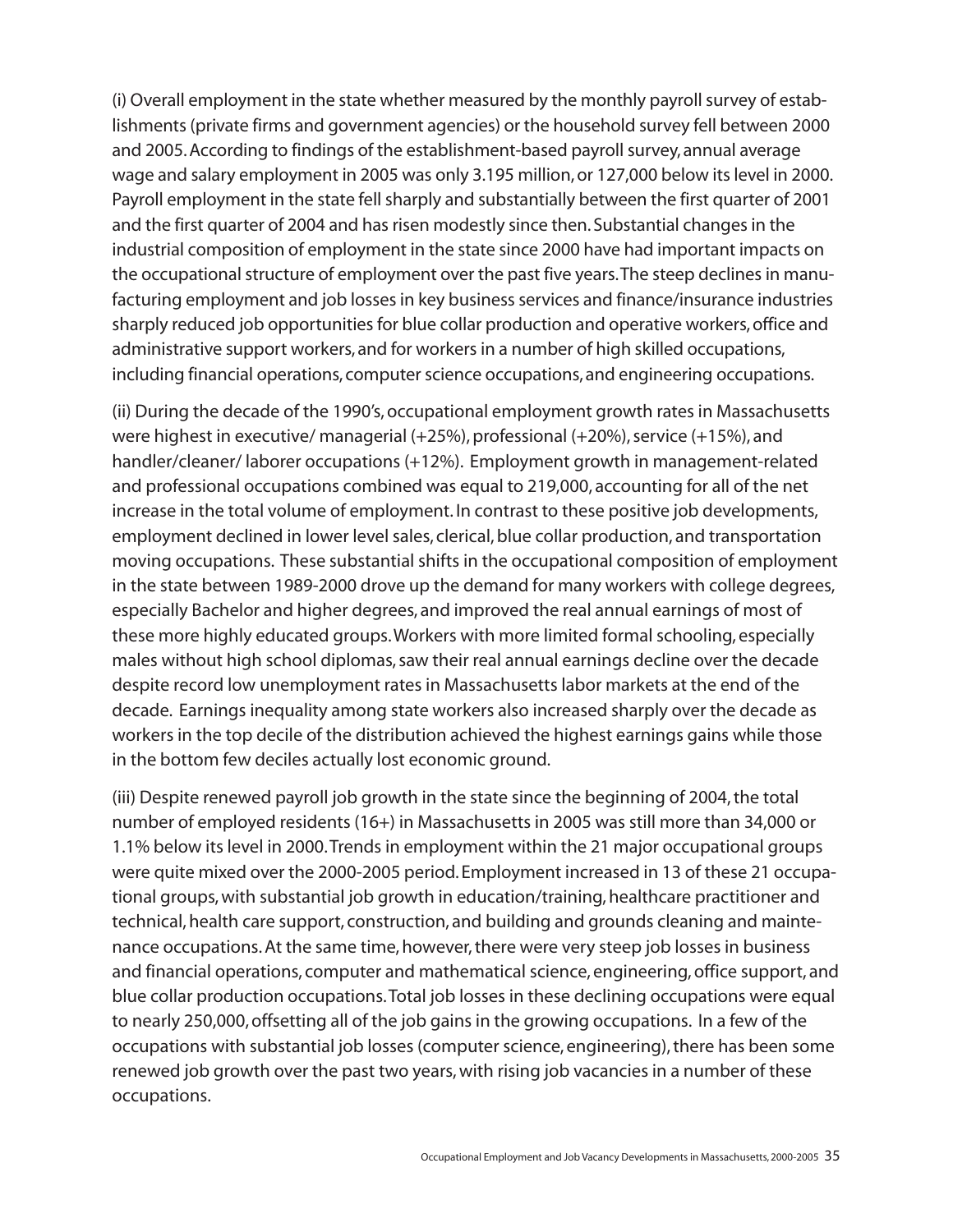(iv) The aggregate number and rate of job vacancies in Massachusetts has been rising over the past two years. Between the second quarters of 2003 and 2005, the estimated total number of job vacancies has risen from 58,600 to 72,800 while the job vacancy rate rose from 2.1% to 2.6%.The job vacancy rate in Massachusetts in the second quarter of 2005 was estimated to be 2.6%, exactly identical to the job vacancy rate for the nation as a whole during the same time period. Job vacancy rates varied across geographic regions of the state, ranging from 2.4% in the Central and Northeast regions to a high of 3.7% in the Berkshire region.While job vacancies were rising, the number of unemployed persons in the state declined during 2004 and 2005. As a consequence, the ratio of the number of unemployed workers to the number of job vacancies fell from 3.6 in the fourth quarter of 2002 to 2.1 in the second quarter of 2005. While labor surpluses still exist in many industries and occupations, the relative degree of these surpluses has been diminishing in many occupational and geographic areas.

(v) Job vacancy rates have been rising in most of the major occupational groups of the state over the past two years. Of the 21 major occupational groups, job vacancy rates rose in 15 of these occupational groups between the second quarters of 2003 and 2005 and declined by only .2 percentage points in two other occupational groups. In the second quarter of 2005, job vacancy rates in these major occupational groups varied quite considerably, ranging from lows of 1.2 to 1.5 percent in four major occupational groups (legal, production, office) to highs of 4.1 to 4.8 percent in life/ physical/ social sciences and healthcare practitioner and technical occupations. The job vacancy rates for major occupational groups in the second quarter of 2005 exhibited quite varying patterns across geographic regions of the state. For the two categories of health care occupations, community and social services, food preparation and serving, and office support occupations, job vacancy rates were fairly uniform across most of the seven geographic regions. In contrast, job vacancy rates in such occupational groups as life/ physical/ social sciences, business and financial operations, computer and mathematical occupations, engineering, construction, and installation/ maintenance/ and repair occupations varied widely across geographic regions of the state. For example, job vacancy rates for life/ physical/ social scientists ranged from a low of .7% to a high of 6.1% across the seven regions. In the construction trades, job vacancy rates in the second quarter of 2005 ranged from a low of .3% to a high of 4.9%. Many occupational shortages appear to be limited to specific regions of the state than being present in all regions of the state, especially in occupations outside of the health care field.

(vi) Comparisons of the number of unemployed with the number of job vacancies in major occupational groups during the second quarter of 2005 yielded substantial variability in the degree of labor shortages and surpluses.The ratios of unemployed/ vacancies ranged from 0 to .50 in community/ social service, healthcare support, and healthcare practitioner/technical occupations to highs of 10 and above in building and grounds cleaning, construction, and farm/ forestry/ fishing occupations. Seven of the 21 major occupational groups were characterized by more job vacancies than unemployed workers while another seven occupational groups had four or more times as many unemployed workers as they did job vacancies.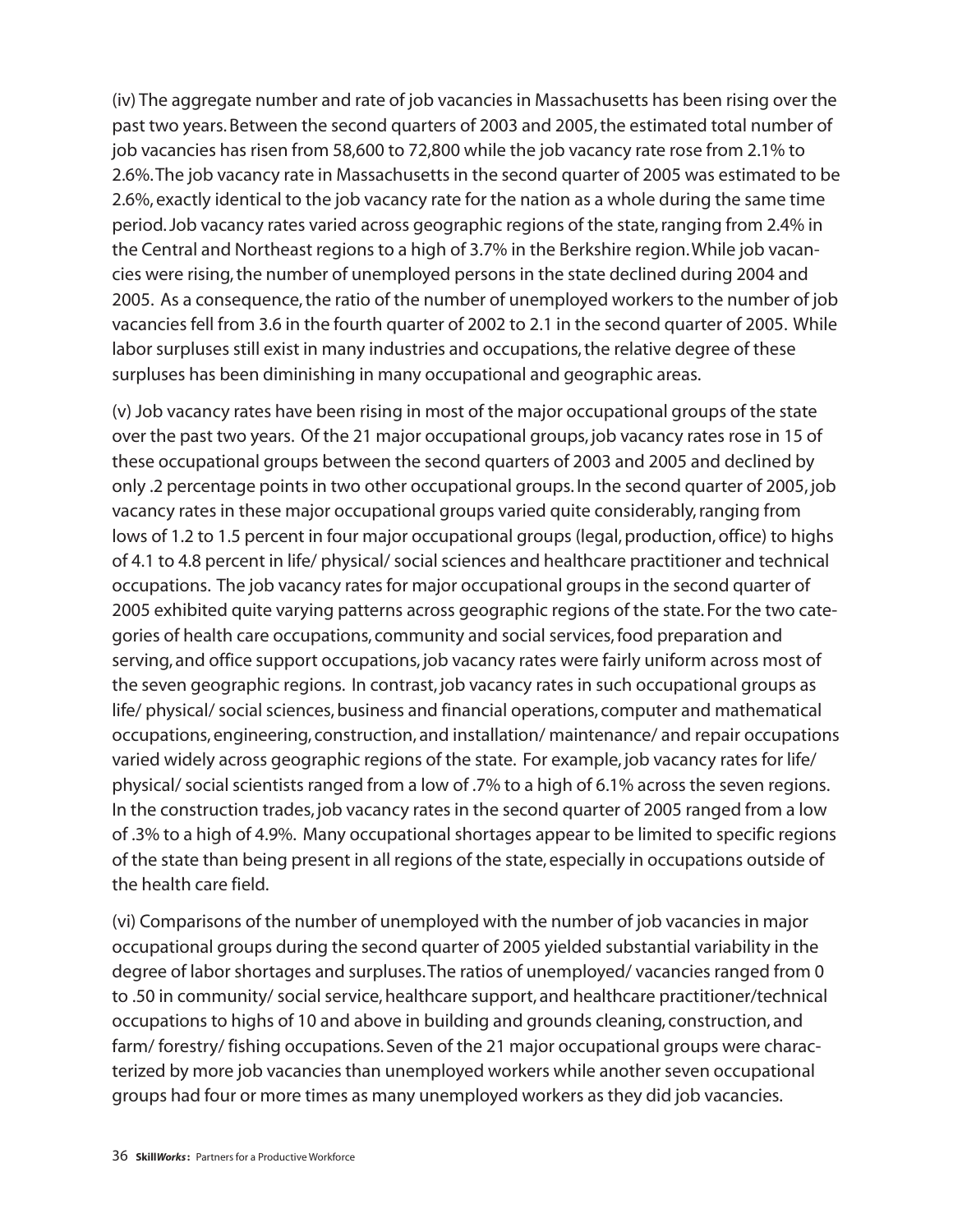(vii) Within many of the 21 major occupational groups, job vacancy rates also varied fairly widely across individual occupations. In the health care practitioner and technical occupational group, vacancy rates were highest for registered nurses, licensed practical nurses, and physical therapists. In the computer and mathematical science occupations, the vacancy rate was highest for computer application software engineers. In management related occupations, job vacancy rates were highest for sales managers and medical health service managers. In the construction and installation/ repair occupations, job vacancy rates were highest for carpenters, plumbers/ pipe fitters, and automotive technicians. Some occupational shortages appeared to exist in nearly every major occupational group except production workers where substantial job losses had taken place over the past five years.

(viii) Educational requirements and average hourly wages/ annual earnings varied widely across occupations characterized by high vacancy rates/ labor shortage conditions. Not surprisingly, in many business and financial, management, and life/physical science occupations, a substantial majority of the employed held bachelor or higher degrees. In many other shortage areas, however, an overwhelming share of the workers had not completed more than an associate's degree. Mean annual earnings and the percent of workers able to obtain earnings adequacy varied considerably across these shortage occupations.We identified the annual earnings potential for a substantial subset of occupations with relatively high vacancies.This subset of occupations should be given high priority for future training initiatives in the state. There are other shortage occupations (retail sales, clerks, cashiers, security guards, counter clerks, cooks, information clerks) where intensive job development and placement activities should be undertaken to improve employment prospects for high school students and young high school dropouts (16-24) whose employment prospects in our state and across the country have deteriorated substantially in recent years.

(ix) While we have been able to identify a subset of 19 occupations in Massachusetts that had above average vacancy rates in 2005 and met selected educational and earnings criteria, some further research on these occupations would be desirable.There is a need to gain more detailed insights into the specific nature of the labor shortages in particular occupations in the healthcare practitioner/technician, social service, construction (carpenters, plumbers/ pipe fitters), transportation equipment operators (transit and intercity bus drivers, truck drivers), tool and die makers, welders, automobile repair technicians, cooks, and teller occupations. Knowledge of the education and training requirements for entry into these positions, the specific skill sets being sought by employers, the current sources of supply for these occupations, the ability of available training institutions to expand supply into these fields, and the potential role of a combination of on-the-job training and offsite classroom training activities to meet the immediate labor requirements of these employers is needed to develop appropriate workforce development strategies.

(x) In the healthcare field, there have been several training initiatives, including the Extended Care Career Ladder Initiative (ECCLI) of the Commonwealth Corporation, that were designed to develop new career ladders that would help employers meet their skill needs, boost the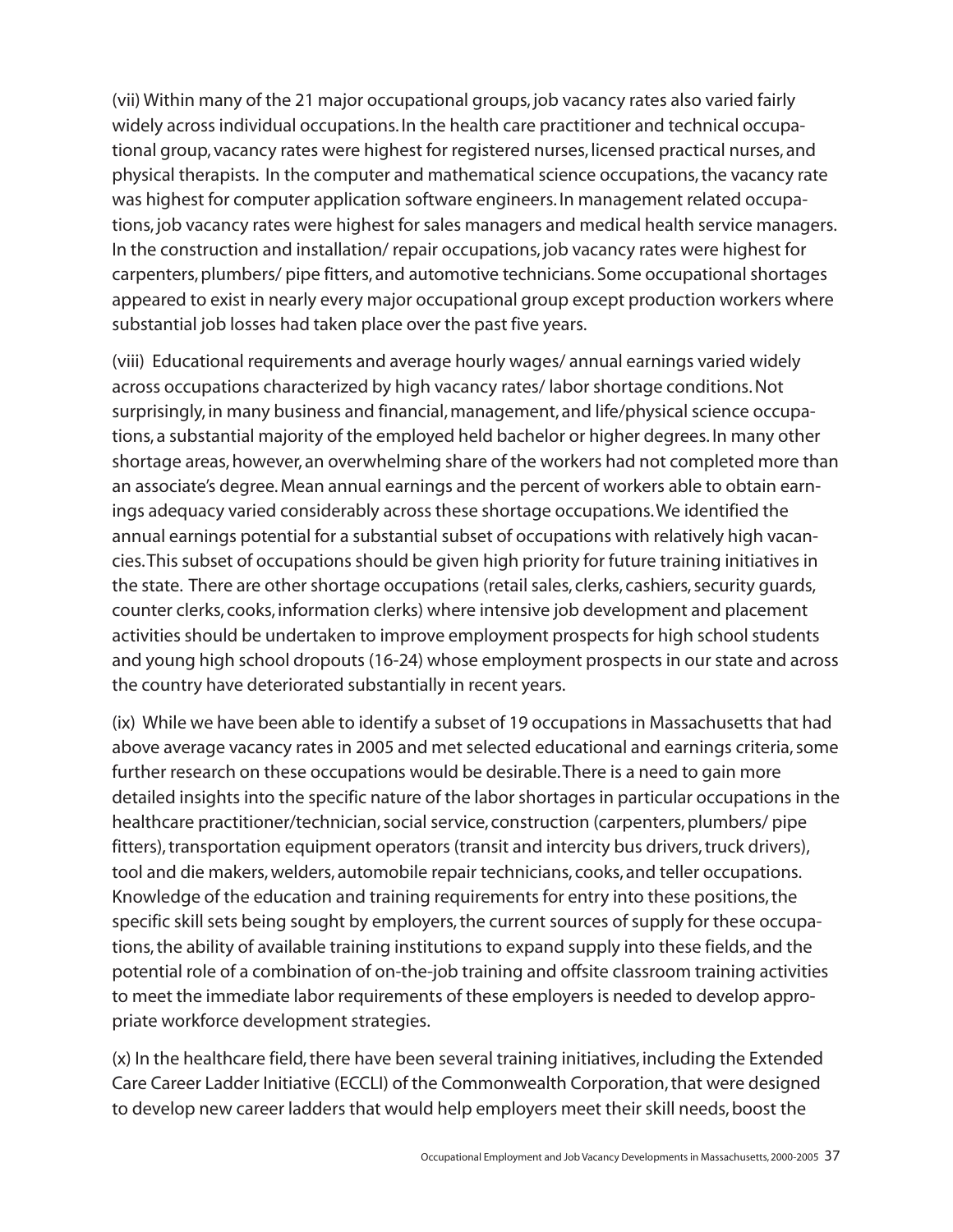labor productivity and the wages of entry level workers, and reduce labor turnover. Evaluations of the success of these job restructuring and career ladder building efforts in enhancing the skills and wages of the program participants and reducing labor turnover need to be reviewed and analyzed to determine the desirability of replicating these initiatives in other occupational fields. Some of these occupational areas will be experiencing above average growth in our state over the coming decade, and the ability to restructure existing work so as to make it more economically rewarding and satisfying for workers and more productive for employers would be a classic "win, win"situation.The state needs many more higher paying jobs for workers with modest formal schooling to assist them in achieving economic self-sufficiency and to help narrow the high and rising degree of wage and earnings inequality in the state.

(xi) While the job vacancy surveys of the Massachusetts Department of Workforce Development have substantially improved our knowledge base on the numbers and the industrial/occupational characteristics of job vacancies in the state, we do not have a very good understanding of the role of the state's one stop career centers and other workforce development programs in filling these available job vacancies.There is a clear and immediate need to measure the performance of the WIA career centers in attracting job orders from firms and government agencies in the aggregate and by industry and occupation and in filling these job openings with available applicants.What share of the job openings identified by the vacancy survey are captured by the one stop centers, how successful are they in filling the job orders that they receive, and how does their performance in obtaining and filling job orders vary across geographic areas of the state (e.g., across WIA service delivery areas)? How do the job placement outputs of the WIA, DTA, DOE, and community college workforce development programs by occupational area and industry compare to the distribution of job vacancies across industries and occupations? Where are there important gaps in addressing skill shortages?

(xii) There also is a need to track the longer-term labor market experiences of graduates from WIA-funded training programs for older youth, adults, and dislocated workers, the adult education programs of the Massachusetts Department of Education, vocational education programs at the secondary and adult level, and community college degree and certificate programs. How successful are the graduates of these programs in obtaining employment in training-related fields and in boosting their longer-term employability and earnings? Which occupational fields appear to be associated with higher levels of employment and annual earnings for the graduates of these training programs? Which programs are deserving of further financial support?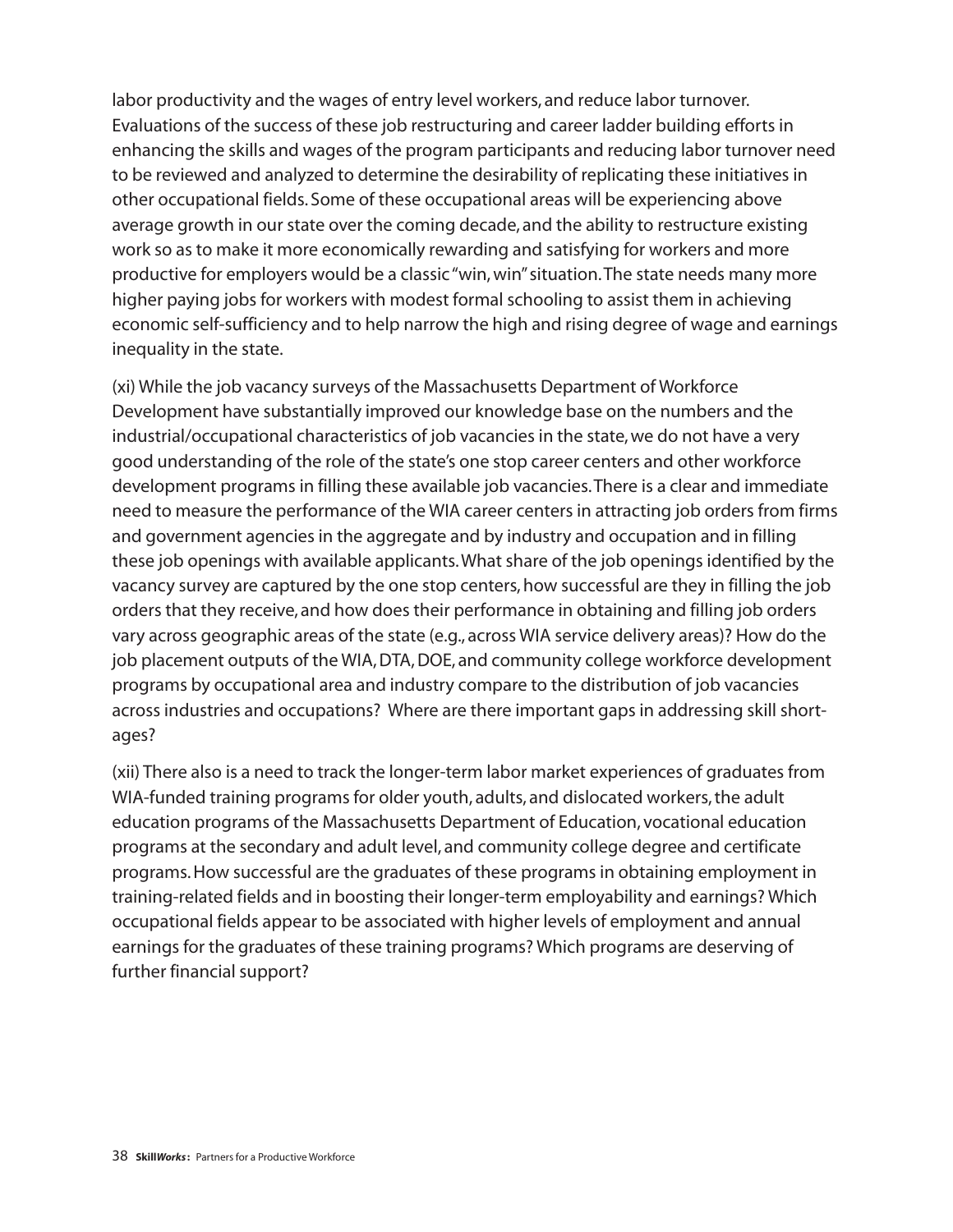# **Appendix A:**

## **The Selection of Target Occupations for Training Consideration by the Boston Workforce Development Initiative**

One of the main objectives of this study was to analyze job vacancy rates by major occupational group and individual occupations to identify employment fields in which labor shortages appeared to exist in late 2004 and mid-2005. The state job vacancy survey for 2005 II was the primary source of data for identifying job vacancy rates in individual occupations. This appendix provides a description of the methods that we used to come up with our list of priority occupations for training consideration.

In its report on findings of the job vacancy survey for the second quarter of 2005, the Massachusetts Division of Unemployment Assistance generated a list of individual SOC-based occupations that accounted for one-half of all job openings in the state.<sup>40</sup> This list provided information on the estimated number of job vacancies in each occupation and the job vacancy rate in the second quarter of 2005. We organized this list of individual occupations by major occupational group (Table A-1). The fact that an individual occupation made this initial list did not automatically imply that it was characterized by an above average vacancy rate. For example, there were 473 estimated job openings for secondary education school teachers but this yielded a job vacancy rate of only 1.9%, which was below the statewide average of 2.6%. Any occupation with a job vacancy rate below the statewide average was excluded from further consideration in our list of targeted occupations.

The initial list of occupations with a high absolute number of job openings published by the Massachusetts Division of Unemployment Assistance (DUA) was supplemented by a further list of blue collar occupations for whom vacancy data and vacancy rates were graciously provided to the authors by DUA staff. From this list, we identified a number of blue collar occupations (tool and die makers, welders, automotive technicians) that both had a minimum number of job vacancies (140 or more) and an above average job vacancy rate. A listing of blue collar occupations with 140 or more job vacancies at the time of the 2005 II job vacancy survey is displayed in Table A-2. The occupations are listed in rank order by the absolute number of job vacancies at the time of the survey. Additional information on the job vacancy rates in these occupations was supplied by DUA and used to identify those with above average job vacancy rates.

We further pared down the list of occupations for training consideration by reviewing training time needed to gain entry into these occupations and the average wage levels paid to such workers according to the state's Occupational Employment Statistics survey (OES). Any occupation paying an average wage less than \$11.000 per hour was excluded from further consideration.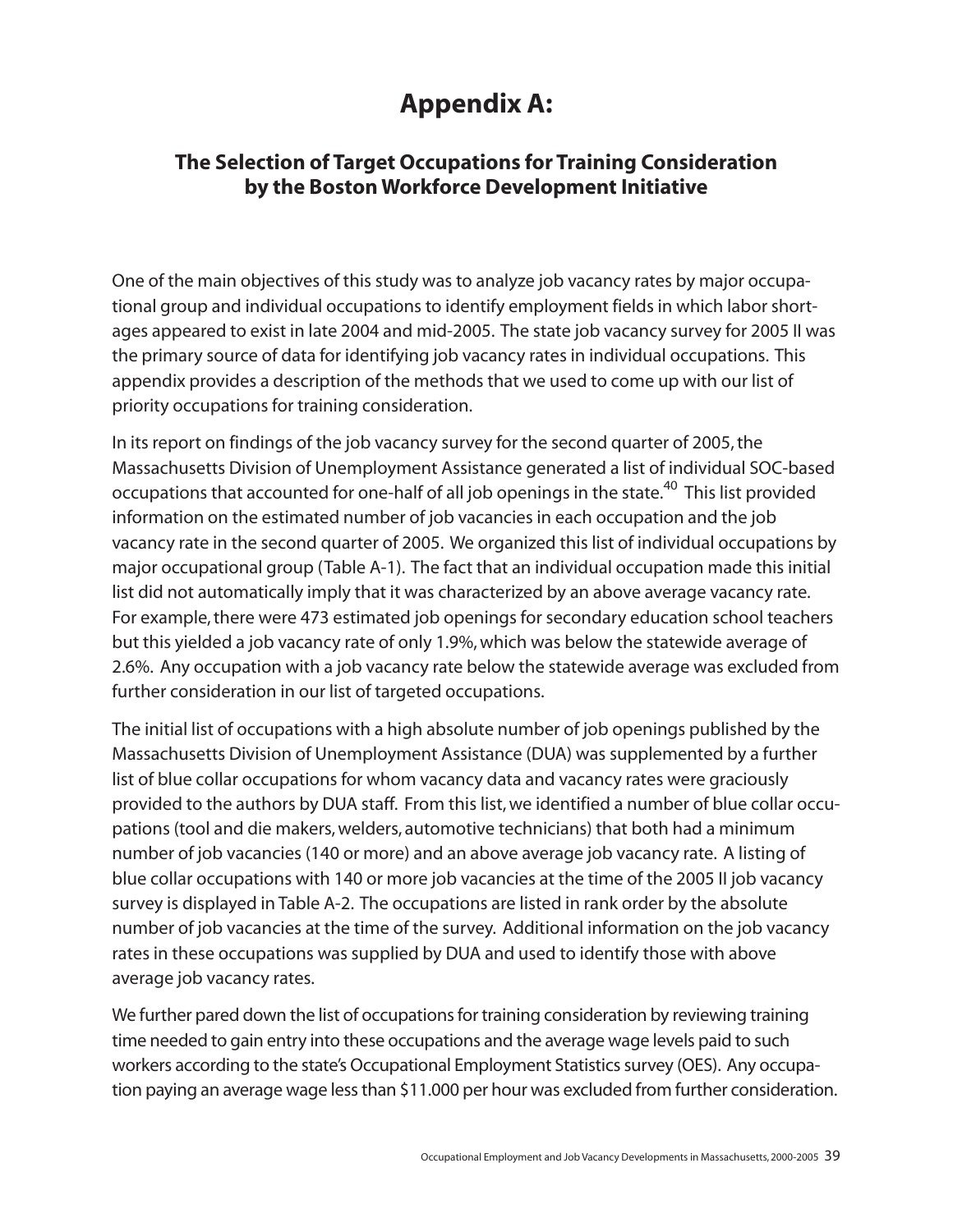For the final list of 19 occupations, we conducted three additional sets of analyses. We used the findings of the PUMS data files from the 2000 Census to identify the educational characteristics of the workers in these occupations, with particular emphasis on estimating the share of workers in each occupation who had no formal schooling beyond an Associate's degree. We then estimated the mean and median annual earnings of workers who were employed fulltime for 40 or more weeks during 1999 in each of these occupations. Finally, we estimated the share of full-time year round workers who were able to obtain annual earnings above two adequacy thresholds: twice the official poverty line for a family of three in 1999 and the family income level equivalent to the Family Economic Self Sufficiency (FESS) Standard for a married couple family in Massachusetts with one child between the ages of 6 and 17.

| <b>Occupational Group</b>                    | (A)<br><b>Vacancies</b> | (B)<br><b>Vacancy Rate</b> |
|----------------------------------------------|-------------------------|----------------------------|
| All Job Vacancies                            | 72,813                  | 2.6                        |
| <b>Healthcare Practitioner and Technical</b> | 8,862                   | 4.8                        |
| <b>Registered Nurses</b>                     | 4,898                   | 6.5                        |
| Licensed Practical & Licensed Voc Nurse      | 695                     | 4.0                        |
| Physical therapists                          | 412                     | 7.4                        |
| <b>Sales Related</b>                         | 8,419                   | 2.6                        |
| Retail Salespersons                          | 3,166                   | 3.0                        |
| Cashiers                                     | 2,139                   | 2.9                        |
| First line sup/mgr of retail sales           | 711                     | 2.7                        |
| All other sales and related workers          | 683                     |                            |
| <b>Office and Administrative Support</b>     | 8,260                   | 1.5                        |
| Exec Secretaries & Admin Assistants          | 1,099                   | 2.6                        |
| <b>Costumer service Reps</b>                 | 1,046                   | 2.1                        |
| Receptionists & Information Clerks           | 813                     | 3.5                        |
| <b>Tellers</b>                               | 709                     | 4.8                        |
| <b>Stock Clerks and Order Fillers</b>        | 670                     | 1.7                        |
| <b>Medical secretaries</b>                   | 420                     | 2.4                        |
| Office Clerks, General                       | 440                     | 0.7                        |
| <b>Food Preparation and Serving Related</b>  | 6,878                   | 2.7                        |
| <b>Waiters and Waitresses</b>                | 1,719                   | 3.1                        |
| Combined food prep and serving workers       | 1,490                   | 3.1                        |
| Counter Attendant. Café, Food, Coffee        | 569                     | 3.0                        |
| <b>Bartenders</b>                            | 507                     | 3.0                        |
| <b>Dishwashers</b>                           | 464                     | 3.5                        |
| Cooks, short orders                          | 458                     | 13.5                       |
| Dining room & cafeteria attendants           | 442                     | 5.0                        |
| <b>Management</b>                            | 4,758                   | 2.2                        |

**Table A-1: Job Vacancies by Major Occupational Group and Detailed Occupations Accounting for More than Half of All Job Vacancies in Massachusetts, 2nd Quarter 2005**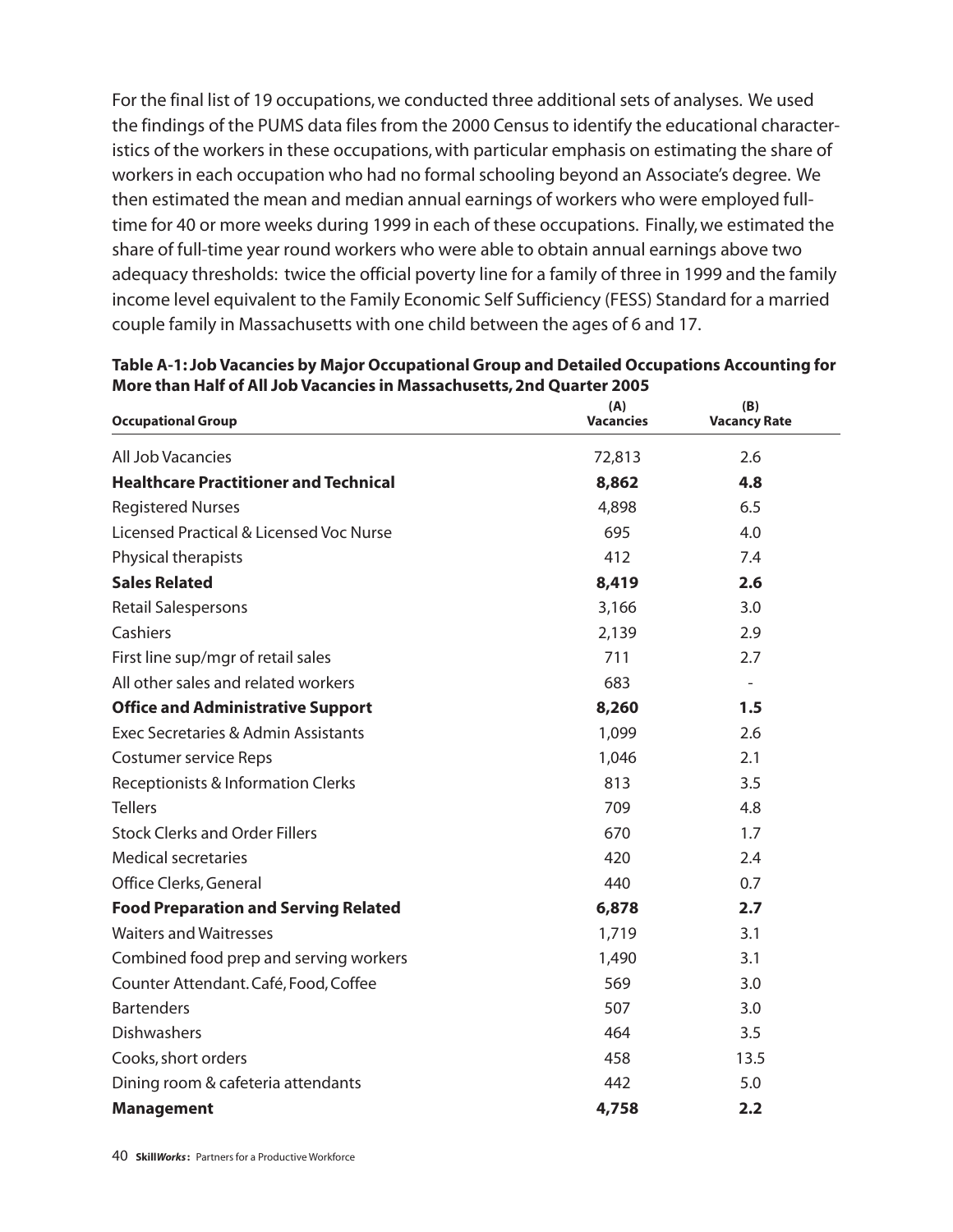| <b>Occupational Group</b>                                | (A)<br><b>Vacancies</b> | (B)<br><b>Vacancy Rate</b> |
|----------------------------------------------------------|-------------------------|----------------------------|
| <b>Financial managers</b>                                | 641                     | 3.2                        |
| <b>Sales Managers</b>                                    | 605                     | 5.2                        |
| Medical health service managers                          | 492                     | 6.8                        |
| <b>Transportation and Material Moving</b>                | 3,621                   | 2.1                        |
| Laborers & Freight, Stock, & Mat Movers                  | 978                     | 2.3                        |
| Truck Driver, Heavy & Tractor-Trail                      | 747                     | 3.1                        |
| <b>Education, Training and Library</b>                   | 3,527                   | 1.8                        |
| Secondary school teachers, ex spec & voc                 | 473                     | 1.9                        |
| Elementary School teachers, excl. special ed.            | 447                     | 1.4                        |
| <b>Business and Financial Operations</b>                 | 3,371                   | 2.9                        |
| <b>Accountants and Auditors</b>                          | 845                     | 3.2                        |
| All other business operators specialists                 | 566                     |                            |
| <b>Management Analysts</b>                               | 459                     | 3.2                        |
| <b>Healthcare Support</b>                                | 3,065                   | 3.3                        |
| Nursing aides, Orderlies, & Attend                       | 1,852                   | 4.2                        |
| <b>Computer and Mathematical</b>                         | 3,056                   | 2.9                        |
| Comp Software Engineers, Applications                    | 951                     | 4.5                        |
| Comp Software Engineers, systems soft                    | 400                     | 2.2                        |
| <b>Production</b>                                        | 2,655                   | 1.4                        |
| All other production workers                             | 470                     |                            |
| <b>Personal Care and Service</b>                         | 2,417                   | 3.3                        |
| Fitness trainers and aerobics instructors.               | 549                     | 8.3                        |
| <b>Construction and Extraction</b>                       | 2,353                   | 2.0                        |
| Carpenters                                               | 743                     | 4.0                        |
| Plumbers, pipe fitters, & steamfitters                   | 440                     | 3.7                        |
| <b>Architecture and Engineering</b>                      | 2,096                   | 2.9                        |
| <b>Community and Social Services</b>                     | 1,960                   | 3.5                        |
| Social and Human Service Assistants                      | 509                     | 4.0                        |
| All Other Community and Social Service Spec              | 448                     |                            |
| <b>Protective Service</b>                                | 1,781                   | 2.5                        |
| <b>Security Guards</b>                                   | 928                     | 4.1                        |
| <b>Life, Physical, and Social Services</b>               | 1,647                   | 4.1                        |
| Medical scientists, excluding epidemiology               | 409                     | 7.0                        |
| <b>Building &amp; Grounds Cleaning &amp; Maintenance</b> | 1,624                   | 1.5                        |
| Janitor & cleaner                                        | 771                     | 1.4                        |
| Maids and housekeeping cleaners                          | 447                     | 2.2                        |
| <b>Installation, Maintenance, and Repair</b>             | 1,351                   | 1.3                        |
| Arts, Design, Entertainment, Sports, & Media             | 686                     | 1.6                        |
| <b>Legal</b>                                             | 298                     | 1.2                        |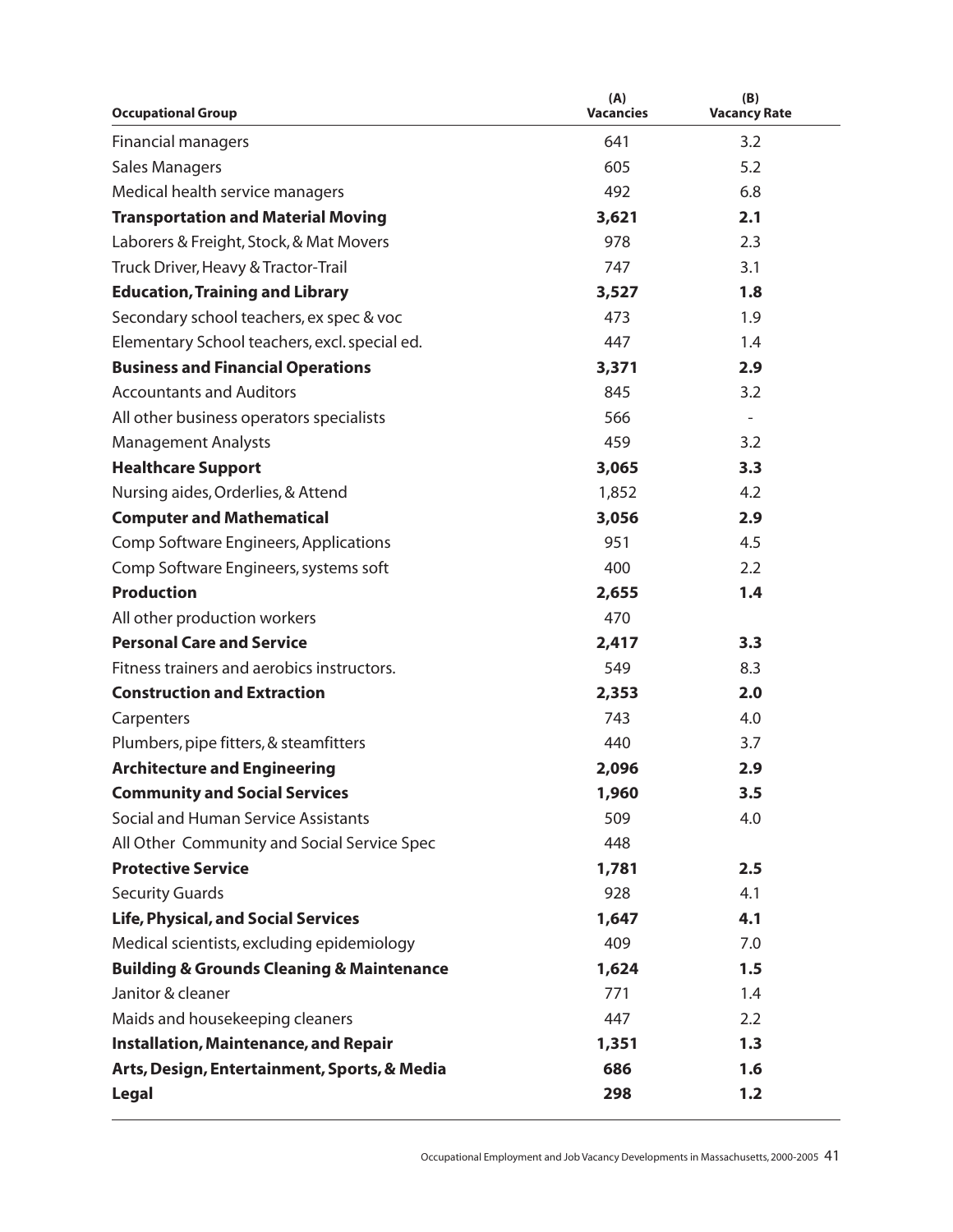| <b>Occupational Group</b>                         | (A)<br><b>Vacancies</b> | (B)<br><b>Vacancy Rate</b> |
|---------------------------------------------------|-------------------------|----------------------------|
| Laborers & Freight, Stock, & Material Moving      | 978                     | 2.3%                       |
| Truck Driver, Heavy & Tractor-Trailer             | 747                     | 3.1%                       |
| Carpenters                                        | 743                     | 4.0%                       |
| <b>All Other Production Workers</b>               | 470                     | na                         |
| Plumbers, Pipe fitters, & Steamfitter             | 440                     | 3.7%                       |
| <b>Taxi Drivers and Chauffeurs</b>                | 361                     | 8.0%                       |
| <b>Automotive Service Tech &amp; Mechanics</b>    | 332                     | 2.1%                       |
| All Other Assemblers & Fabricators                | 251                     | na                         |
| <b>Structural Metal Fabricators &amp; Fitters</b> | 233                     | na                         |
| Welders, Cutters, Solderers, & Brazers            | 216                     | 6.2%                       |
| <b>All Other Construction Workers</b>             | 214                     | na                         |
| Packers and Packagers, Hand                       | 204                     | 1.2%                       |
| <b>Tool and Die Makers</b>                        | 163                     | 8.9%                       |
| Truck Driver, Light or Delivery Service           | 162                     | 0.8%                       |
| Painters, Construction & Maintenance              | 156                     | 2.9%                       |
| <b>Bus Drivers, Transit and Intercity</b>         | 147                     | 3.5%                       |
| Inspect, Test, Sorters, Samplers, & Weighers      | 141                     | 1.4%                       |

## **Table A-2: Job Vacancies in Blue Collar Occupations with 140 or More Vacancies in Massachusetts, 2005 II**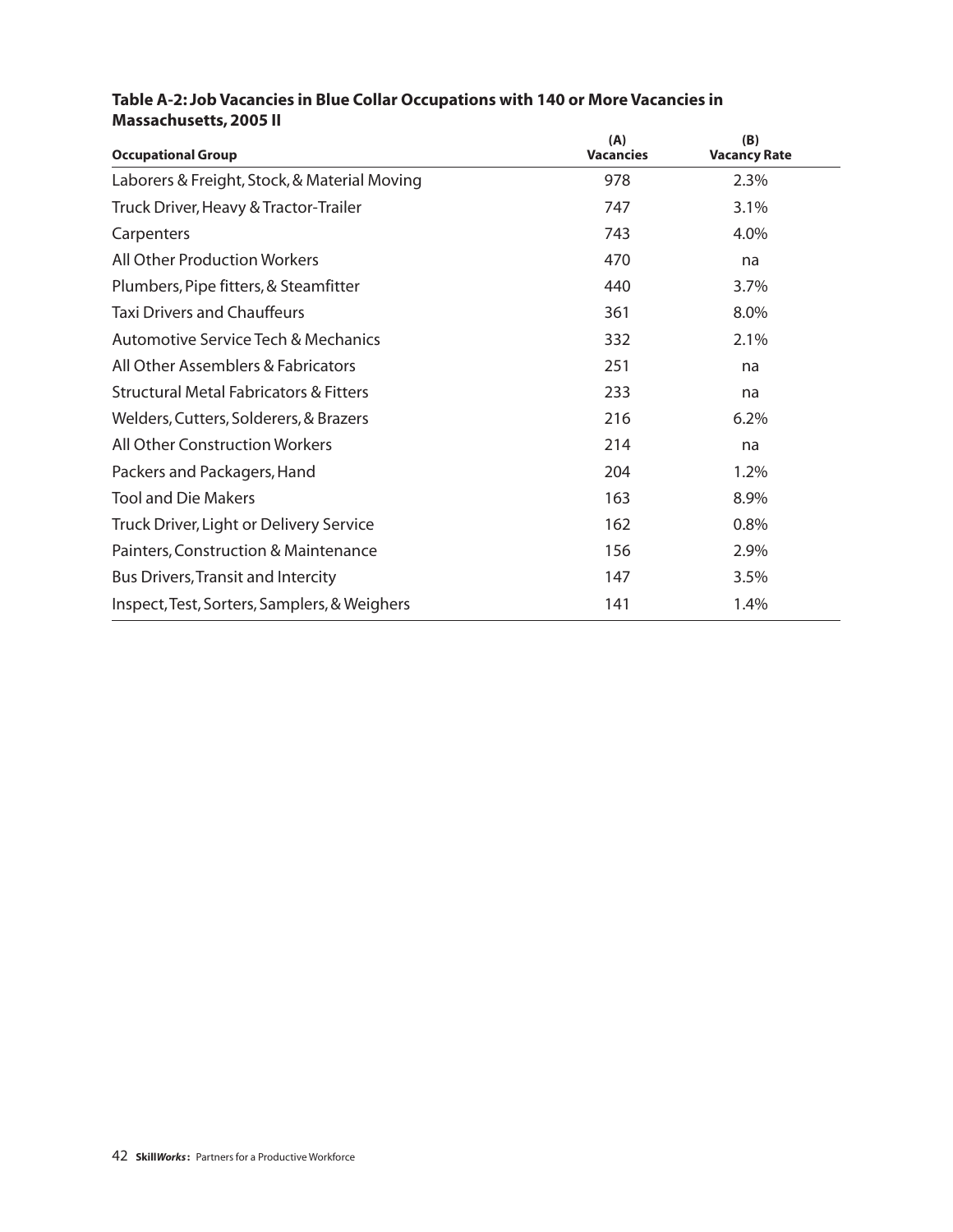# **Appendix B:**

## **Methodologies for Estimating the Annual Earnings Level and Earnings Adequacy for Workers in Targeted Occupations**

In selecting the list of individual occupations for training consideration, we analyzed the recent annual earnings of workers in Massachusetts in individual occupations and the degree to which employed workers were able to achieve earnings levels above two adequacy thresholds.The primary data base for this analysis was the 2000 Census 5% PUMS files. For each occupation, we estimated the median and mean 1999 annual earnings for those workers who were employed full-time for 40 or more weeks during the calendar year.<sup>41</sup> The definition of full-time worker is one who worked on average for 35 or more hours per week of employment during the year.The estimated mean and median annual earnings of these workers were displayed and discussed in the text.

The Workforce Solution Group had recommended that priority occupations for training should meet minimum earnings adequacy criteria.Toe definitions of earnings adequacy were used in the analysis.The first definition is the annual, pre-tax money income level equivalent to twice the poverty line for an average family of three in the Unites States.The use of such an income threshold (twice the poverty line) has been used by a number of poverty and welfare reform researchers to define the "low income population" of the United States.<sup>42</sup> The second definition of earnings adequacy was an earnings level equivalent to the annual income that would allow a family of three in Massachusetts (a married couple family with one child over 6) to achieve the Family Economic Self Sufficiency Standard (FESS) of the Women's Educational and Industrial Union.<sup>43</sup>

The annual average earnings level that would allow Massachusetts worker to earn at least two times the poverty threshold for a 3-person family is based on the poverty income thresholds used by the U.S. Census Bureau to measure poverty.The U.S. Census Bureau annually produces weighed average poverty income thresholds by size of family and the number of related children under 18 years of age.<sup>44</sup> In 1999, the weighted average poverty income threshold for a 3person family in the U.S. was \$13,290.The federal government's poverty income thresholds are not adjusted to take into consideration differences in the cost of living across states or within states. Multiplying the poverty income threshold for a 3-person family by a factor 2 yields \$26,580.We apply this earnings threshold to all workers in Massachusetts who worked fulltime for 40 or more weeks during 199 in each occupation.

Our second measure of earnings adequacy is based on the Family Economic Self-Sufficiency (FESS) developed jointly in Massachusetts by the Women's Educational and Industrial Union and Wider Opportunities for Women.This methodology attempts to address the above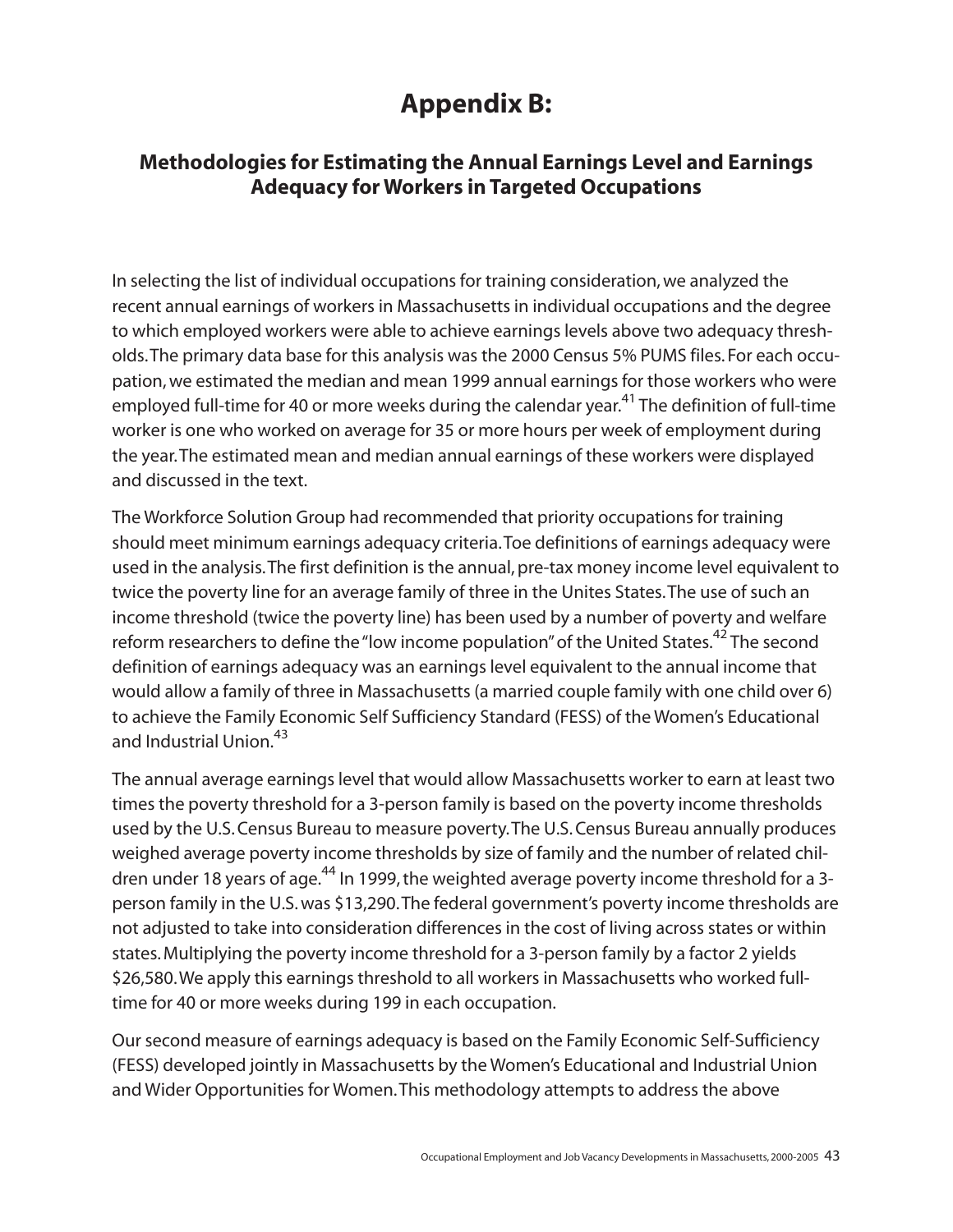mentioned shortcomings of the federal government's poverty thresholds.The FESS measure takes into account variations in the cost of housing and childcare, also considers federal and state income taxes and EITC tax credit in determining the amount of gross income needed by a family to achieve the desired consumption bundle, and varies childcare costs with both the age of the children in the family and local childcare costs. However, the FESS measures estimate only for selected types of families. Researchers at the Center for Labor Market Studies estimate FESS budgets for 42 additional types of families.<sup>45</sup> The FESS budget of the base group family with the closest characteristics is multiplied by an equivalency scale to determine the FESS budget for a family of given size and age composition.<sup>46</sup> The Women's Union and Wider Opportunities for Women estimated FESS budgets for 1997 and 2003.We imputed the values of these budgets for 1999 and applied equivalency scales to derive FESS budget for different types of families.Table 1 displays the estimated 1999 FESS budget for a married couple family with one child over 6 years of age by county in Massachusetts.To estimate the value of this budget for the entire state, we took a simple arithmetic average of counties' FESS budgets to the derive 1999 FESS budget for this particular family type across the state.We, then, applied this threshold of \$36,505 to estimate from the public use data files of the 2000 Census of Population and Housing for Massachusetts on how many Massachusetts full-time year-round workers had an annual earnings above this FESS income standard.

| <b>FESS Budget</b> |
|--------------------|
| \$30,926           |
| \$33,208           |
| \$33,359           |
| \$33,598           |
| \$33,647           |
| \$34,821           |
| \$36,761           |
| \$37,634           |
| \$39,934           |
| \$39,934           |
| \$40,819           |
| \$43,416           |
| \$36,505           |
|                    |

**Table B-4: CLMS Imputed FESS Budgets for a Married Couple Family With One Child Over 6 Years of Age by County in Massachusetts, 1999**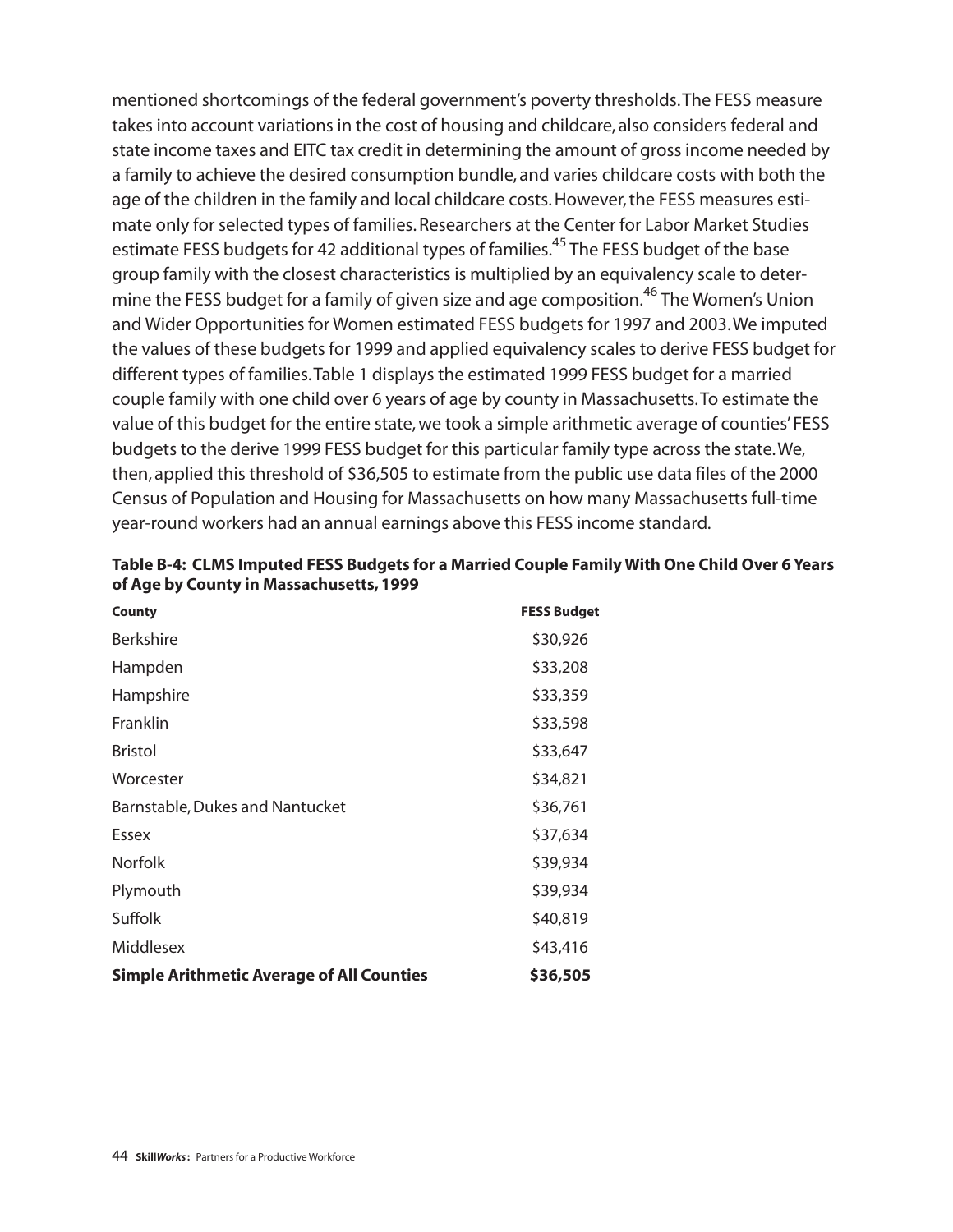# *Notes*

- $1$  For a detailed description and analysis of the roles of labor market and occupational information systems in designing and planning employment and training programs at the state and local level, See: Andrew Sum, Paul Harrington, and Lorraine Amico, Cracking the Labor Market for Human Resource Planning, National Governors Association,Washington, D.C., 1982.
- $2$  Jobs can be categorized along a variety of dimensions and at varying levels of disaggregation for each of these dimensions, including industries, size class of employer, occupations and education/literacy requirements.
- <sup>3</sup> For a review of the uses of job vacancy data in identifying occupational shortages at the state and local level and analyzing labor market developments, See: (i) Andrew Sum and Paul E. Harrington, Job Vacancy Data and the Measurement of Occupational Shortages and Surpluses at the State and Local Level, Center for Labor Market Studies, Northeastern University, Boston, 1983; (ii) Harry J. Holzer, Unemployment,Vacancies, and Local Labor Markets,W.E. Upjohn Institute for Employment Research, Kalamazoo, 1989.
- $4$ There were a number of ad hoc job vacancy surveys undertaken to identify job vacancies in selected occupations and industries in New England and Massachusetts during the late 1990s and the 2000-2001 period. See: Paul Harrington and Neeta P. Fogg, Threats to Sustained Economic Growth: Science, Engineering, and Information Technology Labor Shortages in the Massachusetts Economy, Prepared for the Commission on High Technology Workforce Development,The New England Council, 2000.
- $5$  We also use the employment findings of the 2000 decennial census to compare the occupational employment structure in Massachusetts with that of the U.S. at the time of the 2000 Census.
- $6$ The wage and earnings data used in the analysis are derived from a variety of sources, including the Massachusetts job vacancy surveys, the Occupational Employment Statistics program, and the 2000 Census.
- $<sup>7</sup>$  For a review of the Self-Sufficiency Income Standards for Massachusetts families and their sizes relative to the</sup> federal government's poverty income thresholds, See: Andrew Sum, Neeta Fogg, Ishwar Khatiwada, et.al., A New Look at Income Inadequacy Problems in Massachusetts, Center for Labor Market Studies, Northeastern University, Prepared for the Workforce Solutions Group, Boston, 2004.
- $8$ The iob vacancy estimates for the state begin in the fourth quarter of calendar year 2002 and have been generated on a semi-annual basis since then by the Massachusetts Department of Workforce Development. Massachusetts is the only New England state with an on-going job vacancy survey. Maine and Rhode Island have conducted ad hoc surveys.
- $9<sup>9</sup>$  For a review of the design features of the CPS survey and the labor force and employment concepts underlying the measures of labor force activity, See: U.S. Bureau of Labor Statistics, Employment and Earnings,January 2005,"Appendix A,"Washington, D.C., 2005.
- <sup>10</sup> The reference week is the calendar week immediately prior to the survey. The reference week for the CPS Survey is the week containing the  $12<sup>th</sup>$  day of the month. Some jobless workers on temporary layoff who have a specific recall date from their employers or expect to be recalled within the next six months do not have to meet the active job search test but they must be available for work.
- $11$  The early rounds of the Massachusetts job vacancy survey in the fourth quarter of 2002 and the second quarter of 2003 did not cover the public sector.The data series on job vacancies in the government begins with the data for the fourth quarter of 2003.
- <sup>12</sup> For a review of job vacancy concepts, measures, and their uses at the national level in the JOLTS survey, See: Kelly A. Clark and Rosemary Hyson,"New Tools for Labor Market Analysis: JOLTS,"Monthly Labor Review, December 2001, pp. 32-37.
- <sup>13</sup> For a review of the findings from the job vacancy survey for the second quarter of 2005, See: Massachusetts Department of Workforce Development, Massachusetts Job Vacancy Survey: Hiring Trends by Industry and Occupation, Second Quarter 2005, Boston, January 2006.
- <sup>14</sup> While the U.S. Bureau of Labor Statistics does conduct a monthly national job vacancy survey, it does not collect data on job vacancies by occupational area. It does so only for industrial sectors and major geographic regions of the nation.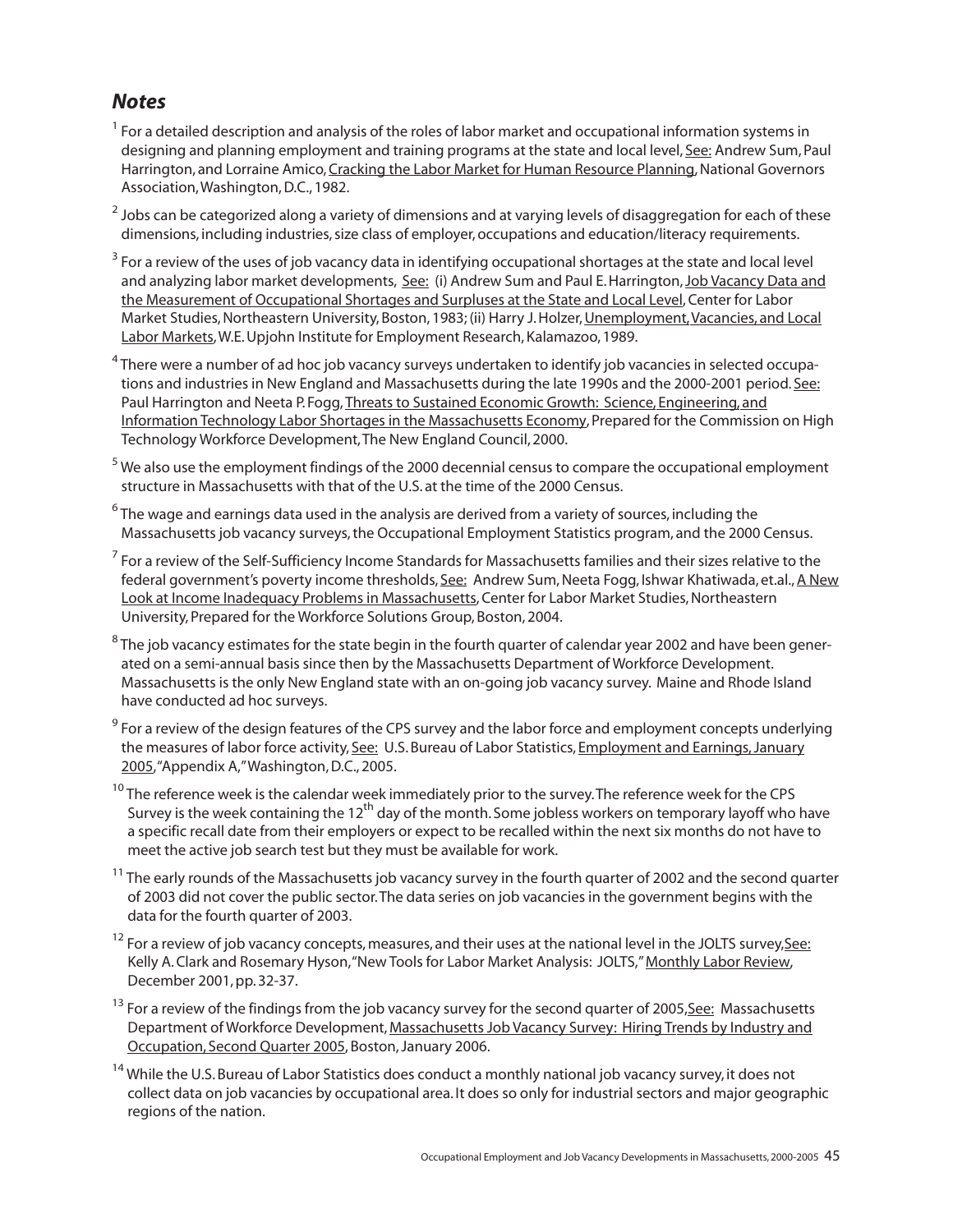- <sup>15</sup> For a more comprehensive review of industry and occupational employment developments in Massachusetts during the 1980s and 1990s decades, see: Andrew Sum, Paul Harrington, Neeta Fogg, et. al., The State of the American Dream in Massachusetts: 2002, Massachusetts Institute for a New Commonwealth, Boston, 2002.
- $16$  The business services industries under the previous SIC industrial classification system included a very heterogeneous set of firms, including accounting services, computer software and data processing, computer networking, building cleaning, and temporary help/labor leasing.
- <sup>17</sup> The CPS employment counts are an unduplicated count of employed residents of Massachusetts regardless of their place of work. A Massachusetts resident who commutes to Rhode Island for his job is counted as an employed person in Massachusetts on the CPS survey. In-commuters into our state from other states are excluded from the count of the resident employed.
- <sup>18</sup> The occupational coding system used by the U.S. Census Bureau in tabulating results from the monthly CPS surveys was changed in 2003 when the new SOC- based occupational classification system was implemented. The U.S. Census Bureau did recently release a new public use data set for the 2000 CPS surveys that contains both the older Census occupational codes and the new SOC based codes.
- <sup>19</sup> Within the sales occupations, employment of higher level sales workers (account managers, financial service representatives, stock and real estate brokers, buyers) increased while lower level sales workers (retail clerks, cashiers, door to door salespersons) declined. Educational requirements and annual earnings of high level and lower level sales workers vary considerably.
- $20$  The gross gain was 299,000. This total represents the amount of the employment changes in the seven occupational groups in which employment increased over the decade.
- $21$  For a review of findings on the changing levels and distribution of earnings among Massachusetts workers over the past two decades, see: Andrew Sum & Ishwar Khatiwada with Sheila Palma, Trends in the Levels, Distribution, and Adequacy of Earnings of Massachusetts Workers: Implications for the Boston Workforce Development Initiative, Prepared for the Workforce Solutions Group, Boston, 2004.
- $22$  For a more detailed review of industry employment developments in the state over the 2000-2005 period, see: Andrew Sum,Paulo Tobar, Joseph McLaughlin, Ishwar Khatiwada with Sheila Palma, Employment and Job Vacancy Developments Across Massachusetts and Local Workforce Development Areas/ Economic Development Districts, Report Prepared for the Workforce Solutions Group, Boston, 2005.
- <sup>23</sup> The occupational employment estimates for 2000 are based on a recently released set of public use files of the CPS surveys incorporating 2000 Census-based population weights and the new Standard Occupational Classification Codes (SOC). For a detailed discussion of the shift to the 2000 SOC coding system by the U.S. Census Bureau in the CPS survey, see: Mary Bowler, Randy Ilg, et. al.,"Revisions to the Current Population Survey Effective in January 2003,"Employment and Earnings, January 2003,Washington D.C., 2003, pp. 4-23.
- <sup>24</sup> Within the life/ physical/ social science occupations, medical scientists appear to account for a relatively high share of all job vacancies in this occupational category.
- <sup>25</sup> Surprisingly, employment in food preparation and serving occupations declined modestly in Massachusetts while it rose by 722,000 in the nation over the past five years. Given growth in employment in leisure and hospitality industries in the state, this result seems puzzling.
- <sup>26</sup> For a more detailed review of findings from the 2005 II job vacancy survey, see: Andrew Sum, Paulo Tobar with Ishwar Khatiwada, Joseph McLaughlin and Sheila Palma, Massachusetts Labor Markets in Mid-2005:An Assessment of Job Vacancy and Unemployment Developments and Their Implications for Workforce Development Policy; Report prepared for the Workforce Solutions Group, Boston, February 2006.
- <sup>27</sup> It should be noted that the 2003 II vacancy survey excluded the public sector. The vacancy rates for that survey pertain only to the private sector.The exclusion of the public sector however does not artificially lower the vacancy rate for most occupations since the public sector vacancy rate is below average.
- <sup>28</sup> More details are needed on the specific occupations generating job vacancies in this occupational group. Medical scientists, the vast majority of whom hold a bachelors or higher degree, accounted for the largest number of vacancies in this occupational group.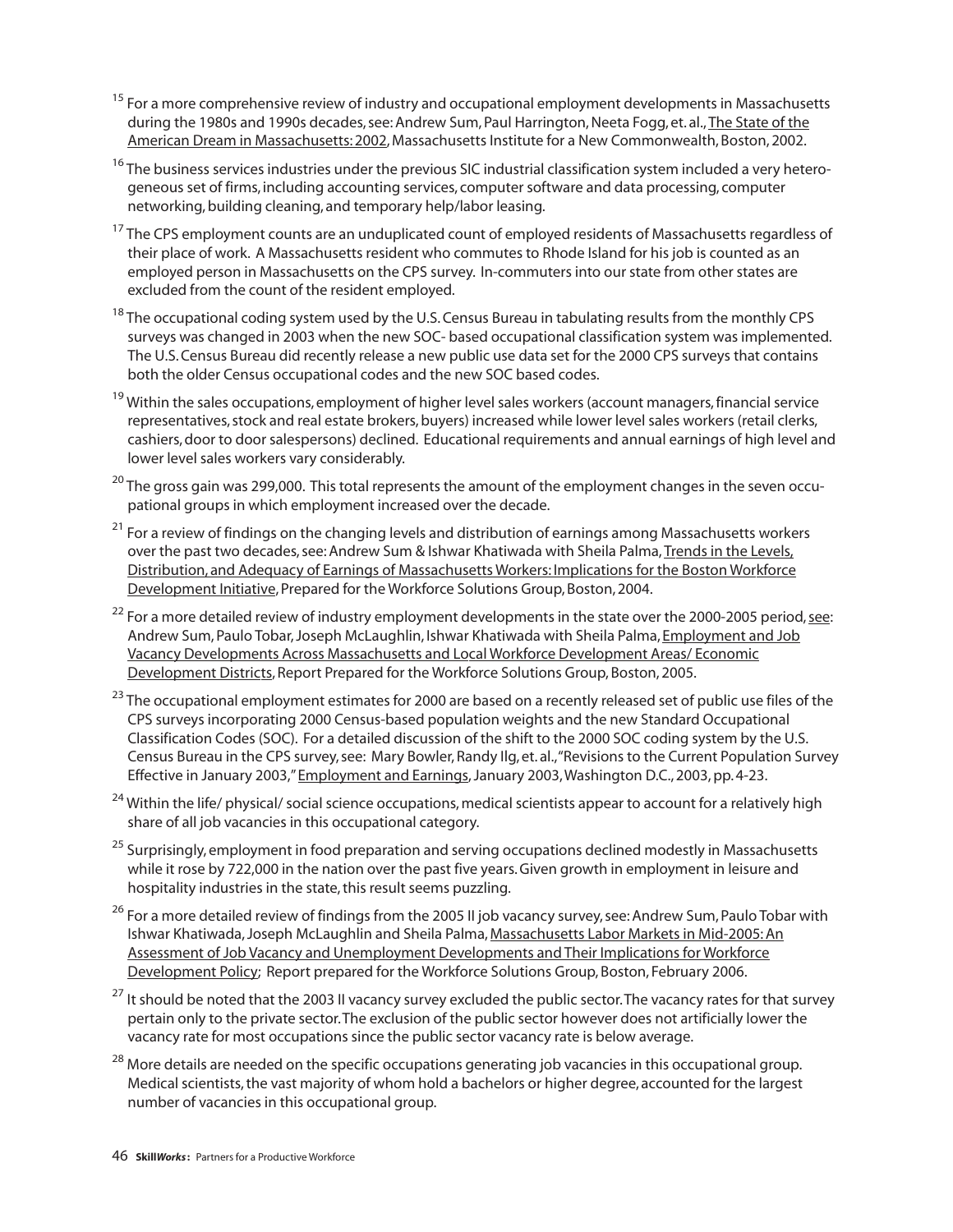- <sup>29</sup> For a review of program evaluation findings on this issue, See: (i) Andrew Sum, Paul Harrington, and Lorraine Amico, Cracking the Labor Market for Human Resource Planning…..
- (ii) Robert E.Taylor, Howard Rosen, et. al., Job training for Youth,The National Center for Research in Vocational Education,Washington D.C., 1982
- <sup>30</sup> For a comprehensive review of alternative shortage concepts and measures, see: Andrew Sum and Paul E. Harrington, Job Vacancy Data and the Measurement of Occupational Shortages and Surpluses at the State and Local Level, Center for Labor Market Studies, Northeastern University, Boston, 1983.
- <sup>31</sup> Not all vacancies in a given occupation are characterized by the same wage. Some firms are seeking to hire workers at below market wages and are facing difficulties in filling their vacancies due to these below average wage offers. These job openings will appear in the vacancy count.
- $32$  Some of the unemployed may have reservation wages (their minimum acceptable wage) that exceed market wages for many job openings. Some of these unemployed workers may thus, be considered to be voluntarily unemployed; i.e., unwilling to work at prevailing market wages for the occupation in which they are seeking employment.
- <sup>33</sup> The CPS survey interviews approximately 1,700-1,800 labor force participants per month in Massachusetts, with repeat interviews for four consecutive months.To increase the sample size of the unemployed in Massachusetts, we used all 6 months of the CPS surveys for the January – June period of 2005 to estimate the number of unemployed in each major occupational group.
- <sup>34</sup> For a review of empirical evidence on the wage and earnings losses experienced by different groups of dislocated workers upon re-employment, See (i): Louis Jacobson, Robert Lalonde, and Daniel Sullivan, The Costs of Worker Dislocation,W.E. Upjohn Institute for Employment Research, Kalamazoo, 1993. (ii) Peter Kuhn and Arthur Sweetman,Does Multiskilling Matter? Evidence from Displaced Workers,W.E. Upjohn Institute, Kalamazoo, February 2005.
- <sup>35</sup> Other methods for identifying occupational shortages including the Blank-Stigler methodology rely on calculating real wage or earnings changes for individual occupations. If wages quickly respond to changes in labor demand and supply,then a labor shortage will drive up wages above the average rate for all occupations. While the monthly CPS household survey does collect weekly wage data from one-fourth of the sample of employed wage and salary workers each month, the sample sizes for individual occupations are too small at the state level to reliably estimate wage changes over time. Findings on the weekly earnings of full-time wage and salary workers in the U.S.over the 2000-2005 period reveal little to no changes in the real weekly earnings of men and small (2 to 3 percentage points) changes in the weekly earnings of full-time employed women, with the gains taking place primarily at the upper end of the educational attainment distribution.
- <sup>36</sup> For a review of the uses of these income measures and other adequacy thresholds in judging the earnings adequacy of Massachusetts workers, see: Andrew Sum, Ishwar Khatiwada, and Sheila Palma, Recent Trends in the Levels,Distribution, and Adequacy of the Annual Earnings of Massachusetts Workers….
- <sup>37</sup> See: Massachusetts Department of Workforce Development, Massachusetts Job Vacancy Survey: Hiring Trends by Industry and Occupation, 2<sup>nd</sup> Quarter 2005, Boston, 2006.
- <sup>38</sup> Past research has indicated that some workers reporting their occupational titles as registered nurses are actually employed in less skilled nursing positions.The educational attainment of RNs may thus be somewhat downward biased.
- $39$  The median earnings level is that earnings which divides the distribution into two equal parts. One half of the workers make more than the median and the other half make less than the median.
- <sup>40</sup> See: Massachusetts Department of Workforce Development, Massachusetts Job Vacancy Survey: Hiring Trends by Industry and Occupation, Second Quarter 2005, Boston, 2006.
- <sup>41</sup> The annual earnings data include wages and salaries as well as self-employed income. For those holding more than one job, the occupation coded is one on the job accounting for the most hours at work.
- <sup>42</sup> See: Gregory ACS, Katherine Ross, and Daniel McKenzie, Playing by The Rules But Losing the Game: America's Working Poor, The Urban Institute,Washington D.C., 2000.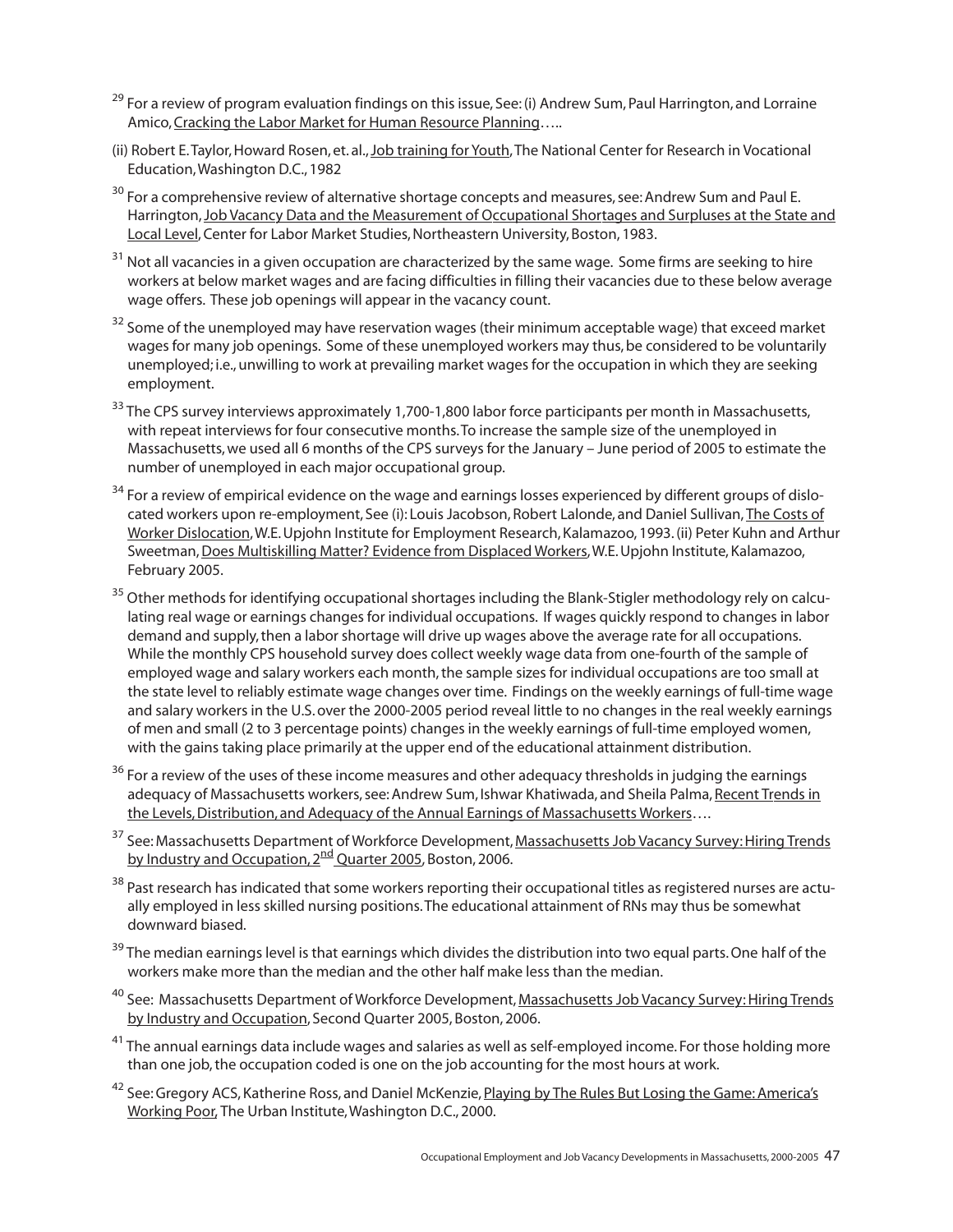- <sup>43</sup> For a review of the construction and interpretation of the self-sufficiency standards, see: Jean Bacon, Laura Henze Russell, and Diana Pearce, *The Self-Sufficiency Standard: Where Massachusetts Families Stand*,Women's Educational and Industrial Union, United Way of Massachusetts Bay, Boston, 2000.
- <sup>44</sup> See: U.S. Census Bureau, Housing and Household Economic Statistics Division, Income, Poverty, and Health Insurance Coverage in the United States: 2004, P60-229, U.S. Government Printing Office,Washington D.C., 2005.
- <sup>45</sup> See: Andrew Sum, Ishwar Khatiwada, Neeta Fogg and Susan Perron, A New Look at Income Adequacy Problems in Massachusetts, Report Prepared for the Workforce Solutions Group, Boston, August 2004.
- <sup>46</sup> The equivalence scale formula that we used was recommended by the National Research Council's Panel on Poverty and Family Assistance in their final report to the U.S. Congress in 1995 titled "Measuring Poverty: A New Approach".